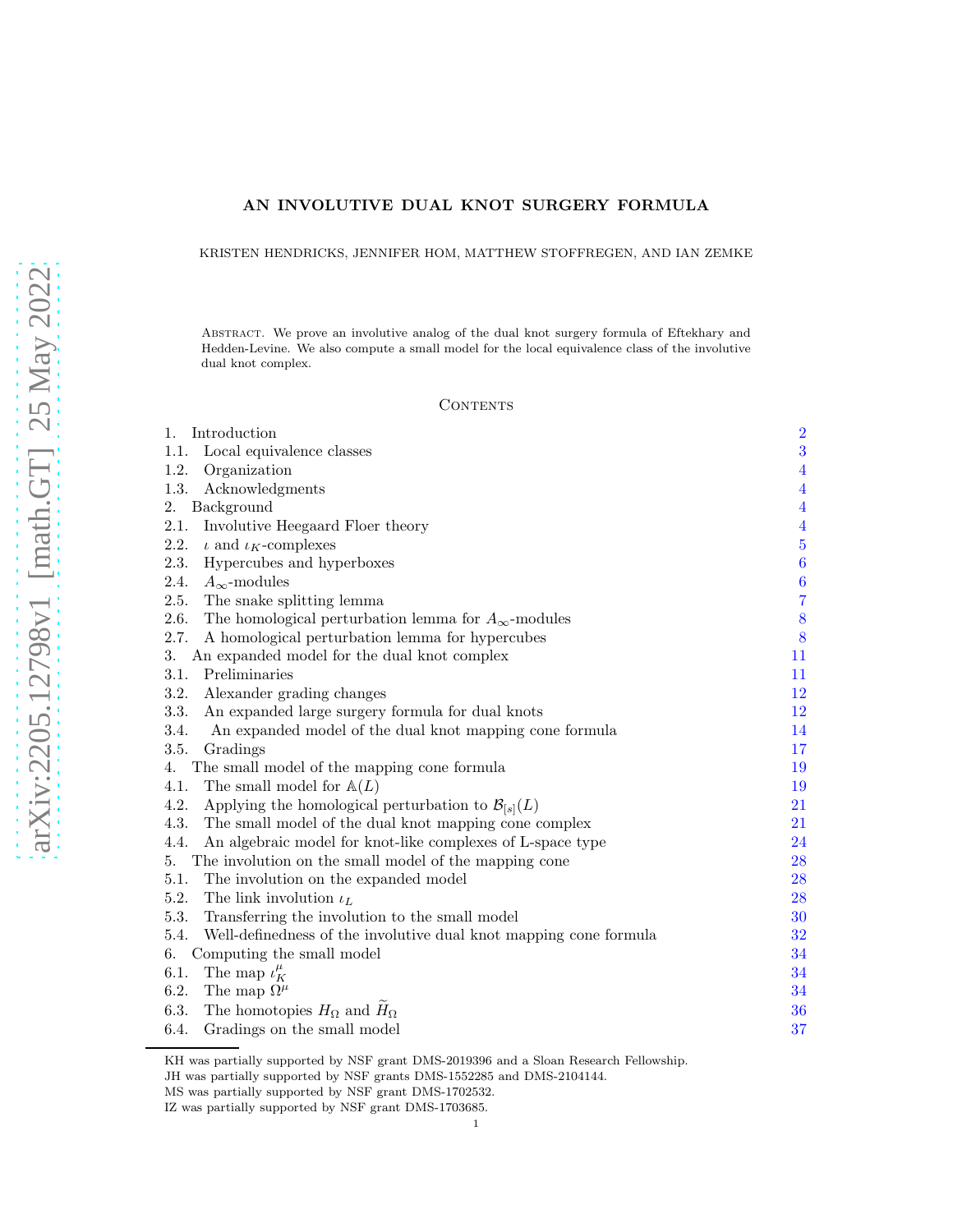2 KRISTEN HENDRICKS, JENNIFER HOM, MATTHEW STOFFREGEN, AND IAN ZEMKE

| 7. An example                  |    |
|--------------------------------|----|
| 8. Local models                | 41 |
| 8.1. Preliminary constructions |    |
| 8.2. Proof of Theorem 8.1      | 44 |
| References                     | 46 |

#### 1. INTRODUCTION

<span id="page-1-0"></span>In the early 2000s, Ozsváth and Szabó defined a collection of invariants for 3-manifolds called Heegaard Floer homology [\[OS04b,](#page-45-1) [OS04c\]](#page-45-2). Their construction associates to a 3-manifold Y equipped with a Spin<sup>c</sup> structure  $\mathfrak{s} \in \text{Spin}^c(Y)$  a finitely-generated  $\mathbb{F}[U]$  chain complex  $CF^-(Y, \mathfrak{s})$ , whose homology is one version  $HF^{-}(Y, \mathfrak{s})$  of the Heegaard Floer homology of  $(Y, \mathfrak{s})$ . The Heegaard Floer homology of the 3-manifold is then  $\bigoplus_{\mathfrak{s} \in \text{Spin}^c(Y)} HF^-(Y, \mathfrak{s})$ . Shortly thereafter, Ozsváth and Szabó [\[OS04a\]](#page-45-3) and independently Rasmussen [\[Ras03\]](#page-45-4) introduced a refinement of the theory, called knot Floer homology, for a pair  $(Y, K)$  consisting of a knot K inside of a 3-manifold Y. In its modern formulation, knot Floer homology associates to  $(Y, K)$  a finitely-generated, free chain complex  $\mathcal{CFK}(Y, K)$  over the ring  $\mathbb{F}[\mathscr{U}, \mathscr{V}].$ 

By the standards of invariants of 3-manifolds arising from Floer and gauge theory, Heegaard Floer homology has proved unusually friendly to computations. One of the several reasons for this is the existence of a *surgery formula* for the theory, as follows. Given  $K \subseteq S^3$  a knot and  $n \in \mathbb{Z}$ , let  $S_n^3(K)$  be the manifold obtained by Dehn surgery with coefficient n on K. Then Ozsváth and Szabó construct from  $\mathcal{CFK}(S^3, K)$  and the coefficient n a chain complex  $\mathbb{X}_n(K)$ which is chain homotopy equivalent to  $CF^-(S^3_n(K))$ , and which splits along Spin<sup>c</sup> structures into complexes chain homotopy equivalent to  $CF^-(S^3_n(K), \mathfrak{s})$ . In particular, this means that the Heegaard Floer homology  $HF^-(S^3_n(K))$  is determined by the knot Floer complex  $\mathcal{CFK}(S^3, K)$  of K and the coefficient  $n$  [\[OS08b\]](#page-45-5).

Recall that given a knot  $K \subseteq S^3$ , there is a *dual knot*  $\mu \subseteq S^3_n(K)$ , consisting of the core of the solid torus  $D^2 \times S^1$  which is glued into  $S^3 \setminus \nu(K)$  to produce the surgery  $S^3_n(K)$ . In 2019, Hedden and Levine [\[HL19\]](#page-45-6) described a refinement of Ozsváth and Szabó's surgery formula which computes the knot Floer homology  $\mathcal{CFK}(S_n^3(K), \mu)$  from  $\mathcal{CFK}(S^3, K)$  and the coefficient n. The work of Hedden and Levine follows on work of Eftekhary [\[Eft06\]](#page-45-7), who described the formula for a simpler version  $\widehat{HFK}(S_n^3(K), \mu)$  of the knot Floer homology of the dual knot, and made progress on the formula for the full knot Floer complex  $\mathcal{CFK}(S_n^3(K), \mu)$ .

In 2015, Hendricks and Manolescu introduced a variant theory of Heegaard Floer homology, called *involutive Heegaard Floer homology*. This theory again has versions for both 3-manifolds and knots. In the 3-manifold case, given Y equipped with a conjugation-invariant Spin<sup>c</sup> structure  $\mathfrak{s}$ , there is a grading-preserving homotopy involution  $\iota$  from  $CF^{-}(Y, \mathfrak{s})$  to itself, called the conjugation symmetry. Involutive Heegaard Floer homology associates to Y either the pair  $(CF^-(Y, \mathfrak{s}), \iota)$ , called an *ι-complex*, or equivalently a chain complex  $CFI^{-}(Y, \mathfrak{s})$  over  $\mathbb{F}[U, Q]/(Q^2)$  constructed from this data. The knot formulation considers, for a knot  $K$  in  $Y$ , a homotopy automorphism

$$
\iota_K: \mathcal{CFK}(Y, K) \to \mathcal{CFK}(Y, K).
$$

This data is packaged as an  $\iota_K$ -complex  $(\mathcal{CFK}(Y, K), \iota_K)$ . (For more on the algebraic formalisms of *ι*-complexes and  $\iota_K$ -complexes, see Section [2.2.](#page-4-0))

In earlier work [\[HHSZ20\]](#page-45-8), we proved an involutive analog of Ozsváth and Szabó's original knot surgery formula. More precisely, we constructed a chain complex  $\mathbb{XI}_n(S^3, K)$  over  $\mathbb{F}[U, Q]/Q^2$ , which we proved was homotopy equivalent to  $CFI^{-}(S_n^{3}(K))$ . The complex  $\mathbb{XI}_n(S^3, K)$  was completely determined by the  $\iota_K$ -complex  $(\mathcal{CFK}(S^3, K), \iota_K)$  and the coefficient n ([\[HHSZ20,](#page-45-8) Theorem 1.5, Section 3.5, Section 21]).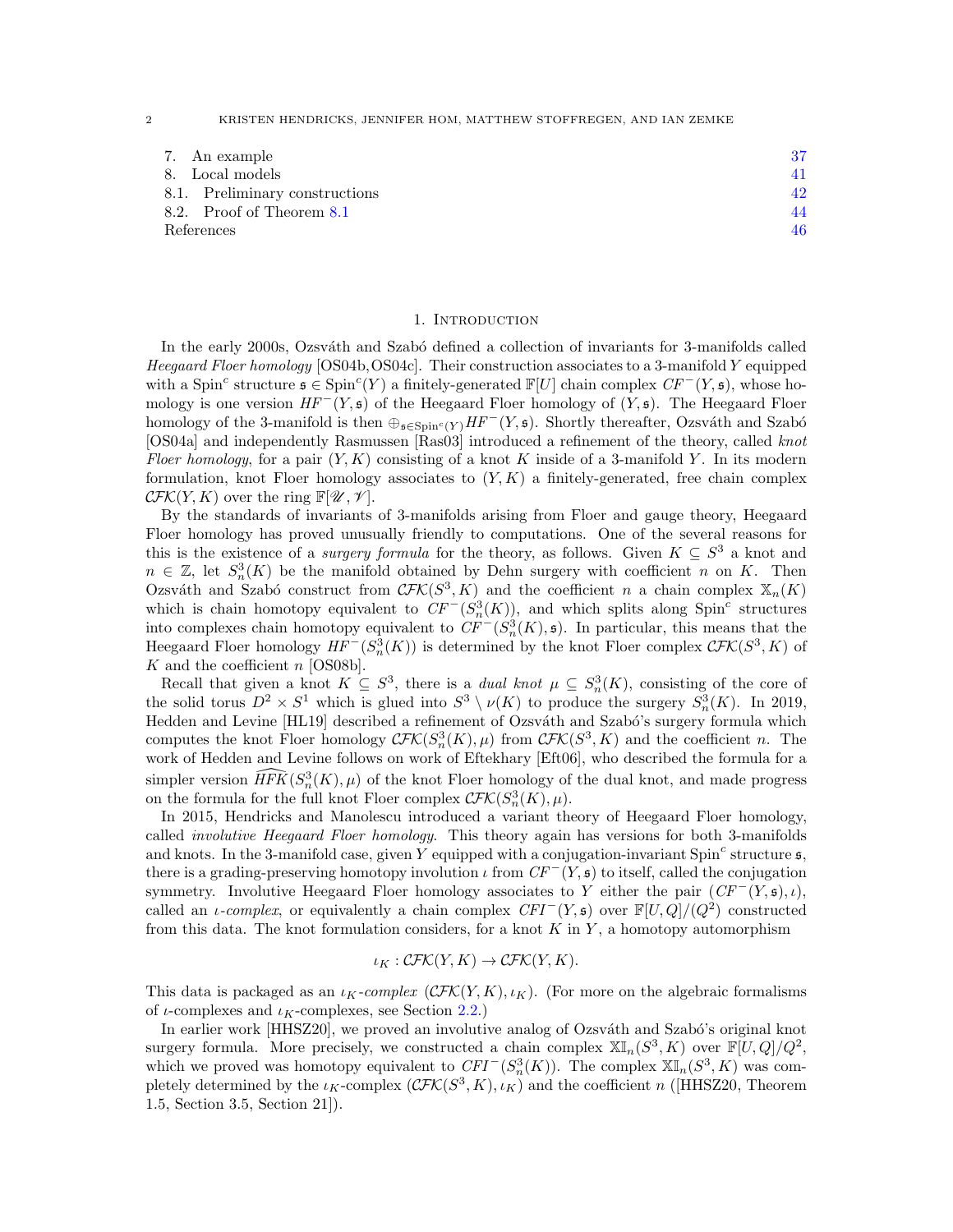<span id="page-2-1"></span>**Theorem 1.1.** If  $K \subseteq S^3$  is a knot and  $n \neq 0$ , then the  $\iota_K$ -complex  $\mathbb{X} \mathbb{I}_n^{\mu}(K)$  is uniquely determined by, and is computable from, the  $\iota_K$ -complex  $(\mathcal{CFK}(S^3, K), \iota_K)$  and the coefficient n. Furthermore,

$$
\mathbb{XI}_{n}^{\mu}(K)\simeq(\mathcal{CFK}(S_{n}^{3}(K)),\iota_{\mu}).
$$

We note that for knots K in 3-manifolds  $Y \neq S^3$  (or, more specifically, if Y is not an L-space), the techniques of the present paper are not sufficient to construct a similar  $\iota_K$ -complex  $\mathbb{X} \mathbb{I}_n^{\mu}(Y, K)$ . In general one expects the  $\iota_K$ -complex  $\mathbb{X}^{\mu}_n(K)$  to require more holomorphic curve counting maps than are used to construct the  $\iota_K$ -complex  $(\mathcal{CFK}(Y, K), \iota_K)$ .

Our proof of Theorem [1.1](#page-2-1) differs from the proof of Hedden and Levine in the non-involutive case [\[HL19\]](#page-45-6) in several ways. The proof given by Hedden and Levine involved adding basepoints to a Heegaard diagram for  $S_n^3(K)$  and understanding how the induced knot filtration interacted with Ozsváth and Szabó's original proof of the mapping cone formula [\[OS08b\]](#page-45-5). Our proof follows a different line of reasoning, mentioned as an alternate strategy by Hedden and Levine [\[HL19,](#page-45-6) Section 1.2. We view the dual knot as the result of taking the connected sum of K with a Hopf link  $H$ , and then performing surgery on the component of  $K\#H$  corresponding to K. The remaining component is the dual knot  $\mu$ . We then apply a refinement of the Manolescu-Ozsváth link surgery formula [\[MO10\]](#page-45-9) to the link  $K\#H$  to compute the knot Floer homology after performing surgery on a single link component of  $K\#H$ . The resulting model of  $\mathcal{CFK}(S^3_n(K), \mu)$  is infinitely-generated over  $\mathbb{F}[\mathscr{U},\mathscr{V}]$ . By using homological perturbation theory, we reduce the complex to a finitelygenerated complex over  $\mathbb{F}[\mathscr{U}, \mathscr{V}]$  and recover the Hedden-Levine formula.

<span id="page-2-0"></span>1.1. Local equivalence classes. The knot surgery formula of Ozsváth and Szabó takes the form of an infinitely-generated chain complex  $\mathbb{X}_n(K)$  over  $\mathbb{F}[U]$ , which is homotopy equivalent to the finitely-generated free chain complex  $CF^-(S^3_n(K))$  over  $\mathbb{F}[U]$ . Ozsváth and Szabó describe a natural procedure for constructing finitely-generated models of  $\mathbb{X}_n(K)$ , called *truncation*. Nonetheless, the finitely-generated truncations of  $\mathbb{X}_n(K)$  usually require many generators. For example,  $\mathbb{X}_{+1}(K)$ a priori requires at least  $(4g_3(K) - 3) \cdot \text{rank}_{\mathbb{F}[\mathscr{U},\mathscr{V}]} \mathcal{CFK}(K)$  free-generators.

There is an additional notion of equivalence between two  $\iota$ -complexes or between two  $\iota_K$ complexes weaker than equivariant chain homotopy equivalence, known as *local equivalence*, which we describe in Section [2.2.](#page-4-0) Relevantly, for applications to the homology cobordism and knot concordance groups, one is usually content to work up to local equivalence.

In our previous work on the involutive surgery formula [\[HHSZ20\]](#page-45-8), we proved that the 3-manifold local equivalence class of  $\mathbb{X}_{n}(K)$  coincided with the local equivalence class of its subcomplex  $(A_0(K), \iota_K)$ , which has rank equal to exactly rank $\mathbb{F}[\mathscr{U}, \mathscr{V}]$  CFK(K) generators over  $\mathbb{F}[U]$ . This result was critical to our subsequent applications to the homology cobordism group in [\[HHSZ21b\]](#page-45-10), since it substantially reduces the complexity of computations. In our present work, we prove an analog for the involutive dual knot formula:

<span id="page-2-2"></span>**Theorem 1.2.** Suppose that K is a knot in  $S^3$  and  $n \neq 0$ . The local equivalence class of  $(\mathcal{CFK}(S^3_n(K), \mu), \iota_\mu)$  is determined by the local equivalence class of  $(\mathcal{CFK}(S^3, K), \iota_K)$ . Furthermore, the local class of  $(\mathcal{CFK}(S^3_{+1}(K), \mu), \iota_\mu)$  admits a model with  $3 \cdot \text{rank}_{\mathbb{F}[\mathscr{U}, \mathscr{V}]} \mathcal{CFK}(S^3, K)$  generators, and  $(\mathcal{CFK}(S^3_{-1}(K), \mu), \iota_\mu)$  admits a model with  $5 \cdot \operatorname{rank}_{\mathbb{F}[\mathscr{U}, \mathscr{V}]} \mathcal{CFK}(S^3, K)$  generators.

In particular, the small models for  $\pm 1$  surgeries are essentially the smallest non-trivial truncations of  $\mathbb{XI}_{\pm 1}^{\mu}(K)$ . See Theorem [8.1](#page-40-1) for precise statements.

The above result is also novel in the non-involutive setting, and gives a small model of the noninvolutive local equivalence class of the dual knot complex of Hedden and Levine. We note that the local class of  $\mathcal{CFK}(S^3_{\pm 1}(K), \mu)$  has been successfully applied to understand questions related to the concordance group; see for example [\[DHST21,](#page-45-11) [HLL18,](#page-45-12) [Zho20\]](#page-46-0).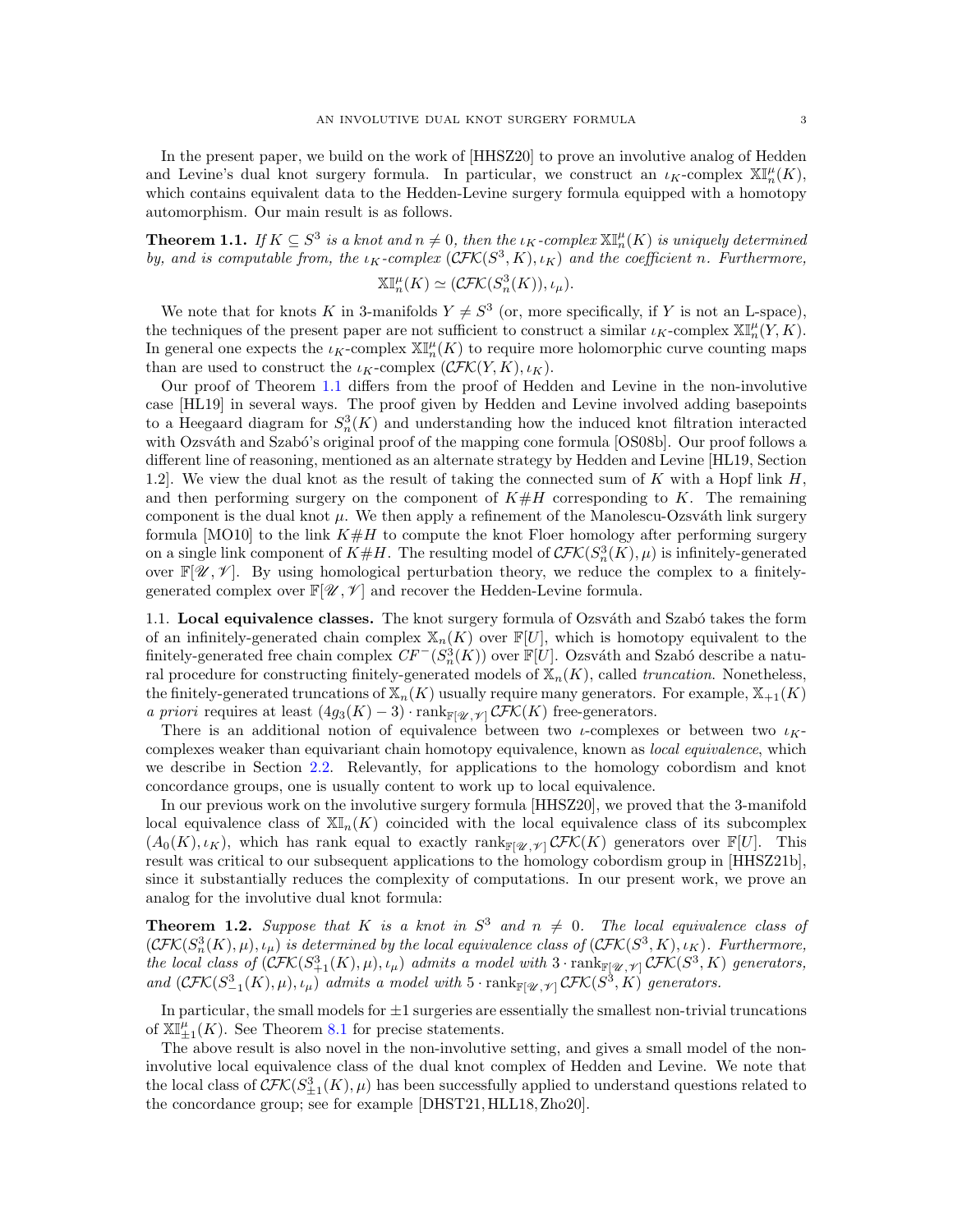Theorem [1.2](#page-2-2) has implications for the homology concordance group  $\widehat{C}_{\mathbb{Z}}$ , generated by manifoldknot pairs  $(Y, K)$ , where Y is an integer homology sphere bounding an acyclic smooth 4-manifold and K is a knot in Y. Two pairs  $(Y_0, K_0)$  and  $(Y_1, K_1)$  are equivalent in  $\tilde{\mathcal{C}}_{\mathbb{Z}}$  if there is a smooth homology cobordism from  $Y_0$  to  $Y_1$  in which  $-K_0 \sqcup K_1$  bounds a smoothly embedded annulus.

Recall from [\[DHST21,](#page-45-11) Theorem 1.1] that there are homomorphisms

$$
\varphi_{i,j}\colon \widehat{\mathcal{C}}_\mathbb{Z}\to \mathbb{Z}
$$

for  $(i, j) \in (\mathbb{Z} \times \mathbb{Z}^{\geq 0}) - (\mathbb{Z}^{\leq 0} \times \{0\})$ . When  $j \neq 0$ , these homomorphisms vanish for knots that are homology concordant to knots in  $S^3$ . Zhou [\[Zho20\]](#page-46-0) used [\[HL19\]](#page-45-6) to compute examples of pairs  $(Y, K)$  with  $\varphi_{n,n-1}(Y, K) \neq 0$  for each positive integer n. Furthermore, note that the  $\varphi_{i,j}$  are defined for any knot  $K$  in an integer homology sphere  $Y$  (i.e.,  $Y$  need not bound a smooth acyclic 4-manifold).

<span id="page-3-4"></span>**Corollary 1.3.** Let K be a knot in  $S^3$  and let  $\mu$  denote the core of surgery in  $S_1^3(K)$ . Then  $\varphi_{i,j}(S_1^3(K), \mu) = 0$  if  $|i - j| > 2$ .

<span id="page-3-0"></span>1.[2](#page-3-2). **Organization.** This paper is organized as follows. In Section 2 we discuss some necessary background material. Specifically, in Section [2.1](#page-3-3) we briefly review involutive Heegaard Floer ho-mology and Section [2.2](#page-4-0) we recall the algebraic framework of  $\iota$ -complexes and  $\iota_K$ -complexes. The remainder of the section is devoted to setting up the algebra necessary for the paper, culminating in the proof of a homological perturbation lemma for hypercubes of chain complexes in Section [2.7.](#page-7-1) In Section [3](#page-10-0) we set up the framework for our dual knot surgery formula and build an "expanded" model of the non-involutive dual knot surgery formula; this initial formula is a mapping cone between complexes which are infinitely generated over  $\mathbb{F}[\mathscr{U}, \mathscr{V}]$ . In Section [4](#page-18-0) we use the homological perturbation lemma for hypercubes to reduce this chain complex to a mapping cone between finitely-generated complexes, building a more computable small model for the mapping cone formula and recovering the results of [\[HL19\]](#page-45-6). In Section [5](#page-27-0) we compute the involution on the expanded model of the surgery formula and transfer it to the small model, completing the proof of Theorem [1.1.](#page-2-1) In Section [6](#page-33-0) we give explicit formulas for all of the maps appearing in the construction of the small model, and in Section [7](#page-36-1) we use these formulas to compute the example of the  $\iota_K$ -complex of  $(Y, \mu)$ , where  $Y = S_1^3(4_1)$  and  $\mu$  is the image of a meridian of  $4_1$ . Finally, in Section [8](#page-40-0) we compute the local equivalence class of the  $i<sub>K</sub>$  complex associated to a dual knot, and prove Theorem [1.2.](#page-2-2)

<span id="page-3-1"></span>1.3. Acknowledgments. The authors are grateful to Matt Hedden and Adam Levine for helpful conversations and the inspiration of [\[HL19\]](#page-45-6).

#### 2. Background

<span id="page-3-3"></span><span id="page-3-2"></span>2.1. Involutive Heegaard Floer theory. We now recall the basics of involutive Heegaard Floer homology, due to the first author and Manolescu [\[HM17\]](#page-45-13). Suppose that  $\mathcal{H} = (\Sigma, \alpha, \beta, w)$  is a weakly admissible Heegaard diagram for Y. Suppose that  $\mathfrak s$  is a self-conjugate Spin<sup>c</sup> structure. Write  $\overline{\mathcal{H}} = (\overline{\Sigma}, \overline{\beta}, \overline{\alpha}, w)$  for the diagram obtained from H by reversing the orientation of  $\Sigma$  and reversing the roles of  $\alpha$  and  $\beta$ . (The curves  $\overline{\alpha}$  are the images of  $\alpha$  on  $\overline{\Sigma}$ , and similarly for  $\overline{\beta}$ .) There is a canonical chain isomorphism

$$
\eta\colon CF^-(\overline{\mathcal{H}}, \mathfrak{s})\to CF^-(\mathcal{H}, \mathfrak{s}).
$$

The first author and Manolescu consider the map

$$
\iota\colon \mathit{CF}^-(\mathcal{H}, \mathfrak{s}) \to \mathit{CF}^-(\mathcal{H}, \mathfrak{s})
$$

given by the formula

$$
\iota:=\eta\circ \Psi_{\mathcal{H}\rightarrow\overline{\mathcal{H}}},
$$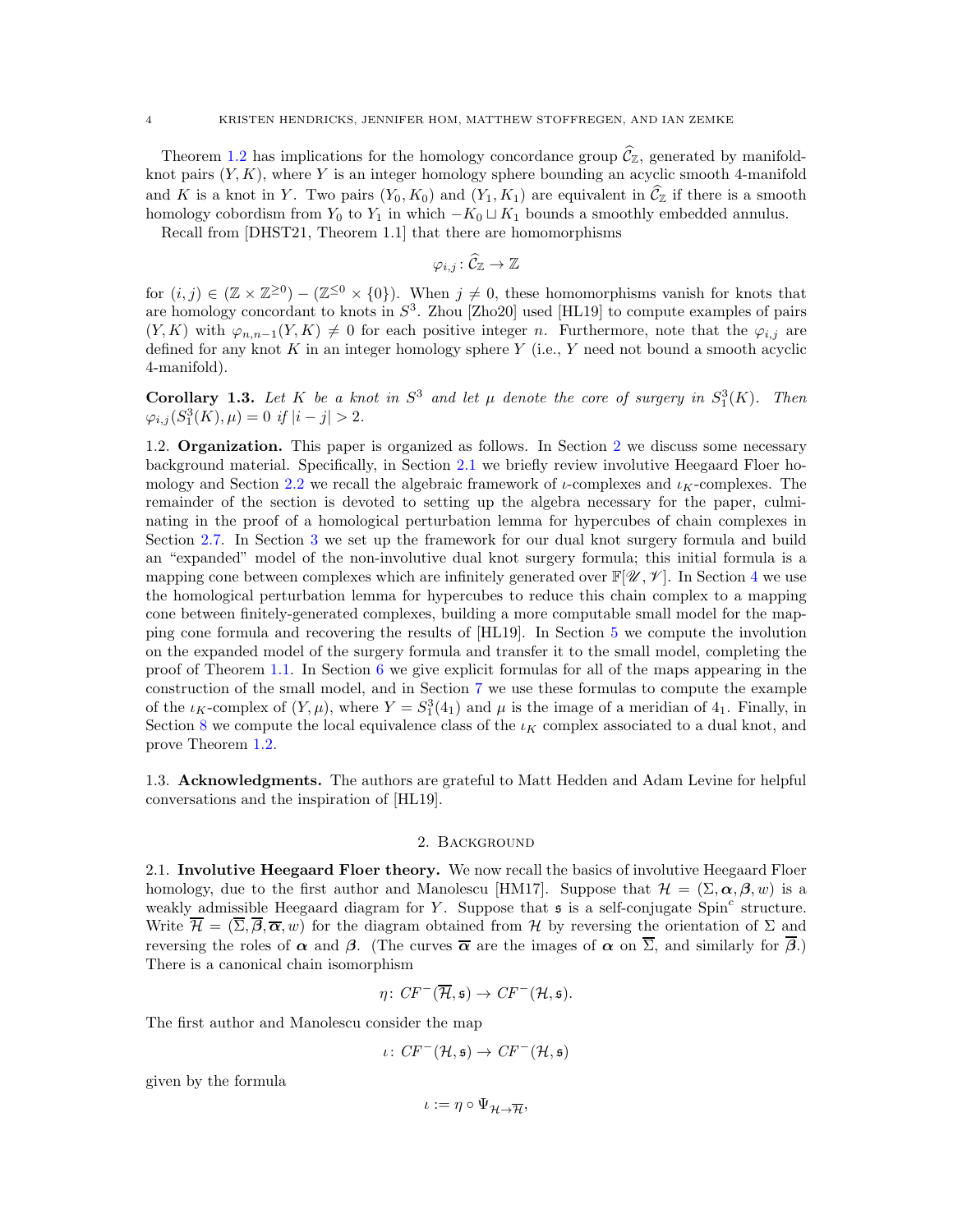where  $\Psi_{\mathcal{H}\to\overline{\mathcal{H}}}$  is the map from naturality as in [\[JTZ12\]](#page-45-14). They define the involutive Heegaard Floer complex  $CFI(Y, \mathfrak{s})$  to be the mapping cone

$$
Cone(Q(\mathrm{id}+\iota): CF^-(Y, \mathfrak{s}) \to Q \cdot CF^-(Y, \mathfrak{s})).
$$

Here Q is a formal variable, which allows us to view  $CFI(Y, \mathfrak{s})$  naturally as a module over  $\mathbb{F}[U,Q]/Q^2.$ 

The first author and Manolescu define a natural refinement for knots [\[HM17\]](#page-45-13). If  $K \subseteq Y$  is a knot and  $\mathcal{H} = (\Sigma, \alpha, \beta, w, z)$  is a doubly pointed Heegaard knot diagram, then we may consider the diagram  $\overline{\mathcal{H}} = (\overline{\Sigma}, \overline{\beta}, \overline{\alpha}, z, w)$ . There is a canonical chain isomorphism

$$
\eta_K\colon\mathcal{CFK}(\overline{\mathcal{H}})\to\mathcal{CFK}(\mathcal{H})
$$

which sends  $\mathscr{U}^{i\gamma j}$ **x** to  $\mathscr{U}^{j\gamma i}$ **x**, where we identify  $\mathbb{T}_{\alpha} \cap \mathbb{T}_{\beta}$  and  $\mathbb{T}_{\overline{\beta}} \cap \mathbb{T}_{\overline{\alpha}}$ . There is also a naturality map  $\Psi_{\mathcal{H}\to\overline{\mathcal{H}}}$  which is the composition of a diffeomorphism map for a positive half-twist along K, together with the naturality map from [\[JTZ12\]](#page-45-14). The knot involution  $\iota_K$  is defined as the composition

$$
\iota_K := \eta \circ \Psi_{\mathcal{H} \to \overline{\mathcal{H}}}.
$$

 $Remark$  2.1. Note that knot Floer homology naturally decomposes over  $Spin<sup>c</sup>$  structures. The interaction with the involution is slightly subtle. Indeed,  $\iota_K$  maps  $\mathcal{CFK}(Y, K, \mathfrak{s})$  to  $\mathcal{CFK}(Y, K, \mathfrak{s} +$ PD[K]). In our present paper, the dual knot  $\mu$  is a generator of  $H_1(S_n^3(K))$ .

<span id="page-4-0"></span>2.2.  $\iota$  and  $\iota_K$ -complexes. In this section, we recall the algebraic notions of  $\iota$ -complexes and  $\iota_K$ -complexes from [\[HM17\]](#page-45-13) and [\[HMZ18\]](#page-45-15).

**Definition 2.2.** An *ι*-complex is a pair  $(C, \iota)$  such that the following are satisfied:

- $(1)$  C is a chain complex which is homotopy equivalent to a free, finitely-generated chain complex over  $\mathbb{F}[U].$
- (2) C is equipped with an absolute Q-valued grading such that  $\partial$  is  $-1$  graded and U is  $-2$ graded.
- (3)  $\iota$  is a grading preserving,  $\mathbb{F}[U]$ -equivariant chain map such that  $\iota^2 \simeq id$ .
- (4)  $U^{-1}H_*(C) \cong \mathbb{F}[U, U^{-1}]$  as relatively graded  $\mathbb{F}[U]$ -modules.

Remark 2.3. We could naturally generalize the above definition to allow instead that  $U^{-1}H_*(C) \cong$  $\oplus^b \mathbb{F}[U, U^{-1}]$  as  $\mathbb{F}[U]$ -modules.

For the purposes of studying the homology cobordism group, it is useful to consider the following notion of equivalence between  $\iota$ -complexes:

**Definition 2.4.** Two *i*-complexes  $(C, i)$  and  $(C', i')$  are locally equivalent if there are grading preserving,  $\mathbb{F}[U]$ -equivariant chain maps  $F: C \to C'$  and  $G: C \to C'$  such that  $F \iota + \iota' F \simeq 0$  and  $G\iota + \iota'G \simeq 0$  and such that F and G are induce isomorphisms between  $U^{-1}H_*(C)$  and  $U^{-1}H_*(C')$ .

We now discuss  $\iota_K$ -complexes. If C is a free, finitely-generated chain complex over  $\mathbb{F}[\mathscr{U},\mathscr{V}]$ , there are two distinguished endomorphisms  $\Phi$  and  $\Psi$  of C. To define them, we write the differential  $\partial$  as a matrix with entries in  $\mathbb{F}[\mathscr{U},\mathscr{V}]$ . We differentiate the entries of this matrix with respect to  $\mathscr U$  to obtain  $\Phi$ , and we differentiate the entries of the matrix for  $\partial$  with respect to  $\mathscr V$  to obtain  $\Psi$ . See [\[Sar15\]](#page-45-16) and [\[Zem17\]](#page-45-17) for appearances of these maps in the context of diffeomorphism maps on knot Floer homology.

<span id="page-4-1"></span>**Definition 2.5.** An  $\iota_K$ -complex consists of a pair  $(C, \iota_K)$  satisfying the the following:

- (1) C is a chain complex over  $\mathbb{F}[\mathscr{U},\mathscr{V}]$  which is homotopy equivalent to a free, finitely-generated chain complex over  $\mathbb{F}[\mathscr{U}, \mathscr{V}]$ . Furthermore, C is a equipped with a Q-valued bigrading  $(\text{gr}_w, \text{gr}_z)$ , such that  $\mathscr U$  has bigrading  $(-2, 0)$  and  $\mathscr V$  has bigrading  $(0, -2)$ .
- (2)  $\iota_K : C \to C$  is a homotopy automorphism such that  $\iota_K$  is skew-graded and skew-equivariant  $(\text{that is, } (\text{gr}_{w}, \text{gr}_{z})(\iota_{K}(\mathbf{x})) = (\text{gr}_{z}, \text{gr}_{w})(\mathbf{x}), \iota_{K} \circ \mathcal{U} = \mathcal{V} \circ \iota_{K} \text{ and } \iota_{K} \circ \mathcal{V} = \mathcal{U} \circ \iota_{K}).$
- (3)  $\mathscr{U}^{-1}H_*(C/(\mathscr{V}-1)) \cong \bigoplus_{i=1}^b \mathbb{F}[\mathscr{U}, \mathscr{U}^{-1}],$  for some  $b \geq 1$ .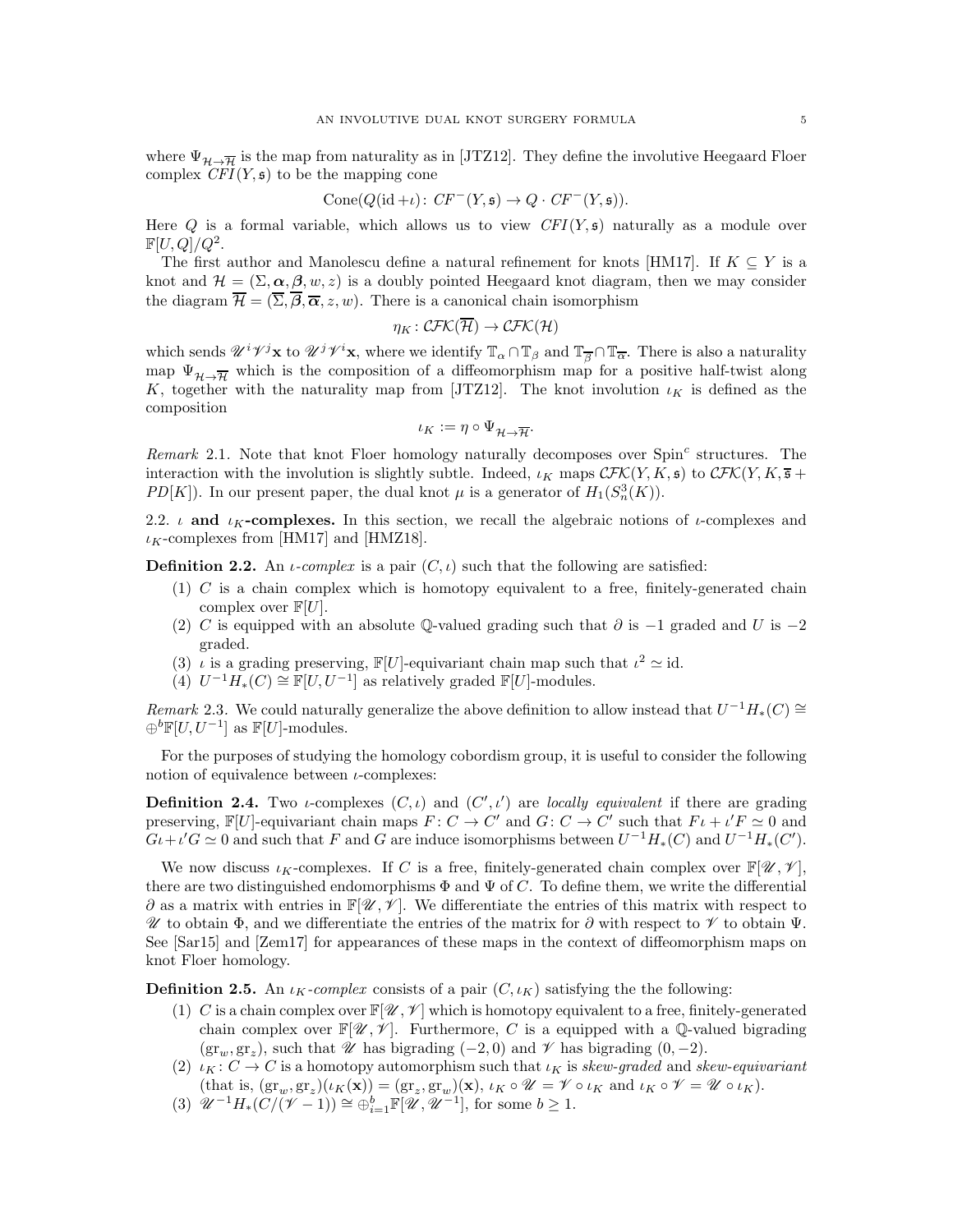(4)  $\iota_K^2 \simeq \text{id} + \Phi \Psi$ , where  $\Phi$  and  $\Psi$  are the basepoint actions of C.

Normally one restricts to the case that  $b = 1$  (i.e. there is a single tower). This restriction is not suitable for our purposes since we are interested in the case of knots in *rational* homology 3-spheres. If  $K \subseteq Y$  and Y is a rational homology 3-sphere, then the integer b in Definition [2.5](#page-4-1) is the number of elements in  $H_1(Y)$ . If additionally  $H_*(C/(\mathscr{V}-1)) \cong \bigoplus_{i=1}^b \mathbb{F}[\mathscr{U}]$ , then we say that C is of L-space type. In particular, if  $K \subseteq Y$  is a knot in a rational homology 3-sphere, then the tuple  $(\mathcal{CFK}(Y, K), \iota_K)$  is an  $\iota_K$ -complex, which is of L-space type if and only if Y is a Heegaard Floer L-space.

**Definition 2.6.** We say that two  $\iota_K$ -complexes  $(C, \iota_K)$  and  $(C', \iota'_K)$  are locally equivalent if there exist maps

$$
F\colon C\to C'\quad\text{and}\quad G\colon C'\to C
$$

satisfying the following:

- (1) F and G are  $\mathbb{F}[\mathscr{U}, \mathscr{V}]$ -equivariant and grading preserving.
- (2)  $F \iota_K + \iota_K' F$  and  $G \iota_K' + \iota_K G$  are  $\mathbb{F}[\mathscr{U}, \mathscr{V}]$ -skew equivariantly chain homotopic to 0.
- (3) F and G induce isomorphisms between  $\mathscr{U}^{-1}H_*(\mathcal{C}/(\mathscr{V}-1))$  and  $\mathscr{U}^{-1}H_*(\mathcal{C}/(\mathscr{V}-1))$ .

<span id="page-5-0"></span>2.3. Hypercubes and hyperboxes. We begin with some preliminary definitions of hypercubes of chain complexes.

We write  $\mathbb{E}_n = \{0,1\}^n$ . If  $\varepsilon, \varepsilon' \in \mathbb{E}_n$ , we write  $\varepsilon \leq \varepsilon'$  if  $\varepsilon_j \leq \varepsilon'_j$  for each  $j \in \{1,\ldots,n\}$ . We write  $\varepsilon < \varepsilon'$  if  $\varepsilon \leq \varepsilon'$  and strict inequality holds for at least one index. We begin with the following definition, due to Manolescu and Ozsváth [\[MO10\]](#page-45-9):

**Definition 2.7.** An *n*-dimensional *hypercube of chain complexes* consists of a collection of chain complexes  $(C_{\varepsilon}, D_{\varepsilon,\varepsilon})$ , as well as a collection of maps  $D_{\varepsilon,\varepsilon'}: C_{\varepsilon} \to C_{\varepsilon'}$  whenever  $\varepsilon < \varepsilon'$ . We furthermore assume that the following compatibility condition is satisfied for each pair  $(\varepsilon, \varepsilon'')$ satisfying  $\varepsilon < \varepsilon''$ :

<span id="page-5-2"></span>
$$
\sum_{\varepsilon \le \varepsilon' \le \varepsilon''} D_{\varepsilon', \varepsilon''} \circ D_{\varepsilon, \varepsilon'} = 0.
$$
\n(2.1)

Manolescu and Ozsváth also define a notion of a  $hyperbox$  of chain complexes, as follow. If  $\mathbf{d} \in \mathbb{Z}_{\geq 0}^n$ , then we write  $\mathbb{E}(\mathbf{d}) = \{0, \ldots, d_1\} \times \cdots \times \{0, \ldots, d_n\}$ . A hyperbox of chain complexes  $(C_{\varepsilon}, D_{\varepsilon,\varepsilon})_{\varepsilon\in\mathbb{E}(\mathbf{d})}$  consists of a collection of chain complexes  $(C_{\varepsilon}, D_{\varepsilon,\varepsilon})$  ranging over all  $\varepsilon \in \mathbb{E}(\mathbf{d}),$ together with a map  $D_{\varepsilon,\varepsilon}: C_{\varepsilon} \to C_{\varepsilon'}$  whenever  $\varepsilon < \varepsilon'$  and  $|\varepsilon' - \varepsilon|_{L^{\infty}} = 1$ . Furthermore, the compatibility condition in Equation [\(2.1\)](#page-5-2) is satisfied whenever  $\varepsilon < \varepsilon''$  and  $|\varepsilon'' - \varepsilon|_{L^{\infty}} = 1$ .

Manolescu and Ozsváth defined an important operation called *compression*, which takes an  $n$ dimensional hyperbox and returns an *n*-dimensional *hypercube*. We refer the reader to [\[MO10,](#page-45-9) Section 5.2] for more background. We note that the description therein is also equivalent to a "function-composition" approach, described by Liu [\[Liu14,](#page-45-18) Section 4.1.2]. See also [\[HHSZ21a,](#page-45-19) Section 2.1].

<span id="page-5-1"></span>2.4.  $A_{\infty}$ -modules. We now recall the standard notion of an  $A_{\infty}$ -module. See [\[Kel02\]](#page-45-20) for more background. We suppose that A is an associative algebra over a ground ring  $k$ , which is of characteristic 2. A left  $A_{\infty}$ -module over A consists of left k-module M, equipped with a k-linear map for each  $j \geq 0$ 

$$
m_{j+1} \colon A^{\otimes j} \otimes_{\bf k} M \to M
$$

such that if  $a_n, \ldots, a_1 \in \mathcal{A}$  and  $\mathbf{x} \in M$ , then

$$
\sum_{j=0}^n m_{n-j+1}(a_n,\ldots,a_{j+1},m_{j+1}(a_j,\ldots,a_1,\mathbf{x})) + \sum_{k=1}^{n-1} m_n(a_n,\ldots,a_{k+1}a_k,\ldots,a_1,\mathbf{x}) = 0.
$$

We will additionally need to use the notion of a type- $D$  module, due to Lipshitz, Ozsváth and Thurston [\[LOT18\]](#page-45-21). If A is an associative algebra, then a right type-D module over A consists of a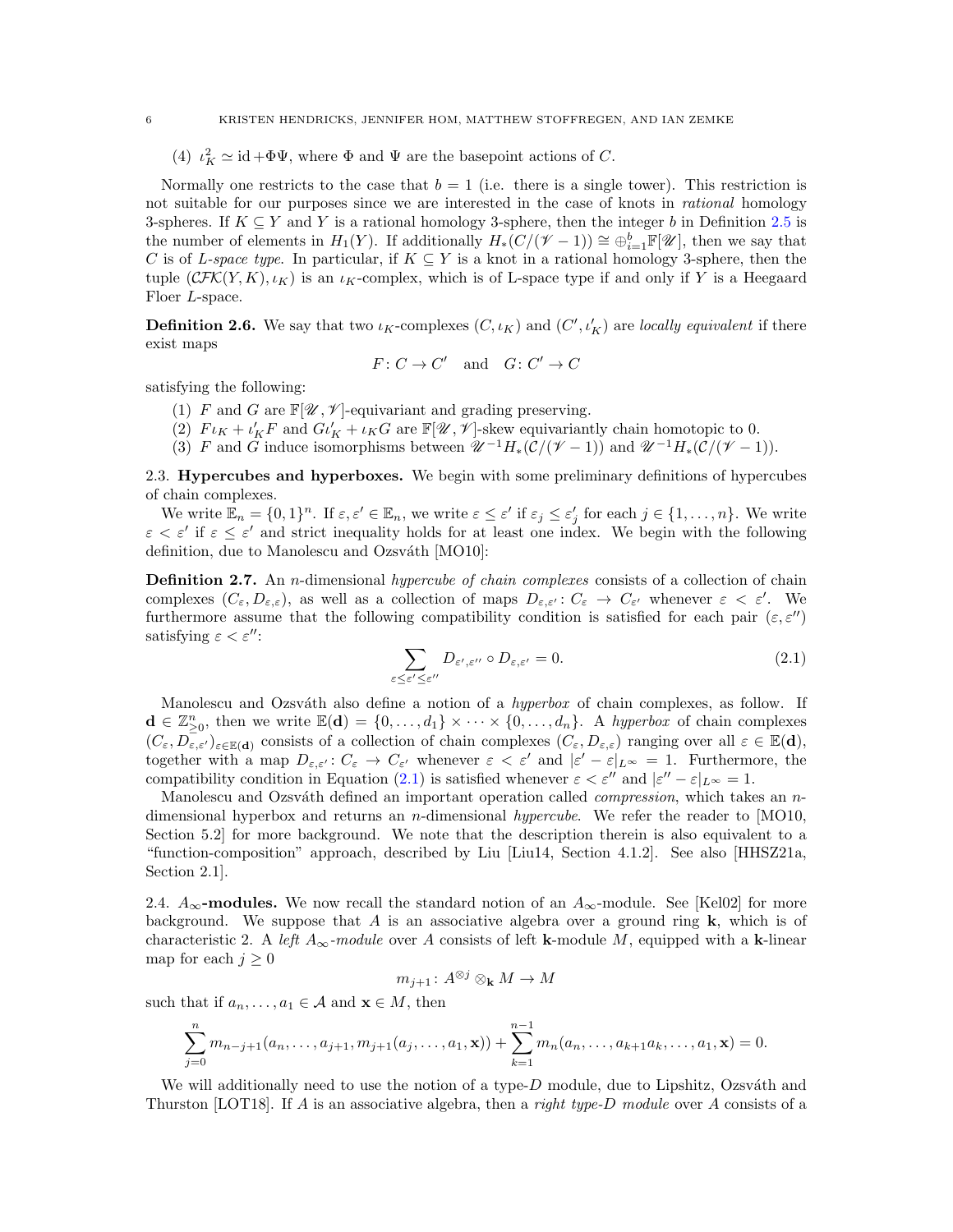pair  $(N, \delta^1)$  where N is a right **k** module, and

$$
\delta^1\colon N\to N\otimes_{\bf k}A
$$

is a k-linear map. Furthermore, the following relation is satisfied

$$
(\mathrm{id}\otimes\mu_2)\circ(\delta^1\otimes\mathrm{id})\circ\delta^1=0.
$$

If  $N^A$  is a right type-D module,  $_A M$  is a left  $A_{\infty}$ -module, and one of  $N^A$  and  $_A M$  satisfies a boundedness assumption [\[LOT18,](#page-45-21) Section 2], then Lipshitz, Ozsváth and Thurston define a chain complex  $N^A \boxtimes_A M$ . The underlying vector space is  $N \otimes_k M$ . The differential is indicated by the diagram



In the above,  $\delta$  indicates the (infinite) sum  $\sum_{i=0}^{\infty} \delta^j$ , where  $\delta^j$  is obtained by composing  $\delta^1$  j-times (with  $\delta^0 = id$ ). See [\[LOT18,](#page-45-21) Chapter 2] for more detailed treatment.

<span id="page-6-0"></span>2.5. The snake splitting lemma. We begin with a basic result in homological algebra:

<span id="page-6-1"></span>**Lemma 2.8.** (Snake splitting lemma) Suppose that A, B and C are chain complexes of  $\mathbb{F}\text{-vector}$ spaces and i and p are chain maps which make the following sequence exact

$$
0 \longrightarrow A \xrightarrow{k^{\times}} B \xrightarrow{k^{\times}} B \xrightarrow{k^{\times}} C \longrightarrow 0.
$$

Furthermore, suppose that  $s: C \to B$  is a splitting of p as an  $\mathbb{F}\text{-}linear map$  (not necessarily a chain map).

- (1) A splitting  $\sigma: B \to A$  of i is uniquely determined by the property that  $\sigma \circ s = 0$ .
- (2)  $sp + i\sigma = id_B$ .
- (3) The map  $\sigma \partial s$ :  $C \rightarrow A$  is a chain map.
- (4) The map  $\Pi: \text{Cone}(i: A \rightarrow B) \rightarrow C$  given by p is a chain map.
- (5) The map  $F: C \to \text{Cone}(i: A \to B)$  given by  $F = (\sigma \partial s, s)$  is a chain map.
- (6) The maps  $\Pi$  and  $F$  are homotopy inverses.

*Proof.* (1) If  $b \in B$ , we note that  $b + sp(b)$  is in the kernel of p, and hence factors uniquely as  $i(a)$ , for some  $a \in A$ . Let  $\sigma(b) = a$ . Clearly  $\sigma s = 0$ . Uniqueness is an easy exercise.

(2) Note that  $p(id + sp + i\sigma)(b) = 0$ , for any b, so  $(id + sp + i\sigma)(b)$  is in the image of i for all  $b \in B$ . To show something in the image of  $i$  is zero, it is sufficient to show it is zero after composing with σ. We easily compute that  $\sigma(\mathrm{id} + sp + i\sigma)(b) = 0$ , so  $\mathrm{id} + sp + i\sigma = 0$ .

(3) To see that  $\sigma \partial s$  is a chain map, we note that since p is surjective and i is injective, it is sufficient to show that  $[i\sigma\partial_B s p, \partial_B] = 0$ . We note that

$$
0 = \partial_B^2 + \partial_B^2 = (sp + i\sigma)\partial_B(sp + i\sigma)\partial_B + \partial_B(sp + i\sigma)\partial_B(sp + i\sigma).
$$

Expanding the above expression out, most terms cancel, except for the relation  $[i\sigma\partial_B s p, \partial_B] = 0$ . (4) This follows from the relation  $p \circ i = 0$ .

(5) The property of F being a chain map is equivalent to  $\sigma\partial s$  being a chain map, and s being a null-homotopy of  $i\sigma\partial s$ . To wit:

$$
i\sigma\partial s = (\mathrm{id} + sp)\partial s = \partial s + sp\partial s = \partial s + s\partial ps = [\partial, s].
$$

(6) Note that  $\Pi F = id$ , so we need only construct a homotopy  $H: \text{Cone}(A \to B) \to \text{Cone}(A \to B)$ B) so that  $F\Pi + id = [\partial, H]$ . We compute

$$
F\Pi(a,b) = (\sigma \partial s p b, s p b).
$$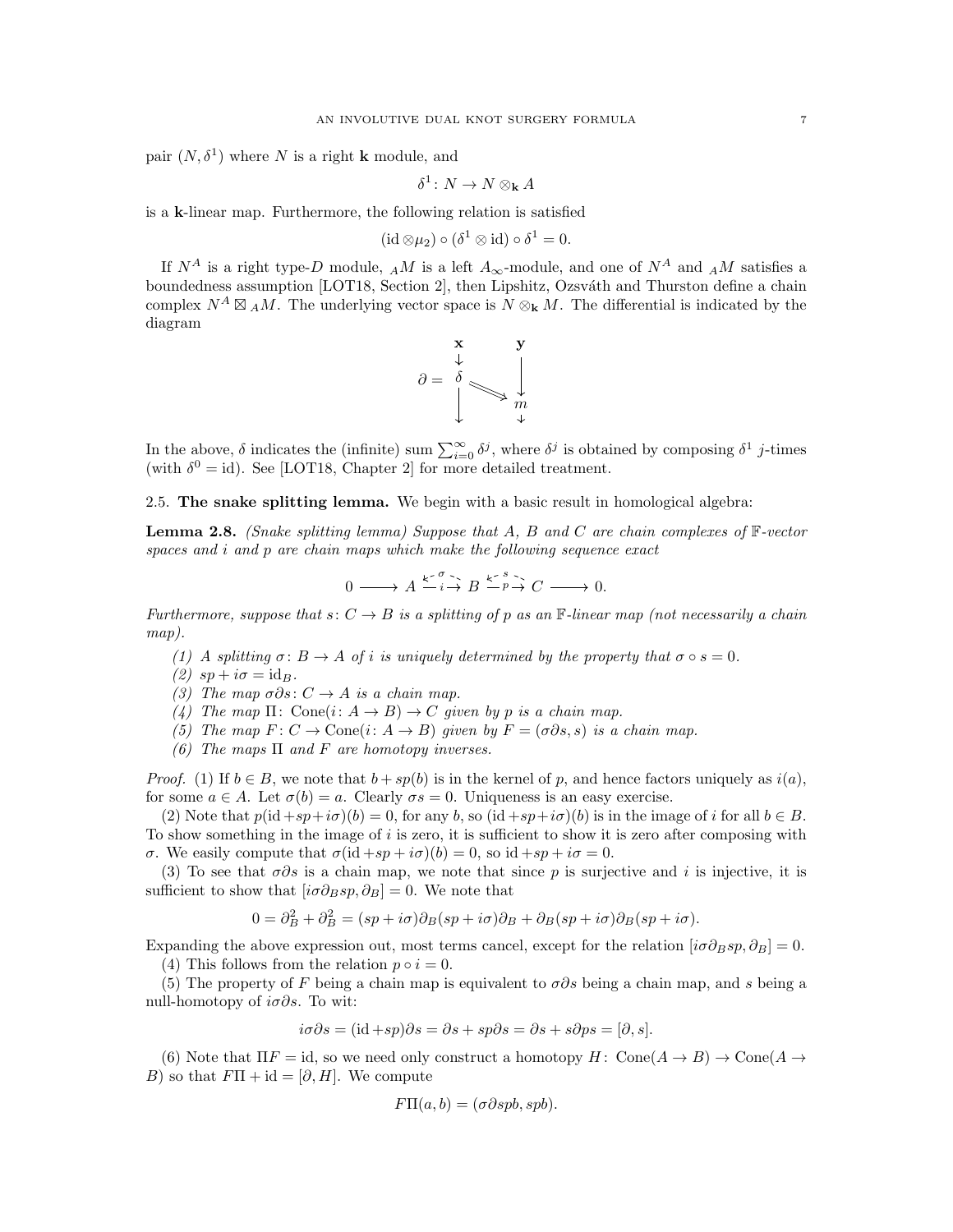The homotopy is actually just  $H(a, b) = (\sigma b, 0)$ . To see that this works, we compute that

$$
[\partial_{\text{Cone}}, H](a, b) = (\sigma i a + [\partial, \sigma](b), i\sigma b).
$$

The relation id<sub>Cone</sub> =  $F\Pi + [\partial, H]$  amounts to verifying that

$$
[\partial, \sigma] = id + \sigma i + \sigma \partial s p.
$$

To this end,

$$
id + \sigma i + \sigma \partial s p = \sigma \partial (id + i\sigma) = [\partial, \sigma].
$$

 $\Box$ 

<span id="page-7-0"></span>2.6. The homological perturbation lemma for  $A_{\infty}$ -modules. The homological perturbation lemma is an important technique in homological algebra which as many variations. The first instance of this result is usually attributed to Kadeishvili's homotopy transfer theorem for  $A_{\infty}$ algebras [\[Kad82\]](#page-45-22). A reinterpretation in terms of trees is due to Kontsevich and Soibelman [\[KS01\]](#page-45-23). We recall the version for  $A_{\infty}$ -modules.

<span id="page-7-4"></span>**Lemma 2.9.** Suppose that  $(M, m_j^M)$  is a left  $A_\infty$ -module over a dg-algebra A. We assume A is an algebra over a ring **k** (for our purposes,  $\mathbf{k} = \mathbb{F}_2$  is sufficient). Suppose that  $(Z, m_1^Z)$  is a chain complex which is a left  $k$ -module. Suppose also that we have maps

$$
i: Z \to M \quad \pi: M \to Z \quad h: M \to M
$$

which satisfy the following:

(1)  $\partial_{\text{Mor}}(i) = 0$  and  $\partial_{\text{Mor}}(\pi) = 0$ . (2)  $\pi \circ i = \mathrm{id}_Z$ . (3)  $i \circ \pi = id_M + \partial_{\text{Mor}}(h)$ . (4)  $h \circ h = 0$ . (5)  $h \circ i = 0$ . (6)  $π ∘ h = 0$ .

In the above,  $\partial_{\text{Mor}}(f)$  means  $[f, m_1]$ . Then there is an  $A_{\infty}$ -module structure  $(Z, m_j^Z)$ , extending the differential  $m_1^Z$ , which is homotopy equivalent to  $(M, m_j^M)$ . In fact, there are morphisms of  $A_{\infty}$ -modules I:  $_A Z \to AM$ ,  $\Pi$ :  $_A M \to {}_{A} Z$  and  $H$ :  $_A M \to {}_{A} M$ , extending  $\pi$ , i and h, which satisfy identical relations to the above (as long as we interpret  $\partial_{\text{Mor}}$  and composition in the sense of  $A_{\infty}$ -module morphisms).

In the homological perturbation lemma, the maps I,  $\Pi$  and H are canonically determined. See Figure [2.1.](#page-8-0) Therein, the map

$$
\Delta\colon A^{\otimes n}\to \bigoplus_{k=0}^n A^{\otimes k}\otimes A^{\otimes n-k}
$$

is the canonical co-multiplication, given by

<span id="page-7-2"></span>
$$
\Delta(a_n \otimes \cdots \otimes a_1) = \sum_{k=0}^n (a_n \otimes \cdots \otimes a_{k+1}) \otimes (a_k \otimes \cdots \otimes a_1).
$$
 (2.2)

<span id="page-7-1"></span>2.7. A homological perturbation lemma for hypercubes. In this section, we describe an algorithm for constructing hypercubes. It is a natural adaptation of the homological perturbation lemma for  $A_{\infty}$ -algebras and  $A_{\infty}$ -modules to the setting of hypercubes. This result is similar to work of Huebschmann and Kadeishvili [\[HK91\]](#page-45-24).

<span id="page-7-3"></span>**Lemma 2.10.** Suppose that  $(A_\varepsilon, f_{\varepsilon,\varepsilon'})_{\varepsilon \in \mathbb{E}_n}$  is a hypercube of chain complexes, and  $(B_\varepsilon)_{\varepsilon \in \mathbb{E}_n}$  is a collection of chain complexes. Furthermore, suppose there are maps

$$
\pi_{\varepsilon} \colon A_{\varepsilon} \to B_{\varepsilon} \qquad i_{\varepsilon} \colon B_{\varepsilon} \to A_{\varepsilon} \qquad h_{\varepsilon} \colon A_{\varepsilon} \to A_{\varepsilon},
$$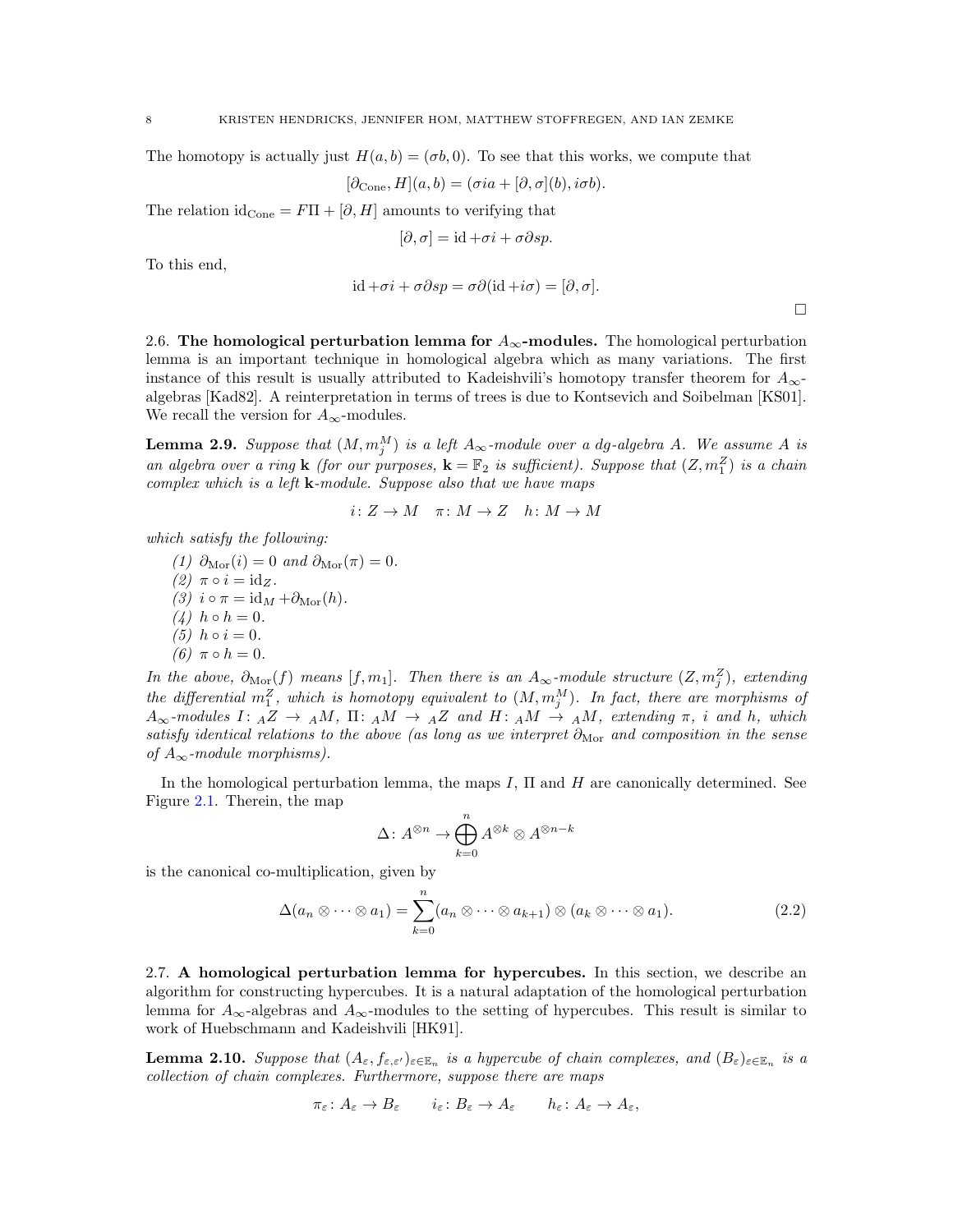<span id="page-8-0"></span>

FIGURE 2.1. The  $A_{\infty}$ -module structure maps on  $_AZ$ , and the morphisms  $\Pi$ , I and H. In the above,  $m_{>0}^M$  denotes any  $m_j^M$  for  $j > 1$ . Also, we write  $\Delta$  for a repeated application of the map defined in Equation [2.2.](#page-7-2)

satisfying

<span id="page-8-1"></span> $\pi_{\varepsilon} \circ i_{\varepsilon} = \text{id}_{B_{\varepsilon}}, \quad i_{\varepsilon} \circ \pi_{\varepsilon} = \text{id}_{A_{\varepsilon}} + [\partial, h_{\varepsilon}], \quad \pi_{\varepsilon} \circ h_{\varepsilon} = 0, \quad h_{\varepsilon} \circ i_{\varepsilon} = 0 \quad \text{and} \quad h_{\varepsilon} \circ h_{\varepsilon} = 0. \tag{2.3}$ With the above data chosen, there are canonical structure maps  $g_{\varepsilon,\varepsilon'}: B_{\varepsilon} \to B_{\varepsilon'}$  so that  $(B_{\varepsilon}, g_{\varepsilon,\varepsilon'})$ is a hypercube of chain complexes. Furthermore, there are homomorphisms of hypercubes

$$
\Pi: (A_{\varepsilon}, f_{\varepsilon,\varepsilon'}) \to (B_{\varepsilon}, g_{\varepsilon,\varepsilon'}) \quad \text{and} \quad I: (B_{\varepsilon}, g_{\varepsilon,\varepsilon'}) \to (A_{\varepsilon}, f_{\varepsilon,\varepsilon'})
$$

as well as a morphism  $H: (A_\varepsilon, f_{\varepsilon,\varepsilon'}) \to (A_\varepsilon, f_{\varepsilon,\varepsilon'})$  such that Equation [\(2.3\)](#page-8-1) is also satisfied with Π, I and H replacing  $π_ε$ ,  $i_ε$  and  $h_ε$ .

The structure maps  $g_{\varepsilon,\varepsilon'}$  and the morphisms  $\Pi$ , I and H have conceptually simple formulas. The map  $g_{\varepsilon,\varepsilon'}$  is given by the formula

$$
g_{\varepsilon,\varepsilon'}=\sum_{\varepsilon=\varepsilon_1<\cdots<\varepsilon_n=\varepsilon'}\pi_{\varepsilon_n}\circ f_{\varepsilon_{n-1},\varepsilon_n}\circ h_{\varepsilon_{n-1}}\circ f_{\varepsilon_{n-2},\varepsilon_{n-1}}\circ\cdots\circ h_{\varepsilon_2}\circ f_{\varepsilon_1,\varepsilon_2}\circ i_{\varepsilon_1}.
$$

We define  $\Pi_{\varepsilon,\varepsilon} = \pi_{\varepsilon}, I_{\varepsilon,\varepsilon} = i_{\varepsilon}$  and  $H_{\varepsilon,\varepsilon} = h_{\varepsilon}$ . Additionally, we set

$$
\Pi_{\varepsilon,\varepsilon'} = \sum_{\varepsilon=\varepsilon_1<\cdots<\varepsilon_n=\varepsilon'} \pi_{\varepsilon_n} \circ f_{\varepsilon_{n-1},\varepsilon_n} \circ h_{\varepsilon_{n-1}} \circ \cdots \circ f_{\varepsilon_1,\varepsilon_2} \circ h_{\varepsilon_1}
$$
\n
$$
I_{\varepsilon,\varepsilon'} = \sum_{\varepsilon=\varepsilon_1<\cdots<\varepsilon_n=\varepsilon'} h_{\varepsilon_n} \circ f_{\varepsilon_{n-1},\varepsilon_n} \circ \cdots \circ f_{\varepsilon_1,\varepsilon_2} \circ i_{\varepsilon_1}
$$
\n
$$
H_{\varepsilon,\varepsilon'} = \sum_{\varepsilon=\varepsilon_1<\cdots<\varepsilon_n=\varepsilon'} h_{\varepsilon_n} \circ f_{\varepsilon_{n-1},\varepsilon_n} \circ \cdots \circ f_{\varepsilon_1,\varepsilon_2} \circ h_{\varepsilon_1}.
$$

Remark 2.11. The above lemma may also be applied to hyperboxes of chain complexes. For hyperboxes, we apply the above statement to each constituent hypercube.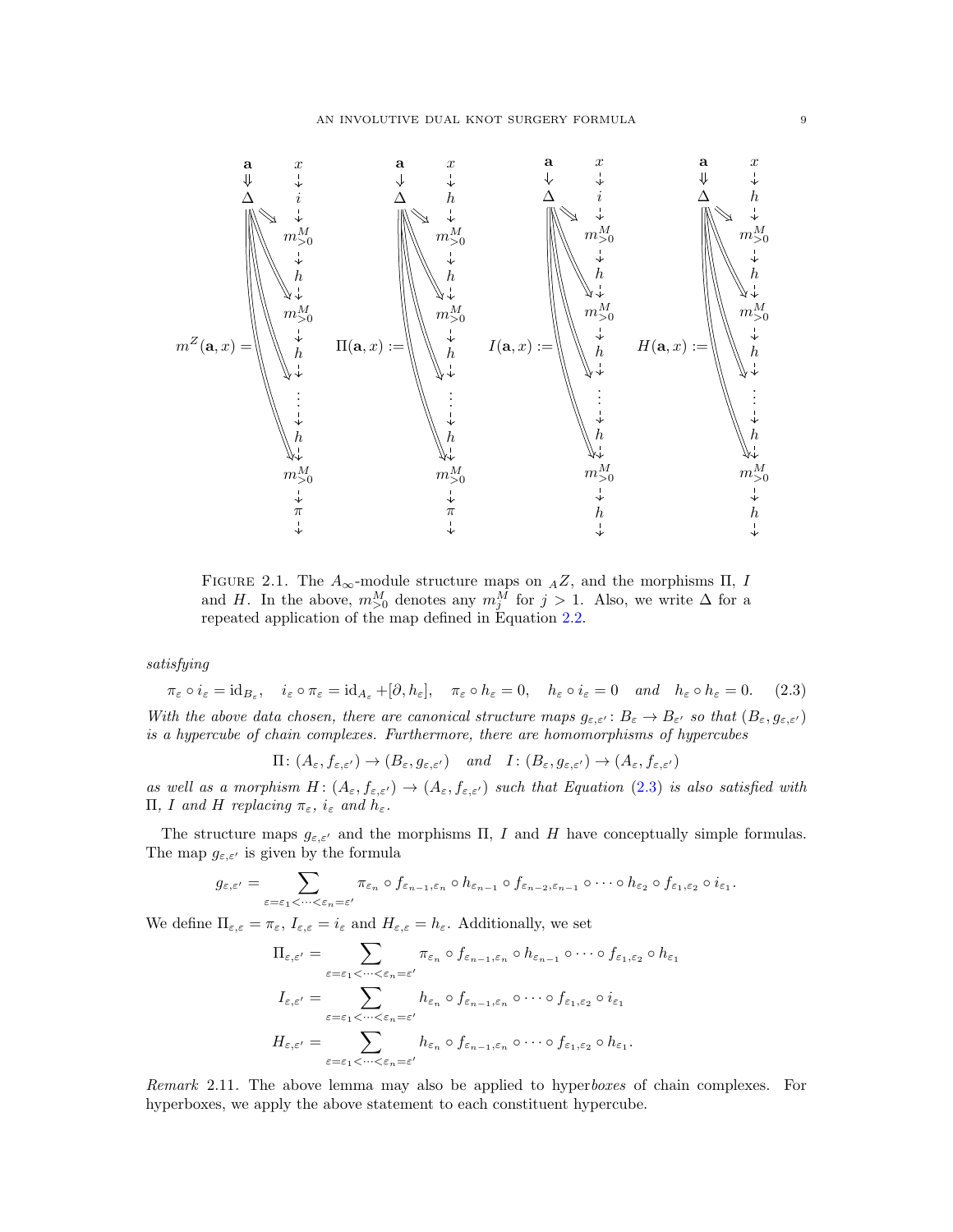We break the proof into pieces.

<span id="page-9-1"></span>**Lemma 2.12.**  $(B_{\varepsilon}, g_{\varepsilon,\varepsilon'})_{\varepsilon \in \mathbb{E}_n}$  is a hypercube of chain complexes.

Proof. The desired hypercube relations read

<span id="page-9-0"></span>
$$
[\partial, g_{\varepsilon,\varepsilon''}] = \sum_{\varepsilon < \varepsilon' < \varepsilon''} g_{\varepsilon',\varepsilon''} \circ g_{\varepsilon,\varepsilon'}.\tag{2.4}
$$

We now verify the above relation. Take a sequence  $\varepsilon = \varepsilon_1 < \cdots < \varepsilon_m = \varepsilon''$  and consider the commutator

$$
[\partial, \pi_{\varepsilon_m} \circ f_{\varepsilon_{m-1},\varepsilon_m} \circ h_{\varepsilon_{m-1}} \circ f_{\varepsilon_{m-2},\varepsilon_{m-1}} \circ h_{\varepsilon_{m-2}} \circ \cdots \circ h_{\varepsilon_2} \circ f_{\varepsilon_1,\varepsilon_2} \circ i_{\varepsilon_1}].
$$

To compute the commutator, we take the expression

$$
\partial \circ \pi_{\varepsilon_m} \circ f_{\varepsilon_{m-1},\varepsilon_m} \circ h_{\varepsilon_{m-1}} \circ f_{\varepsilon_{m-2},\varepsilon_{m-1}} \circ h_{\varepsilon_{m-2}} \circ \cdots \circ h_{\varepsilon_2} \circ f_{\varepsilon_1,\varepsilon_2} \circ i_{\varepsilon_1},
$$

and move  $\partial$  from the left to the right, using the hypercube relations of  $(A_{\varepsilon}, f_{\varepsilon,\varepsilon'})$  and Equation [\(2.3\)](#page-8-1). We obtain the following extra terms:

- $(1)$   $\pi_{\varepsilon_m} \circ f_{\varepsilon_m, \varepsilon_{m-1}} \circ h_{\varepsilon_{m-1}} \circ \cdots \circ [\partial, f_{\varepsilon_j, \varepsilon_{j-1}}] \circ h_{\varepsilon_{j-1}} \circ \cdots \circ h_{\varepsilon_2} \circ f_{\varepsilon_2, \varepsilon_1} \circ i_{\varepsilon_1}$ . These appear when we commute  $\partial$  past  $f_{\varepsilon_j, \varepsilon_{j-1}}$ .
- $(2)$   $\pi_{\varepsilon_m} \circ f_{\varepsilon_m, \varepsilon_{m-1}} \circ h_{\varepsilon_{m-1}} \circ \cdots \circ f_{\varepsilon_j, \varepsilon_{j+1}} \circ i_{\varepsilon_j} \circ \pi_{\varepsilon_j} \circ f_{\varepsilon_{j-1}, \varepsilon_j} \cdots \circ h_{\varepsilon_2} \circ f_{\varepsilon_1, \varepsilon_2} \circ i_{\varepsilon_1}.$  These appear when we commute  $\partial$  past  $h_{\varepsilon_j}$ .
- (3)  $\pi_{\varepsilon_m} \circ f_{\varepsilon_{m-1},\varepsilon_m} \circ h_{\varepsilon_{m-1}} \circ \cdots \circ f_{\varepsilon_j,\varepsilon_{j+1}} \circ f_{\varepsilon_{j-1},\varepsilon_j} \cdots \circ h_{\varepsilon_2} \circ f_{\varepsilon_1,\varepsilon_2} \circ i_{\varepsilon_1}$ . These appear when we commute  $\partial$  past  $h_{\varepsilon_j}$ .

When summing over all sequences  $\varepsilon = \varepsilon_1 < \cdots < \varepsilon_m = \varepsilon''$ , terms of the first and third types cancel, and we are left with the right hand side of Equation [\(2.4\)](#page-9-0), which completes the proof.  $\Box$ 

We now prove the remaining subclaims of Lemma [2.10:](#page-7-3)

## Lemma 2.13.

(1)  $\partial_{\text{Mor}}(\Pi) = 0$  and  $\partial_{\text{Mor}}(I) = 0$ ,  $(2)$   $\Pi \circ I = id_B$ , (3)  $\Pi \circ I = \mathrm{id}_A + \partial_{\mathrm{Mor}}(H)$ ,  $(4)$   $\Pi \circ H = 0$ , (5)  $H \circ I = 0$ .

Proof. The proof follows from the similar reasoning to Lemma [2.12.](#page-9-1) Consider first the claim that II and I are cycles. The claim for  $\varepsilon' = \varepsilon$  is clear. Suppose  $\varepsilon < \varepsilon''$  and  $\varepsilon = \varepsilon_1 < \cdots < \varepsilon_m = \varepsilon''$ . Consider the expression

$$
\partial \circ \pi_{\varepsilon_m} \circ f_{\varepsilon_m, \varepsilon_{m-1}} \circ h_{\varepsilon_{m-1}} \circ \cdots \circ f_{\varepsilon_1, \varepsilon_2} \circ h_{\varepsilon_1}
$$

<span id="page-9-2"></span>and consider the effect of moving  $\partial$  from the left to right. The difference from  $f_{\varepsilon_m,\varepsilon_{m-1}} \circ h_{\varepsilon_{m-1}} \circ$  $\cdots \circ f_{\varepsilon_1,\varepsilon_2} \circ h_{\varepsilon_1} \circ \partial$  consists of the following terms:

- $(1)$   $\pi_{\varepsilon_m} \circ f_{\varepsilon_{m-1},\varepsilon_m} \circ h_{\varepsilon_{m-1}} \circ \cdots \circ f_{\varepsilon',\varepsilon_{j+1}} \circ f_{\varepsilon_j,\varepsilon'} \circ h_{\varepsilon_{j-1}} \circ \cdots \circ f_{\varepsilon_1,\varepsilon_2} \circ h_{\varepsilon_1},$  for  $\varepsilon_j < \varepsilon' < \varepsilon_{j+1}$ . (These appear when we commute  $\partial$  past  $f_{\varepsilon_{j+1},\varepsilon_j}$ ).
- <span id="page-9-3"></span> $(2)$   $\pi_{\varepsilon_m} \circ f_{\varepsilon_m,\varepsilon_{m-1}} \circ \cdots f_{\varepsilon_{j+1},\varepsilon_j} \circ f_{\varepsilon_{j-1},\varepsilon_j} \circ \cdots \circ f_{\varepsilon_1,\varepsilon_2} \circ h_{\varepsilon_1}$ . (These appear when we commute  $\partial$  past an  $h_{\varepsilon_j}$ ).
- <span id="page-9-4"></span> $(3)$   $\pi_{\varepsilon_m} \circ f_{\varepsilon_{m-1},\varepsilon_m} \circ \cdots f_{\varepsilon_j, \varepsilon_{j+1}} \circ i_{\varepsilon_j} \circ \pi_{\varepsilon_j} \circ f_{\varepsilon_{j-1},\varepsilon_j} \circ h_{\varepsilon_{j-1}} \circ \cdots \circ f_{\varepsilon_1, \varepsilon_2} \circ h_{\varepsilon_1}$ . (These appear when we commute  $\partial$  past  $h_{\varepsilon_j}$  for  $j \neq 1$ ).
- <span id="page-9-6"></span><span id="page-9-5"></span>(4)  $\pi_{\varepsilon_m} \circ f_{\varepsilon_m,\varepsilon_{m-1}} \circ h_{\varepsilon_{m-1}} \circ \cdots \circ h_{\varepsilon_2} \circ f_{\varepsilon_1,\varepsilon_2}$ . (These appear when we commute  $\partial$  past  $h_{\varepsilon_1}$ ).
- (5)  $\pi_{\varepsilon_m} \circ f_{\varepsilon_{m-1},\varepsilon_m} \circ h_{\varepsilon_{m-1}} \circ \cdots \circ h_{\varepsilon_2} \circ f_{\varepsilon_1, \varepsilon_2} \circ i_{\varepsilon_1} \circ \pi_{\varepsilon_1}$ . (These also appear when we commute  $\partial$  past  $h_{\varepsilon_1}$ ).

Terms [\(1\)](#page-9-2) and [\(2\)](#page-9-3) cancel when summed over all increasing sequences. Terms [\(3\)](#page-9-4) and [\(5\)](#page-9-5) sum to  $\partial_B \circ \Pi$ . Terms [\(4\)](#page-9-6) sum to  $\Pi \circ \partial_A$ . The relation so-obtained corresponds exactly to  $\partial_{\text{Mor}}(\Pi) = 0$ . The proof that  $\partial_{\text{Mor}}(I) = 0$  is similar, and we leave the manipulation to the reader.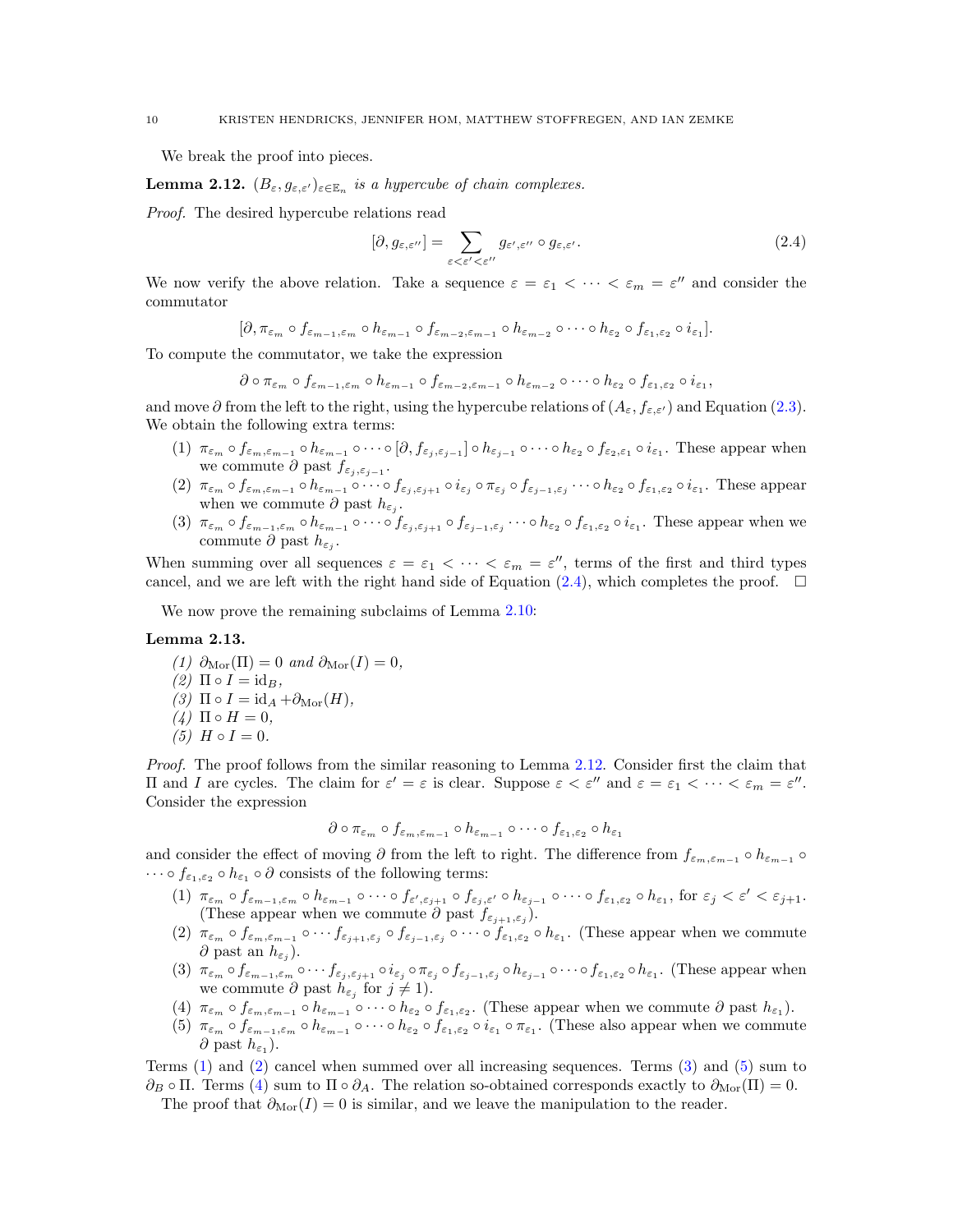Next, the claim that  $\Pi \circ I = id_B$  follows from the facts that  $h_{\varepsilon} \circ h_{\varepsilon} = 0$  and  $\pi_{\varepsilon} \circ i_{\varepsilon} = id_{B_{\varepsilon}}$ . The claims that  $H \circ I = 0$  and  $\Pi \circ H = 0$  are similar.

Finally, we consider the claim that  $I \circ \Pi = id_A + \partial_{\text{Mor}}(H)$ . Similar to before, we consider moving  $\partial$  from left to right in the expression

$$
\partial \circ h_{\varepsilon_m} \circ f_{\varepsilon_{m-1},\varepsilon_m} \circ h_{\varepsilon_{m-1}} \circ \cdots \circ h_{\varepsilon_2} \circ f_{\varepsilon_1,\varepsilon_2} \circ h_{\varepsilon_1}.
$$

<span id="page-10-2"></span>In addition to  $h_{\varepsilon_m} \circ f_{\varepsilon_{m-1},\varepsilon_m} \circ h_{\varepsilon_{m-1}} \circ \cdots \circ h_{\varepsilon_2} \circ f_{\varepsilon_1,\varepsilon_2} \circ h_{\varepsilon_1} \circ \partial$ , we obtain the following terms:

- <span id="page-10-3"></span>(1)  $h_{\varepsilon_m} \circ f_{\varepsilon_{m-1},\varepsilon_m} \circ \cdots \circ f_{\varepsilon',\varepsilon_{j+1}} \circ f_{\varepsilon_j,\varepsilon'} \circ \cdots \circ f_{\varepsilon_1,\varepsilon_2} \circ h_{\varepsilon_1}$ . These appear when we commute  $\partial$ past an  $f_{\varepsilon_i, \varepsilon_{i+1}}$ .
- <span id="page-10-4"></span>(2)  $h_{\varepsilon_m} \circ f_{\varepsilon_{m-1},\varepsilon_m} \circ \cdots \circ f_{\varepsilon_j,\varepsilon_{j+1}} \circ f_{\varepsilon_{j-1},\varepsilon_j} \circ \cdots \circ f_{\varepsilon_1,\varepsilon_2} \circ h_{\varepsilon_1}$ . These appear when we commute  $\partial$  past an  $h_{\varepsilon_j}$  for  $j \neq 1, m$ .
- $(3)$   $h_{\varepsilon_m} \circ f_{\varepsilon_{m-1},\varepsilon_m} \circ \cdots \circ f_{\varepsilon_j, \varepsilon_{j+1}} \circ i_{\varepsilon_j} \circ \pi_{\varepsilon_j} \circ f_{\varepsilon_{j-1},\varepsilon_j} \circ h_{\varepsilon_{j-1}} \circ \cdots \circ f_{\varepsilon_1, \varepsilon_2} \circ h_{\varepsilon_1}$ . These appear when we commute  $\partial$  past an  $h_{\varepsilon_j}$ .
- <span id="page-10-5"></span>(4)  $f_{\varepsilon_{m-1},\varepsilon_m} \circ h_{\varepsilon_{m-1}} \circ \cdots \circ f_{\varepsilon_1,\varepsilon_2} \circ h_{\varepsilon_1}$  and  $h_{\varepsilon_m} \circ f_{\varepsilon_{m-1},\varepsilon_m} \circ \cdots \circ h_{\varepsilon_2} \circ f_{\varepsilon_1,\varepsilon_2}$ . These appear when we commute  $\partial$  past  $h_{\varepsilon_m}$  or  $h_{\varepsilon_1}$ , respectively.

When summed over all sequences, summands [\(1\)](#page-10-2) and [\(2\)](#page-10-3) cancel. Terms of type [\(3\)](#page-10-4) sum to  $I \circ \Pi$ . Terms of type [\(4\)](#page-10-5), together with the initial terms involving  $\partial$  on their ends, sum to  $\partial_{\text{Mor}}(H)$ . The proof is now complete.  $\Box$ 

### 3. An expanded model for the dual knot complex

<span id="page-10-0"></span>In this section, we write down an expanded model of the dual knot formula by taking the connected sum of  $K$  with a Hopf link, and then applying a variation on the normal surgery formula to surger on  $K$ .

<span id="page-10-1"></span>3.1. Preliminaries. Let K be a knot in  $S^3$  and  $\mu$  be a meridian. Let L denote  $K \cup \mu$ , a link in  $S^3$ . We orient  $\mu$  so that  $K \cup \mu$  is the connected sum of a *positive* Hopf link and K. Let  $n > 0$  be an integral, positive surgery coefficient. We have that  $[\mu] \in H_1(S_n^3(K))$  is a generator of  $H_1(S_n^3(K)) \cong \mathbb{Z}/n$ . Let  $W_n(K)$  be the surgery cobordism from  $S^3$  to  $S_n^3(K)$ , and write  $W'_n :=$  $W'_n(K)$  for  $-W_n(K)$ , viewed as a cobordism from  $S^3_n(K)$  to  $S^3$ .

Write  $\Sigma_K$  for the core of the 2-handle in  $W_n(K)$ , and write  $\Sigma_\mu$  for  $[0,1] \times \mu$ . We may naturally view  $(W'_n, \Sigma_K \cup \Sigma_\mu)$  as a link cobordism from  $(S^3_n(K), \mu)$  to  $(S^3, L)$ . The class  $[\Sigma_K] \in$  $H_2(W'_n, \partial W'_n; \mathbb{Z})$  is the preimage of a class in  $H_2(W'_n; \mathbb{Z})$ , for which we also write  $[\Sigma_K]$ . This class is obtained by capping  $K = \partial \Sigma_K$  with a Seifert surface.

The natural map

$$
H_2(W'_n; \mathbb{Q}) \to H_2(W'_n, \partial W'_n; \mathbb{Q})
$$

is an isomorphism. We write  $[\hat{\Sigma}_{\mu}] \in H_2(W'_n; \mathbb{Q})$  for a preimage of  $[\Sigma_{\mu}]$  under this map.

It is easy to see that

<span id="page-10-6"></span>
$$
\left[\Sigma_K\right] \cdot \left[\Sigma_\mu\right] = -1. \tag{3.1}
$$

We can view the intersection as occurring between K and disk D in  $S^3$  such that  $\partial D = -\mu$ , used to cap  $\Sigma_{\mu}$ . In particular, as elements of  $H_2(W'_n, \partial W'_n; \mathbb{Q})$ , we have

$$
[\Sigma_{\mu}] = \frac{1}{n} [\Sigma_K].
$$

Furthermore, note that

$$
[\widehat{\Sigma}_{\mu}]^2 = -\frac{1}{n}.
$$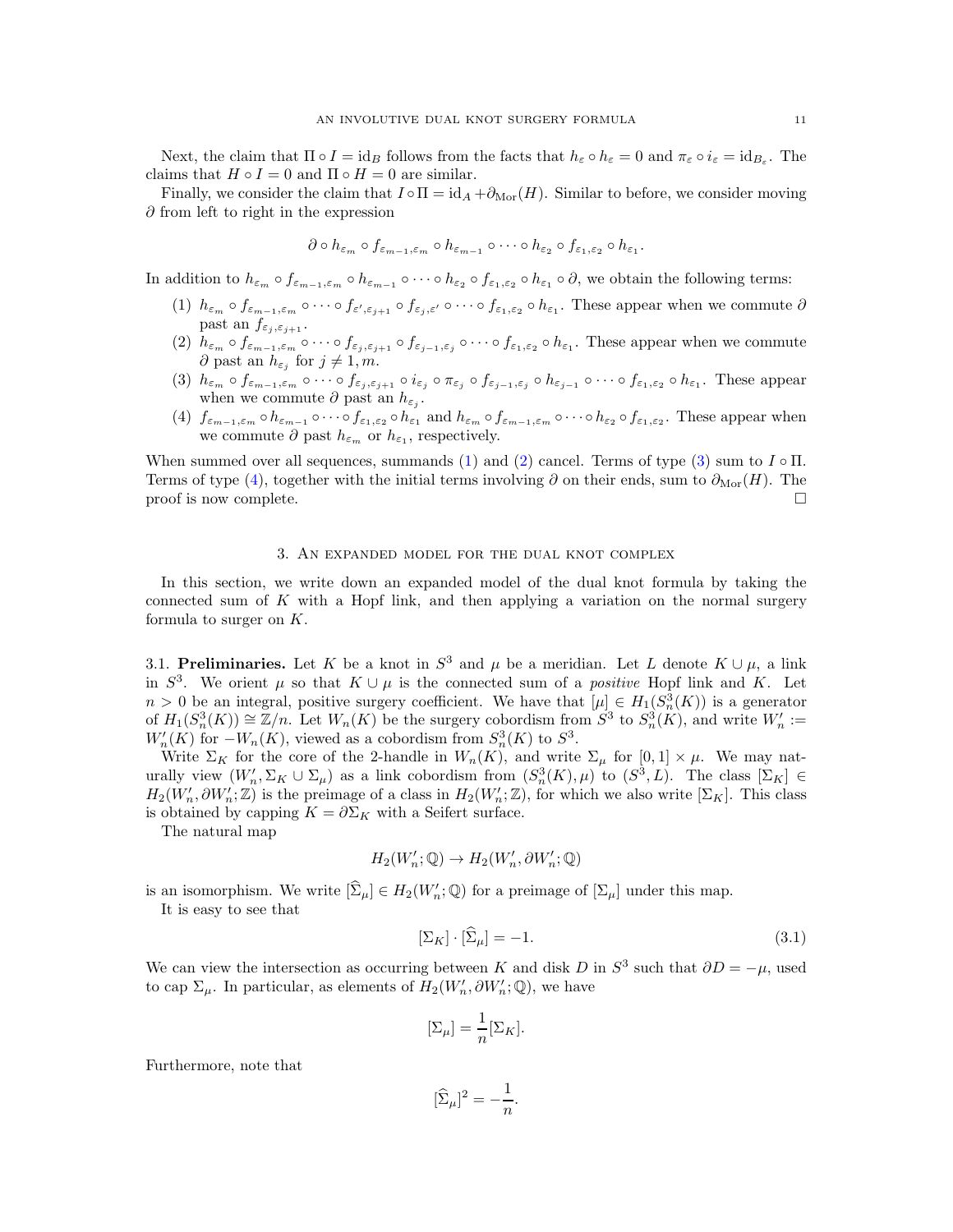<span id="page-11-0"></span>3.2. Alexander grading changes. In this section, we recall and expand on the grading change formulas associated to the link cobordism maps of the fourth author [\[Zem19c\]](#page-45-25). The gradings associated to link cobordisms between integrally null-homologous links are described in [\[Zem19b\]](#page-45-26). In this section, we describe the grading change formulas for cobordisms between *rationally* nullhomologous links.

Suppose that  $L_1 \subseteq Y_1$  and  $L_2 \subseteq Y_2$  are two  $\ell$ -component links. Write  $L_j^1, \ldots, L_j^{\ell}$  for the components of  $L_j$ . Suppose that each component is rationally null-homologous. We suppose further that we have choices  $S_1 = (S_1^i)_{1 \leq i \leq \ell}$  and  $S_2 = (S_2^i)_{1 \leq i \leq \ell}$  of collections of rational 2-chains, such that  $\partial S_j^i = -L_j^i$ ; that is,  $S_j^i$  is a *rational Seifert surface* for  $L_j^i$ .

Suppose that  $(W, \Sigma)$ :  $(Y_1, L_1) \rightarrow (Y_2, L_2)$  is an oriented link cobordism. The choices of rational Seifert surfaces give a unique lift of  $[\Sigma_i] \in H_2(W, \partial W, \mathbb{Q})$  to  $H_2(W, \mathbb{Q})$ . Write  $[\Sigma_i]$  for this class. If  $\Sigma$  has components  $\Sigma_1, \ldots, \Sigma_\ell$ , such that  $\partial \Sigma_i = -L_1^i \cup L_2^i$ , then  $[\Sigma]$  decomposes as a sum  $[\Sigma_1] + \cdots + [\Sigma_\ell].$ 

We now discuss decorations and link cobordisms. The cobordism maps from [\[Zem19c\]](#page-45-25) require a choice of decoration. In this section, we restrict to the case where  $\Sigma$  is a collection of annuli, and we pick a decoration A on  $\Sigma$  consisting of a pair of arcs on each component of  $\Sigma$ , which connect  $L_1$  to  $L_2$ .

## <span id="page-11-2"></span>Proposition 3.1.

- (1) Suppose that  $L \subseteq Y$  is an  $\ell$ -component link, each of whose components is rationally nullhomologous. Let  $S = (S^i)_{1 \leq i \leq \ell}$  denote a collection of rational Seifert surfaces for the components of L. Then there is a well-defined  $\ell$ -component Alexander grading  $A_S =$  $(A_{S,1},\ldots,A_{S,\ell})$  on  $\mathcal{CFL}(Y,L,\mathfrak{s})$ . If  $\mathfrak s$  is torsion, the grading is independent of the choice of S.
- (2) Suppose  $(W, \Sigma)$ :  $(Y_1, L_2) \rightarrow (Y_2, L_2)$  is a link cobordism, consisting of  $\ell$  disjoint annuli, and let  $\mathcal{F} = (\Sigma, \mathcal{A})$  denote the decoration of  $\Sigma$  where we decorate each component with a pair of longitudinal arcs. Suppose that  $S_1$  and  $S_2$  are collections of rational Seifert surfaces, as above. Then

$$
A_{S_2,i}(F_{W,\mathcal{F},\mathfrak{s}}(\mathbf{x})) - A_{S_1,i}(\mathbf{x}) = \frac{\langle c_1(\mathfrak{s}),[\hat{\Sigma}_i]\rangle - [\Sigma] \cdot [\hat{\Sigma}_i]}{2}.
$$

The proof is essentially identical to the proof in the integrally null-homologous case [\[Zem19b\]](#page-45-26), which is itself adapted from the original strategy of Ozsváth and Szabó for defining an absolute grading on  $CF^{-}(Y, \mathfrak{s})$  [\[OS03\]](#page-45-27). The only difference is that at each step we work with classes in  $H_2(W, \mathbb{Q})$  instead of  $H_2(W, \mathbb{Z})$ . We outline the argument briefly. One first expresses  $Y \setminus N(L)$  as integral surgery on the complement of an unlink in  $S<sup>3</sup>$ . Using such a presentation, the absolute grading on  $\mathcal{CFL}(Y, L, \mathfrak{s})$  is defined via a concrete formula, as in [\[Zem19b,](#page-45-26) Section 5.5]. From here, one proves that the absolute grading is independent of the surgery presentation using Kirby calculus for manifolds with boundary. By the argument in [\[Zem19b,](#page-45-26) Section 4], it is sufficient to show that the grading is independent of blow-ups/downs contained in 3-balls, as well as blow-ups/downs along meridians of L, and handleslides. The verification of independence of these moves is no different than in the integrally null-homologous case, as in [\[Zem19b,](#page-45-26) Section 6]. With this in place, the grading change formula is automatic from the definition of the grading.

## <span id="page-11-1"></span>3.3. An expanded large surgery formula for dual knots. We now consider the 2-handle map

$$
\Gamma_s \colon \mathcal{CFK}(S_n^3(K), \mu, p) \to \mathcal{CFL}(S^3, L),
$$

which counts holomorphic triangles with  $\mathfrak{s}_w(\psi) = \mathfrak{x}_s$ . A few comments are in order. Firstly, we are thinking of  $\mathcal{CFL}(S^3, L)$  as being a four basepoint link Floer complex, over the ring  $\mathbb{F}[\mathscr{U}_1, \mathscr{V}_1, \mathscr{U}_2, \mathscr{V}_2],$ wherein  $\mathcal{U}_1$  and  $\mathcal{V}_1$  correspond to K, while  $\mathcal{U}_2$  and  $\mathcal{V}_2$  correspond to  $\mu$ . Moreover, the point p is an extra free basepoint, so that the complex  $\mathcal{CFK}(S_n^3(K), \mu, p)$  is a module over  $\mathbb{F}[U, \mathscr{U}_2, \mathscr{V}_2]$ . The variable U corresponds to  $\mathcal{U}_1 \mathcal{V}_1$ . We regard  $\mathcal{CFK}(S^3_n(K), \mu, p)$  as having a two component Alexander grading, but being concentrated in Alexander grading  $\{0\} \times (r + \mathbb{Z})$ , for some  $r \in \mathbb{Q}$ .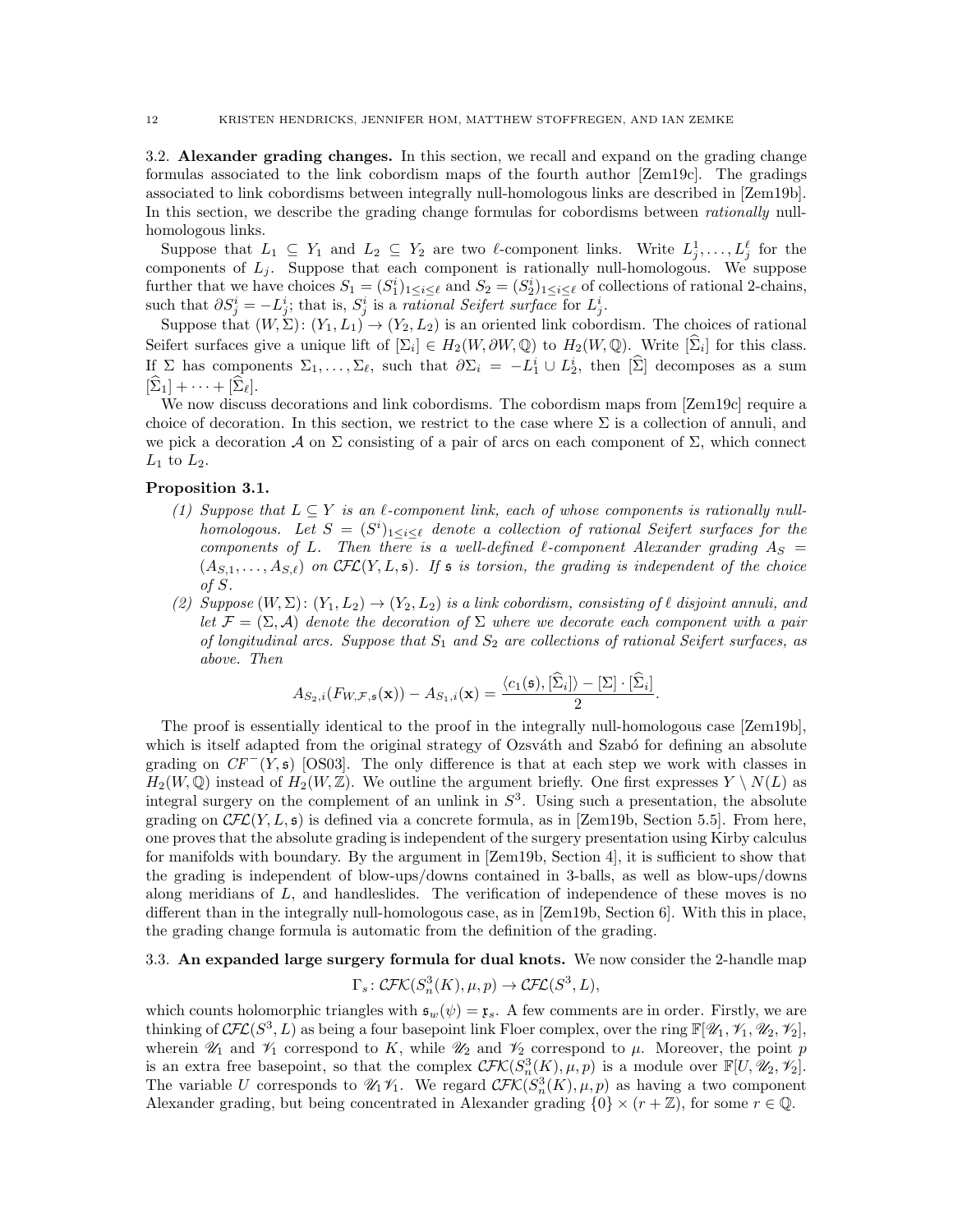Observe that there is a chain homotopy  $U \simeq \mathscr{U}_2 \mathscr{V}_2$ . Such a homotopy is obtained by picking an arc  $\lambda$  on the Heegaard surface which connects p to a basepoint and using the relative homology map  $A_{\lambda}$  (cf. [\[Zem15,](#page-45-28) Lemma 5.1]). In fact, the normal proof of independence of adding basepoints [\[OS08a,](#page-45-29) Proposition 6.5] adapts to show that there is a chain isomorphism (for appropriate diagrams and almost complex structures)

<span id="page-12-4"></span>
$$
\mathcal{CFK}(S_n^3(K), \mu, p) \simeq \text{Cone}\left(U + \mathscr{U}_2\mathscr{V}_2 : \mathcal{CFK}(S_n^3(K), \mu)[U] \to \mathcal{CFK}(S_n^3(K), \mu)[U]\right). \tag{3.2}
$$

Recall that  $\mathfrak{x}_s$  is the Spin<sup>c</sup> structure on  $W'_n$  such that

<span id="page-12-1"></span>
$$
\langle c_1(\mathfrak{x}_s), [\Sigma_K] \rangle + n = 2s. \tag{3.3}
$$

One easily computes from this that

<span id="page-12-3"></span>
$$
c_1^2(\mathbf{x}_s) = -\frac{(2s-n)^2}{n}.\tag{3.4}
$$

<span id="page-12-0"></span>**Lemma 3.2.** The Alexander grading change of the cobordism map  $\Gamma_s$  is

$$
A(\Gamma_s) = \left(s + \frac{1}{2}, \frac{2s+1}{2n}\right).
$$

(Recall that the first component corresponds to K, while the second corresponds to  $\mu$ ).

*Proof.* Using Proposition [3.1](#page-11-2) and Equation  $(3.1)$  we see that the change of  $A_1$  is

$$
\frac{\langle c_1(\mathfrak{x}_s), [\Sigma_K] \rangle - \Sigma_K^2 - \Sigma_\mu \cdot \Sigma_K}{2} = s + \frac{1}{2}.
$$

Similarly, the change of  $A_2$  is

$$
\frac{\langle c_1(\mathfrak{x}_s), [\Sigma_\mu] \rangle - \Sigma_\mu^2 - \Sigma_\mu \cdot \Sigma_K}{2} = \frac{2s+1}{2n}.
$$

**Corollary 3.3.** If  $[s] \in \text{Spin}^c(S_n^3(K))$ , then the Alexander grading on  $\mathcal{CFK}(S_n^3(K), \mu, [s])$  takes values in the set

$$
\frac{1}{2} - \frac{2s+1}{2n} + \mathbb{Z} = \frac{n-2s-1}{2n} + \mathbb{Z}.
$$

<span id="page-12-2"></span>**Proposition 3.4.** Suppose  $s \in \mathbb{Z}$  is fixed, and n is sufficiently large, relative to s. Then the map

$$
\Gamma_s \colon \mathcal{CFK}_*(S^3_n(K), \mu, p, [s]) \to \mathcal{CFL}_{(s+1/2, *+h)}(S^3, L)
$$

where  $*$  denotes the Alexander grading, and  $h = (2s + 1)/2n$  is the Alexander grading shift from Lemma [3.2.](#page-12-0)

Proof. The proof is essentially identical to [\[OS04a,](#page-45-3) Theorem 4.1]. One picks a diagram with a special winding region. For sufficiently large framing  $n$ , one may use a standard area filtration argument to show that the triangle map  $\Gamma_s$  is a chain isomorphism. The stated grading change follows from Lemma [3.2.](#page-12-0)

We now recall the link Floer complexes of the Hopf links. The positive and negative Hopf link complexes  $\mathcal{H}^+$  and  $\mathcal{H}^-$  are shown below:

$$
\mathcal{H}^+ = \begin{matrix} \mathbf{a} - \mathscr{U}_2 \rightarrow \mathbf{b} & \mathbf{a}^\vee \leftarrow \mathscr{U}_2 - \mathbf{b}^\vee \\ \updownarrow & \updownarrow & \updownarrow \\ \downarrow & \downarrow & \downarrow \\ \mathbf{c} \leftarrow \mathscr{V}_2 - \mathbf{d} & \mathbf{c}^\vee - \mathscr{V}_2 \rightarrow \mathbf{d}^\vee \end{matrix}
$$

 $\Box$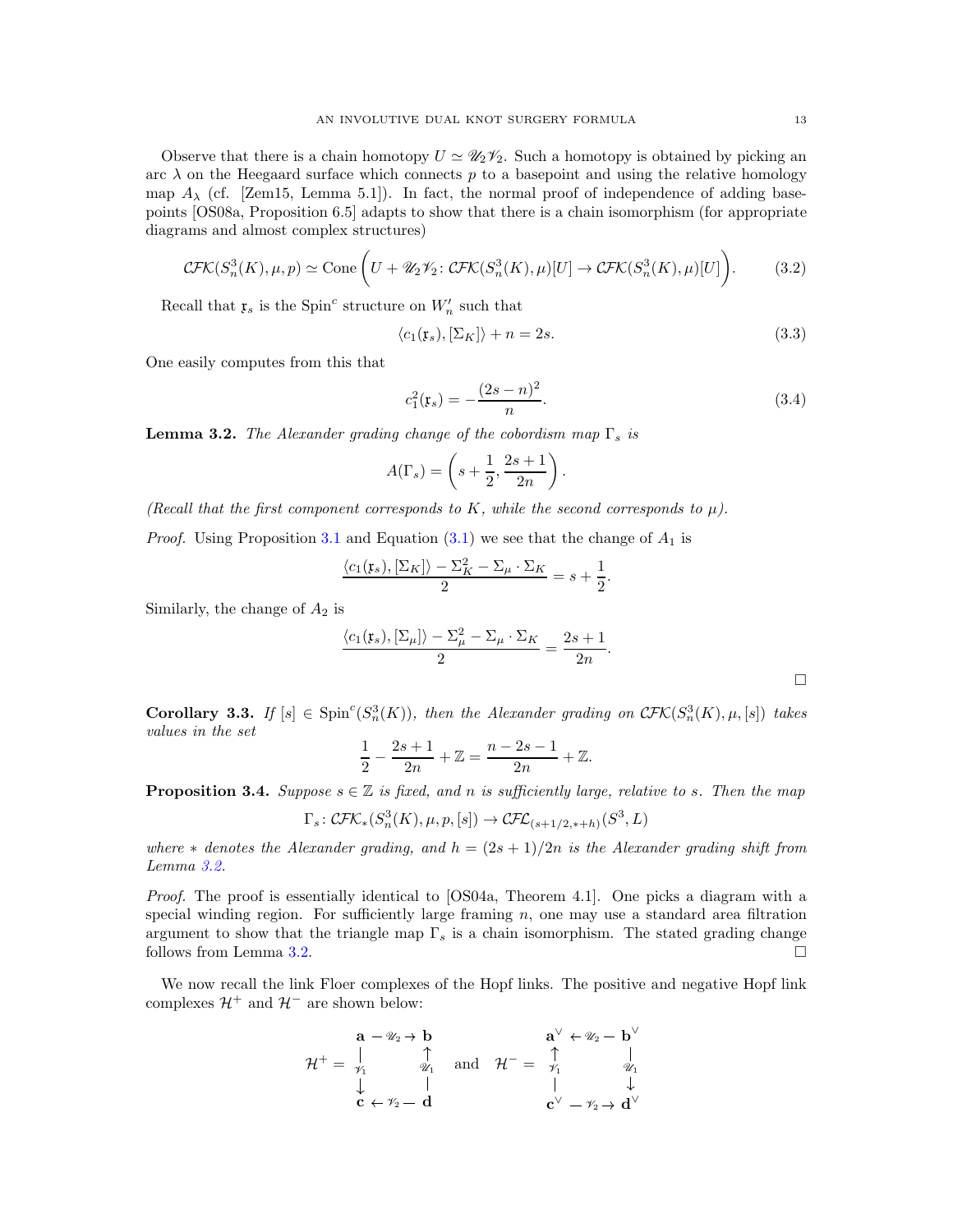The Alexander gradings are

$$
A(\mathbf{a}) = (\frac{1}{2}, -\frac{1}{2}),
$$
  
\n
$$
A(\mathbf{b}) = (\frac{1}{2}, \frac{1}{2}),
$$
  
\n
$$
A(\mathbf{c}) = (-\frac{1}{2}, -\frac{1}{2}),
$$
  
\n
$$
A(\mathbf{d}) = (-\frac{1}{2}, \frac{1}{2}).
$$

The Maslov gradings  $gr = (gr_w, gr_z)$  are given by

gr(**a**) = 
$$
(-\frac{1}{2}, -\frac{1}{2})
$$
,  
gr(**b**) =  $(\frac{1}{2}, -\frac{3}{2})$ ,  
gr(**c**) =  $(-\frac{3}{2}, \frac{1}{2})$ ,  
gr(**d**) =  $(-\frac{1}{2}, -\frac{1}{2})$ 

The dual generators have gradings multiplied by  $-1$ .

For large n, we may compute the complex  $\mathcal{CFK}(S_n^3(K), \mu, p, [s])$  using the tensor product formula and the large surgery formula:

<span id="page-13-1"></span>
$$
\mathcal{A}_s(K)[\mathcal{U}_2, \mathcal{V}_2] \longrightarrow \mathcal{A}_s(K)[\mathcal{U}_2, \mathcal{V}_2]
$$
  
\n
$$
\mathcal{CFK}(S_n^3(K), \mu, p, [s]) \cong \bigcup_{\substack{\mathcal{V}_1 \\ \downarrow \\ \downarrow \\ \mathcal{A}_{s+1}(K)[\mathcal{U}_2, \mathcal{V}_2] \leftarrow \mathcal{V}_2 - \mathcal{A}_{s+1}(K)[\mathcal{U}_2, \mathcal{V}_2]} (3.5)
$$

We will write  $\mathcal{A}_{[s]}(L)$  for the right-hand side of the above equation, which we may identify with the subcomplex of  $\mathcal{CFL}(K\#H)$  generated over F by x such that  $A_1(x) = s + 1/2$ , where  $A_1$  denotes the component of the Alexander grading associated to K.

Remark 3.5. Throughout the paper, we focus on the positive Hopf link  $\mathcal{H}^+$ . The same analysis may be performed using the negative Hopf link. Note that we recover a slightly different version of the dual knot formula than Hedden and Levine [\[HL19\]](#page-45-6). To recover their version, one should use the negative Hopf link complex.

<span id="page-13-0"></span>3.4. An expanded model of the dual knot mapping cone formula. In this section, we obtain an expanded model for the dual knot formula, by taking the tensor product with a Hopf link, and using a variation of Ozsváth and Szabó's integer surgery formula  $|OS08b|$ .

For integers  $s \in \mathbb{Z}$ , we consider complexes  $\mathcal{B}_{[s]}(L)$  and  $\mathcal{B}_{[s]}(L)$ . We define  $\mathcal{B}_{[s]}(L)$  to be the subcomplex of  $\mathcal{V}_1^{-1}CFL(K\#H)$  generated over F by elements  $x \in \mathcal{V}_1^{-1}CFL(K\#H)$  such that  $A_1(x) = s + 1/2$ . Here,  $A_1$  denotes the component of the Alexander grading associated to K. Similarly, we define  $\widetilde{\mathcal{B}}_{[s]}(L)$  to be the subcomplex of  $\mathcal{U}_1^{-1}\mathcal{CFL}(K\#H)$  in the same Alexander grading.

The complex  $\mathcal{B}_{[s]}(L)$  is conveniently described by:

<span id="page-13-2"></span>
$$
\mathcal{B}_{s}(K)[\mathcal{U}_{2},\mathcal{V}_{2}] \longrightarrow \mathcal{B}_{s}(K)[\mathcal{U}_{2},\mathcal{V}_{2}]
$$
\n
$$
\mathcal{B}_{[s]}(L) \simeq \begin{array}{ccc} \downarrow & \uparrow & \uparrow \\ \downarrow & & \downarrow & \downarrow \\ \downarrow & & \downarrow & \downarrow \\ \mathcal{B}_{s+1}(K)[\mathcal{U}_{2},\mathcal{V}_{2}] \leftarrow \mathcal{V}_{2} - \mathcal{B}_{s+1}(K)[\mathcal{U}_{2},\mathcal{V}_{2}] \end{array} (3.6)
$$

The complex  $\mathcal{B}_{[s]}(L)$  admits a similar description.

There are inclusions  $v: \mathcal{A}_{[s]}(L) \to \mathcal{B}_{[s]}(L)$  and  $\tilde{v}: \mathcal{A}_{[s]}(L) \to \mathcal{B}_{[s]}(L)$ . There is furthermore a flip map  $\mathfrak{F}_n: \mathcal{B}_{[s]}(L) \to \mathcal{B}_{[s+n]}(L)$  constructed by forgetting about the  $w_1$ -basepoints, moving  $z_1$  to  $w_1$ , and then adding  $z_1$  back. (This construction is essentially the same as the Ozsváth and Szabó's definition of the map h in the original mapping cone formula  $[OS08b]$ .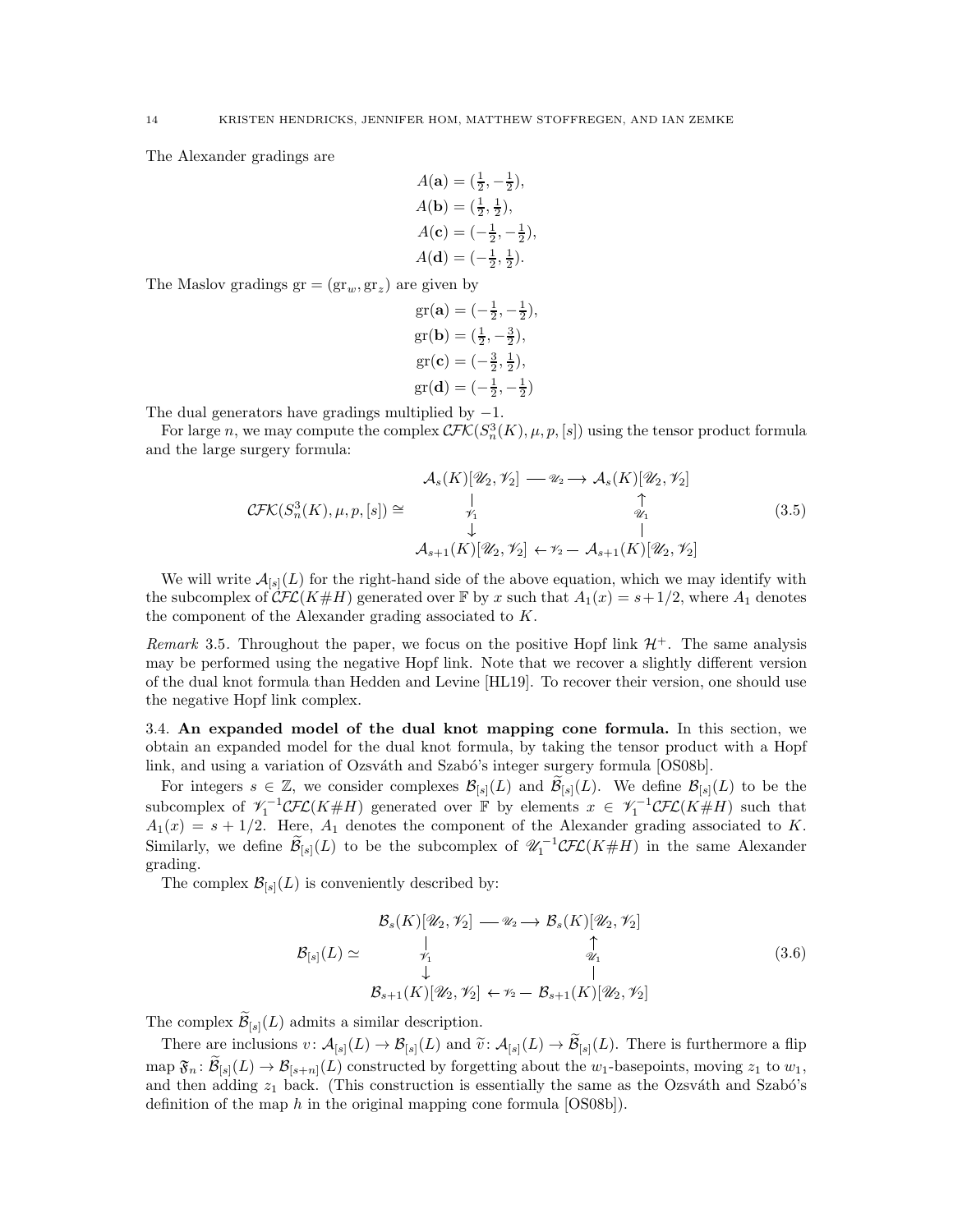We now discuss completions. Suppose that  $K \subseteq Y$  is a knot. We write  $\mathcal{CFK}(Y, K)$  for the free  $\mathbb{F}[\mathscr{U},\mathscr{V}]$ -module spanned by intersection points of a Heegaard diagram. In our present context, we also wish to consider completed versions of  $\mathcal{A}_{[s]}(L)$  and  $\mathcal{B}_{[s]}(L)$ . We recall that these were free modules over  $\mathbb{F}[U, \mathcal{U}_2, \mathcal{V}_2]$ . We define  $\mathcal{A}_{[s]}(L)$  and  $\mathcal{B}_{[s]}(L)$  to be the free  $\mathbb{F}[[U, \mathcal{U}_2, \mathcal{V}_2]]$ -modules with the same generators. We will also consider

$$
\prod_{s\in\mathbb{Z}}\boldsymbol{\mathcal{A}}_{[s]}(L)\quad\text{and}\quad\prod_{s\in\mathbb{Z}}\boldsymbol{\mathcal{B}}_{[s]}(L).
$$

The main result of this section is the following:

<span id="page-14-0"></span>**Theorem 3.6.** There is a relatively graded homotopy equivalence of chain complexes over the ring  $\mathbb{F}[[U, \mathscr{U}_2, \mathscr{V}_2]]$ 

$$
\mathbf{CFK}(S_n^3(K), \mu) \simeq \mathrm{Cone}\left(v + \mathfrak{F}_n \widetilde{v} \colon \prod_{s \in \mathbb{Z}} \mathcal{A}_{[s]}(L) \to \prod_{s \in \mathbb{Z}} \mathcal{B}_{[s]}(L)\right).
$$

The maps v and  $\tilde{v}$  are the canonical inclusions, and  $\mathfrak{F}_n : \mathcal{B}_{[s]}(L) \to \mathcal{B}_{[s+n]}(L)$  is a homotopy equivalence of  $\mathbb{F}[U, \mathcal{U}_2, \mathcal{V}_2]$ -modules.

We call the above the *expanded dual knot mapping cone formula for*  $\mathbf{C\!F\!K}(S_n^3(K), \mu)$ . The proof of Theorem [3.6](#page-14-0) follows from a modification of Ozsáth and Szabó's knot surgery formula [\[OS08b\]](#page-45-5), as we now sketch.

If  $m \geq 1$  is an integer, there is a twisted complex  $\mathcal{L} \mathcal{L}(K \# H)$  which is freely generated over  $\mathbb{F}[U, T, \mathscr{U}_2, \mathscr{V}_2]/(1 - T^m)$  by tuples  $\mathbf{x} \cdot U^i T^j \mathscr{U}_2^n \mathscr{V}_2^m$ , where  $\mathbf{x} \in \mathbb{T}_{\alpha} \cap \mathbb{T}_{\beta}$ , with  $i, n, m \geq 0$  and  $j \in$ Z. The differential counts holomorphic disks weighted by  $U^{n_{w_1}(\phi)}T^{n_{z_1}(\phi)-n_{w_1}(\phi)}\mathscr{U}_2^{n_{w_2}(\phi)}\mathscr{V}_2^{n_{z_2}(\phi)}$  $2^{n_{z_2(\varphi)}}$ . The proof of the surgery exact sequence of [\[OS08b,](#page-45-5) Theorem 3.1] gives the following homotopy equivalence of chain complexes over  $\mathbb{F}[[U, \mathscr{U}_2, \mathscr{V}_2]]$ :

<span id="page-14-1"></span>
$$
\mathbf{CFK}(S_n^3(K), \mu) \simeq \text{Cone}\left(F_{W'_{n+m}, \Sigma_{\mu}} : \mathbf{CFK}(S_{n+m}^3(K), \mu) \to \underline{\mathbf{CFL}}(K \# H)\right) \tag{3.7}
$$

In the above,  $W'_{n+m}$  denotes the 2-handle cobordism from  $S^3_{n+m}(K)$  to  $S^3$ . The map  $F_{W'_{n+m}, \Sigma_{\mu}}$ in Equation [\(3.7\)](#page-14-1) is the link cobordism map for the natural link cobordism from  $(S_{n+m}^3(K), \mu)$ to  $(S^3, K \# H)$ , summed over all Spin<sup>c</sup> structures. Note that  $\mathcal{CFL}(K \# H)$  is chain isomorphic to  $\mathcal{CFK}(\mathbb{U}, p) \otimes \mathbb{F}[\mathbb{Z}/m]$ , where U denotes an unknot in  $S^3$  (corresponding to the component  $\mu$ ). Compare [\[OS08b,](#page-45-5) Equation (7)].

If C is a chain complex over  $\mathbb{F}[U, \mathcal{U}_2, \mathcal{V}_2]$ , and  $\delta \gg 0$ , we define

$$
C^{\delta} = C/(U^{\delta}, \mathscr{U}_2^{\delta}, \mathscr{V}_2^{\delta}).
$$

<span id="page-14-3"></span>**Lemma 3.7.** Suppose  $\delta > 0$ . If m is suitably large relative to  $\delta$ , then the natural cobordism map

$$
F_{W'_{n+m},\Sigma_{\mu},\mathfrak{s}}^{\delta} : \mathcal{CFK}^{\delta}(S_{n+m}^{3}(K),\mu) \to \mathcal{CFK}^{\delta}(\mathbb{U},p)
$$

is trivial unless  $\mathfrak s$  is one of  $\mathfrak x_s$  or  $\mathfrak y_s$ , for  $-(n+m)/2 \leq s \leq (n+m)/2$ . Here,  $\mathfrak x_s$  is the Spin<sup>c</sup> structure defined in Equation [\(3.3\)](#page-12-1), and  $\mathfrak{y}_s = \mathfrak{x}_{s+m+n}$ .

Proof. Since  $y_s = x_{s+m+n}$ , it is sufficient to show that the  $\delta$ -truncated cobordism map is only non-trivial on  $\mathfrak{x}_s$  for  $-(n+m)/2 \leq s \leq 3(n+m)/2$ . Among Spin<sup>c</sup> structures on  $W'_{n+m}(K)$  which restrict to  $[s] \in \text{Spin}^c(S^3_{n+m}(K))$ , the Spin<sup>c</sup> structures  $\mathfrak{x}_s$  and  $\mathfrak{y}_s$  have Chern classes with maximal and next to maximal square. See [\[OS08b,](#page-45-5) Lemma 4.4]. We consider the  $gr_w$  and Alexander grading changes of the cobordism map for the Spin<sup>c</sup> structure  $\mathfrak{x}_s$ , for an arbitrary  $s \in \mathbb{Z}$ . We focus on the case that  $n > 0$ . The gr<sub>w</sub>-grading change of the cobordism in Spin<sup>c</sup>-structure  $\mathfrak{x}_s$  is given by the formula

<span id="page-14-2"></span>
$$
gr_w(\mathfrak{x}_s) = \frac{c_1(\mathfrak{x}_s)^2 + 1}{4} = \frac{-(n+m-2s)^2/(n+m)+1}{4}.
$$
 (3.8)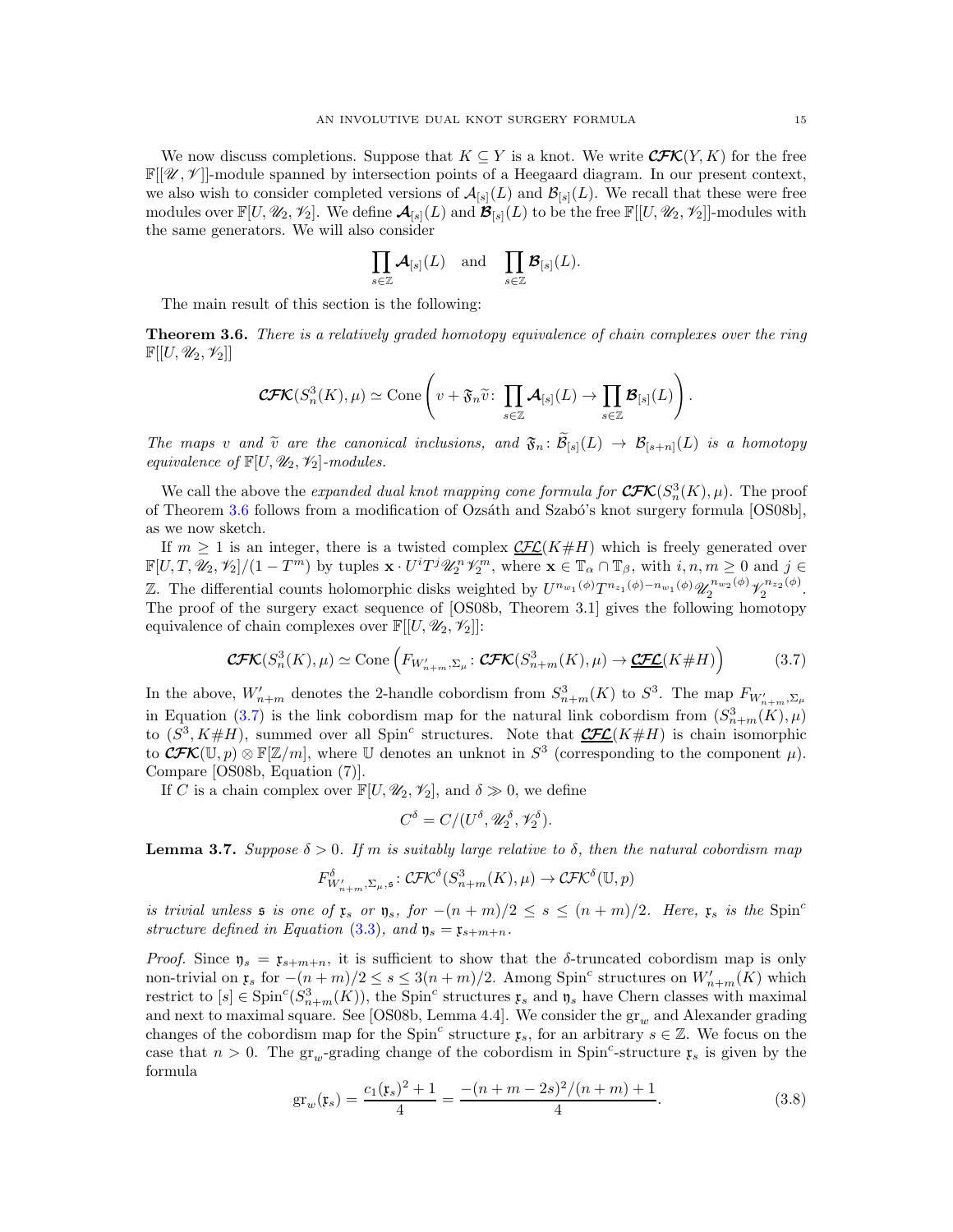The Alexander grading change is given by

<span id="page-15-1"></span>
$$
A(\mathfrak{x}_s) = \frac{\langle c_1(\mathfrak{x}_s), [\Sigma_\mu] \rangle - \Sigma_\mu^2}{2} = -\frac{n+m-2s-1}{2(n+m)}.
$$
 (3.9)

Suppose that  $\mathfrak{x}_s$  is the Spin<sup>c</sup> structure of maximal square for a given class  $[s] \in \text{Spin}^c(S^3_{n+m}(K))$ , where  $-(n+m)/2 \leq s \leq 3(n+m)/2$ . The third to maximal Spin<sup>c</sup> structure restricting to [s] will be one of  $\mathfrak{x}_{s\pm(n+m)}$ . Using Equation [\(3.8\)](#page-14-2), we compute that

$$
gr_w(\mathfrak{x}_s) - gr_w(\mathfrak{x}_{s \pm (n+m)}) = -\frac{(n+m-2s)^2 - (n+m-2s \mp 2(n+m))^2}{4(n+m)}
$$
  
=  $\mp (n+m-2s) + (n+m).$  (3.10)

<span id="page-15-0"></span>If  $2s < n+m$ , then  $\mathfrak{x}_{s+n+m}$  is the second to maximal square, and  $\mathfrak{x}_{s-(n+m)}$  is the third to maximal square. If  $2s > n+m$ , then  $\mathfrak{x}_{s-(n+m)}$  is the second to maximal square and  $\mathfrak{x}_{s+n+m}$  is the third to maximal. In either case, we see that Equation  $(3.10)$  is at least  $n + m$ .

On the other hand, Equation [\(3.9\)](#page-15-1) implies that the difference in the Alexander grading between the maximal and third to maximal Spin<sup>c</sup> structures is always  $\pm 1$ . Since  $A = \frac{1}{2}(\text{gr}_w - \text{gr}_z)$ , we conclude that  $|\text{gr}_{w}(\mathfrak{x}_s) - \text{gr}_{z}(\mathfrak{x}_s)| \leq 2$  for all s. It follows from an easy algebraic argument that if m is sufficiently large, then the image of the third to maximal  $Spin<sup>c</sup>$  structure must lie in the submodule generated by the ideal  $(U^{\delta}, \mathscr{U}_{2}^{\delta}, \mathscr{V}_{2}^{\delta}) \subseteq \mathbb{F}[U, \mathscr{U}_{2}, \mathscr{V}_{2}]$ . An easy extension of this argument shows that all of the Spin<sup>c</sup> structures with even lower square also have image in this submodule.  $\Box$ 

Furthermore, we have the following:

<span id="page-15-2"></span>**Lemma 3.8.** If  $\delta > 0$  is fixed, then there is an integer  $b > 0$  such that for all sufficiently large m, the map

$$
F^{\delta}_{W'_{n+m},\Sigma_{\mu},\mathfrak{x}_s}: \mathcal{CFK}^{\delta}(S^3_{n+m}(K),\mu,[s]) \to \mathcal{CFK}^{\delta}(\mathbb{U},p)
$$

is 0 if  $s > b$  and is a homotopy equivalence if  $s < -b$ . Similarly the map  $F^{\delta}_{W'_{n+m},\Sigma_{\mu},\mathfrak{y}_s}$  vanishes if  $s < -b$  and is a homotopy equivalence if  $s > b$ .

In Lemma [3.8,](#page-15-2) the statement about the vanishing of certain cobordism maps follows from a grading argument similar to Lemma [3.7.](#page-14-3) The fact that the map  $F_{W'_{n+m},\Sigma_{\mu},\mathfrak{x}_s}^{\delta}$  is a homotopy equivalence for  $s \gg 0$  follows from the large surgeries formula in Proposition [3.4](#page-12-2) and the fact that the inclusion  $\mathcal{A}_{[s]}(L) \to \mathcal{B}_{[s]}(L)$  is a chain isomorphism for  $s \gg 0$ . Compare the commutative diagrams in [\[OS08b,](#page-45-5) Theorem 2.3]. The statement about  $F_{W'_{n+m},\Sigma_{\mu},\mathfrak{y}_s}^{\delta}$  is similar.

By Proposition [3.4,](#page-12-2) if m is sufficiently large we may identify each  $\mathbf{CFC}(\mathbf{S}_{n+m}^3(K), \mu, [s])$  with the subcomplex  $\mathcal{A}_{[s]}(L)$  of  $\mathcal{CFL}(K\#H)$ . Similarly,  $\underline{\mathcal{CFL}}(K\#H)$  may be identified with  $\mathcal{CFL}(K\#H)$  $\mathbb{F}[Z/m]$ , or as the direct sum of  $\mathcal{B}_{[s]}(L)$  for  $-m/2 < s \le m/2$ . We write

<span id="page-15-3"></span>
$$
\theta_w: \underbrace{\mathcal{CFL}}(K \# H) \to \bigoplus_{-m/2 < s \le m/2} \mathcal{B}_{[s]}(L) \tag{3.11}
$$

for the trivializing map. The map  $\theta_w$  may be defined by the formula

<span id="page-15-4"></span>
$$
\theta_w(\mathbf{x} \cdot U^i T^j \mathcal{U}_2^p \mathcal{V}_2^q) = \mathbf{x} \cdot \mathcal{U}_1^i \mathcal{V}_1^{j+i+N} \mathcal{U}_2^p \mathcal{V}_2^q \tag{3.12}
$$

where  $N \in m \cdot \mathbb{Z}$  is the unique number such that  $-m/2 < A_1(\mathbf{x}) + 1/2 + i + j + N \leq m/2$ .

The same argument as in the mapping cone formula identifies  $F_{W'_{n+m},\Sigma_{\mu},\mathbf{r}_s}$  with the inclusion of  $\mathcal{A}_{[s]}(L)$  into  $\mathcal{B}_{[s]}(L)$ , and also identifies  $F_{W'_{n+m},\Sigma_{\mu},\mathfrak{y}_s}$  as the inclusion of  $\mathcal{A}_{[s]}(L)$  into  $\widetilde{\mathcal{B}}_{[s]}(L)$ followed by a homotopy equivalence of  $\mathcal{B}_{[s]}(L)$  with  $\mathcal{B}_{[s]}(L)$ . Compare [\[OS08b,](#page-45-5) Theorem 2.3].

Using the above, it is straightforward to adapt the proof in the case of the ordinary integer surgery formula for knots to obtain that

$$
\mathcal{CFK}^{\delta}(S_n^3(K), \mu) \simeq \text{Cone}\left(v + \mathfrak{F}_n \widetilde{v}: \bigoplus_{-b \leq s \leq b} \mathcal{A}_{[s]}^{\delta}(L) \to \bigoplus_{-b+n \leq s \leq b} \mathcal{B}_{[s]}^{\delta}(L)\right),
$$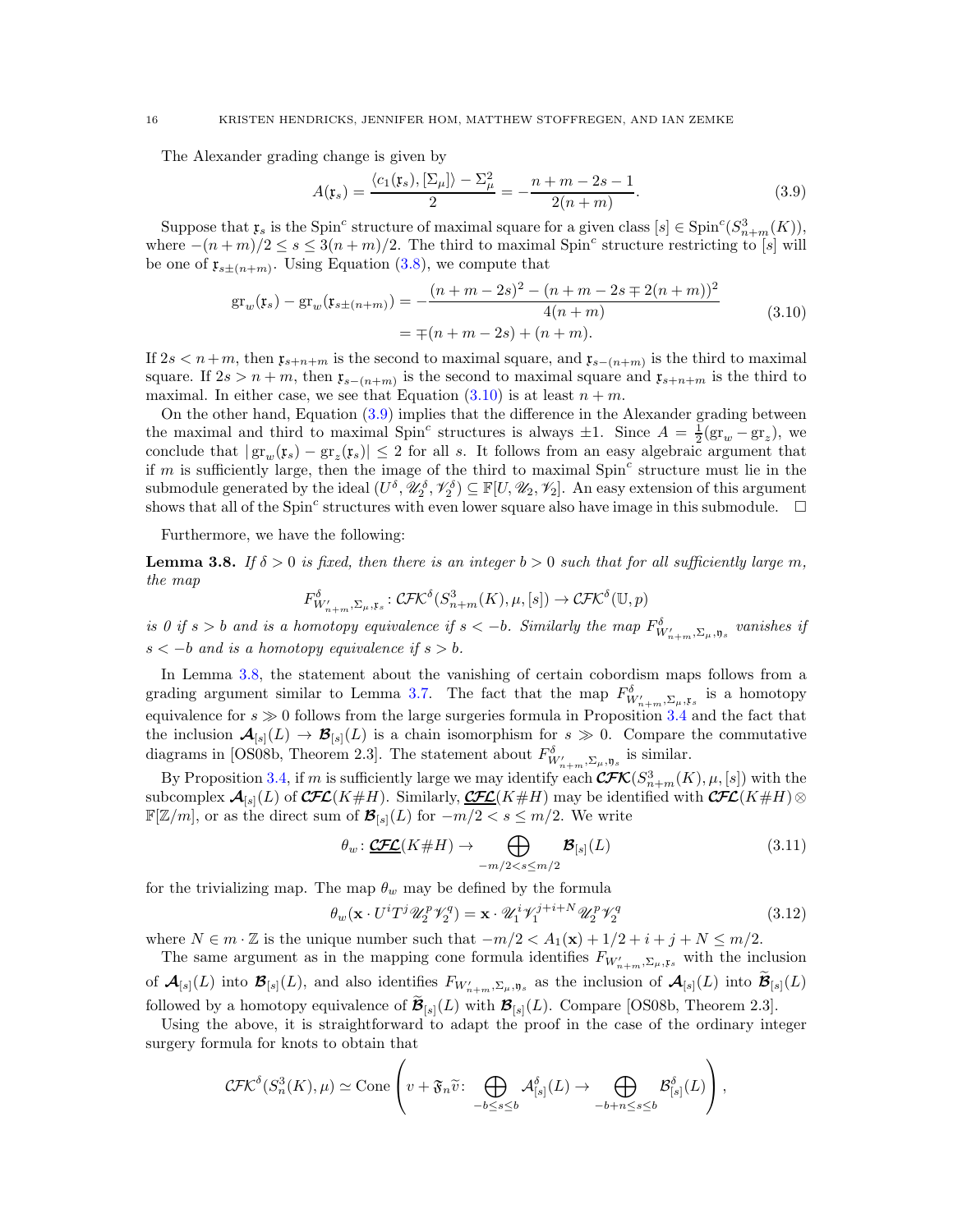for all  $\delta$  and all sufficiently large b. From here a straightforward algebraic argument proves the non-truncated version in the statement of Theorem [3.6.](#page-14-0)

Remark 3.9. If  $\Lambda$  is an integral framing on the 2-component link  $K \# H$ , Manolescu and Ozsváth [\[MO10\]](#page-45-9) construct a 2-dimensional hypercube  $\mathcal{C}_{\Lambda}(K\#H)$  which computes the Heegaard Floer homology of  $S^3_\Lambda(K\#H)$ . Here,  $\Lambda$  denotes an integral framing on the 2-component link  $K\#H$ . Another interpretation of the mapping cone complex in Theorem [3.6](#page-14-0) is as a codimension 1 subcube of  $\mathcal{C}_{\Lambda}(K\#H)$ . Each of the 2 coordinate directions of  $\mathcal{C}_{\Lambda}(K\#H)$  corresponds to a component of K#H. The cone in Theorem [3.6](#page-14-0) corresponds to the face of  $\mathcal{C}_{\Lambda}(K\#H)$  where the  $\mu$  coordinate is 0. The completions described above for the mapping cone are the same as the completions used in the Manolescu–Ozsváth link surgery formula.

<span id="page-16-0"></span>3.5. Gradings. In this section, we compute the absolute gradings on the expanded dual knot mapping cone. Recall that the quasi-isomorphism between the  $\delta$ -truncated complex  $\mathcal{CFK}^{\delta}(S_n^3(K), p, \mu)$ and the truncated mapping cone takes the following form:

<span id="page-16-1"></span>
$$
\mathcal{CFK}^{\delta}(S_n^3(K), p, \mu)
$$
\n
$$
\downarrow F
$$
\n
$$
\mathcal{CFK}^{\delta}(S_{n+m}^3(K), p, \mu) \longrightarrow \mathcal{CFL}^{\delta}(S^3, K \cup \mu)
$$
\n
$$
\downarrow \Gamma
$$
\n
$$
\bigoplus_{-b \le s \le b} \mathcal{A}_{[s]}^{\delta}(K \cup \mu) \longrightarrow \bigoplus_{-b+n \le s \le b} \mathcal{B}_{[s]}^{\delta}(K \cup \mu)
$$
\n(3.13)

In the above, the map  $\Gamma$  is the composition of a large surgeries map with projection onto the s summands for  $-b \le s \le b$ , where b is such that  $m \gg b \gg 0$ . Similarly  $\theta_w$  is the composition of the trivialization map from Equation  $(3.11)$  with a projection map onto the s summands with  $-b+n \leq s \leq b$ .

To understand the absolute gradings appearing in the mapping cone formula, it is easiest to understand the dashed diagonal map  $J$ . Understanding the grading change induced by  $F$  is a straightforward adaptation and left to the reader. We see that the map  $J$  counts holomorphic rectangles and is naturally associated to the cobordism from  $(S_n(K), \mu) \sqcup L(m, 1)$  to  $(S^3, K \cup \mu)$ . If we let  $D(-m, 1)$  denote the disk bundle of Euler number  $-m$  over the 2-sphere and write  $S_m \subseteq D(-m,1)$  for the 2-sphere with self-intersection  $-m$ , then this cobordism may be viewed as the connected sum of  $(W'_n, \Sigma_K \cup \Sigma_\mu)$  with the link cobordism  $(D(-m, 1), S_m)$ , where we take the connected sums both of the four-manifols  $W'_n \# D(-m, 1)$  and also of the surfaces  $\Sigma_K \# S_m$ .

We first observe that the complex  $\mathbb{A}^{\delta}(L)\langle b \rangle := \bigoplus_{-b \leq s \leq b} \mathcal{A}_{[s]}^{\delta}(K \cup \mu)$  and the complex  $\mathbb{B}^{\delta}(L)\langle b \rangle :=$  $\bigoplus_{-b+n\leq s\leq b} \mathcal{B}_{[s]}^{\delta}(K\cup\mu)$  appearing in Equation [\(3.13\)](#page-16-1) are finitely generated over F. In particular, only finitely many  $gr_w$  and  $gr_z$  gradings are represented.

Assume that  $\delta$  and b have been fixed, and let m be large. If  $t \in 2\mathbb{Z} + 1$ , we write  $\mathfrak{u}_t \in$ Spin<sup>c</sup>( $D(-m, 1)$ ) for the Spin<sup>c</sup> structure which satisfies

$$
\langle c_1(\mathfrak{u}_t), S_m \rangle = t \cdot m.
$$

All Spin<sup>c</sup> structures on  $W'_n \# D(-m, 1)$  may then be written as  $\mathfrak{x}_s \# \mathfrak{u}_t$ , for some t.

To compute the absolute gradings on the mapping cone, it suffices to compute the grading change of the map  $\theta_w \circ J$ . Note that there is also a map

$$
H = \mathcal{CFK}^{\delta}(S_n^3(K), p, \mu) \to \mathcal{CFL}^{\delta}(S^3, K \cup \mu),
$$

obtained by counting holomorphic quadrilaterals on the same diagrams as  $J$ . The grading change of the map  $H$  may be computed by using the standard grading change formulas for the link cobordism

$$
(W'_n \# D(-m, 1), \Sigma_K \# S_m \cup \Sigma_\mu) : (S_n^3(K), p, \mu) \to (S^3, K \cup \mu).
$$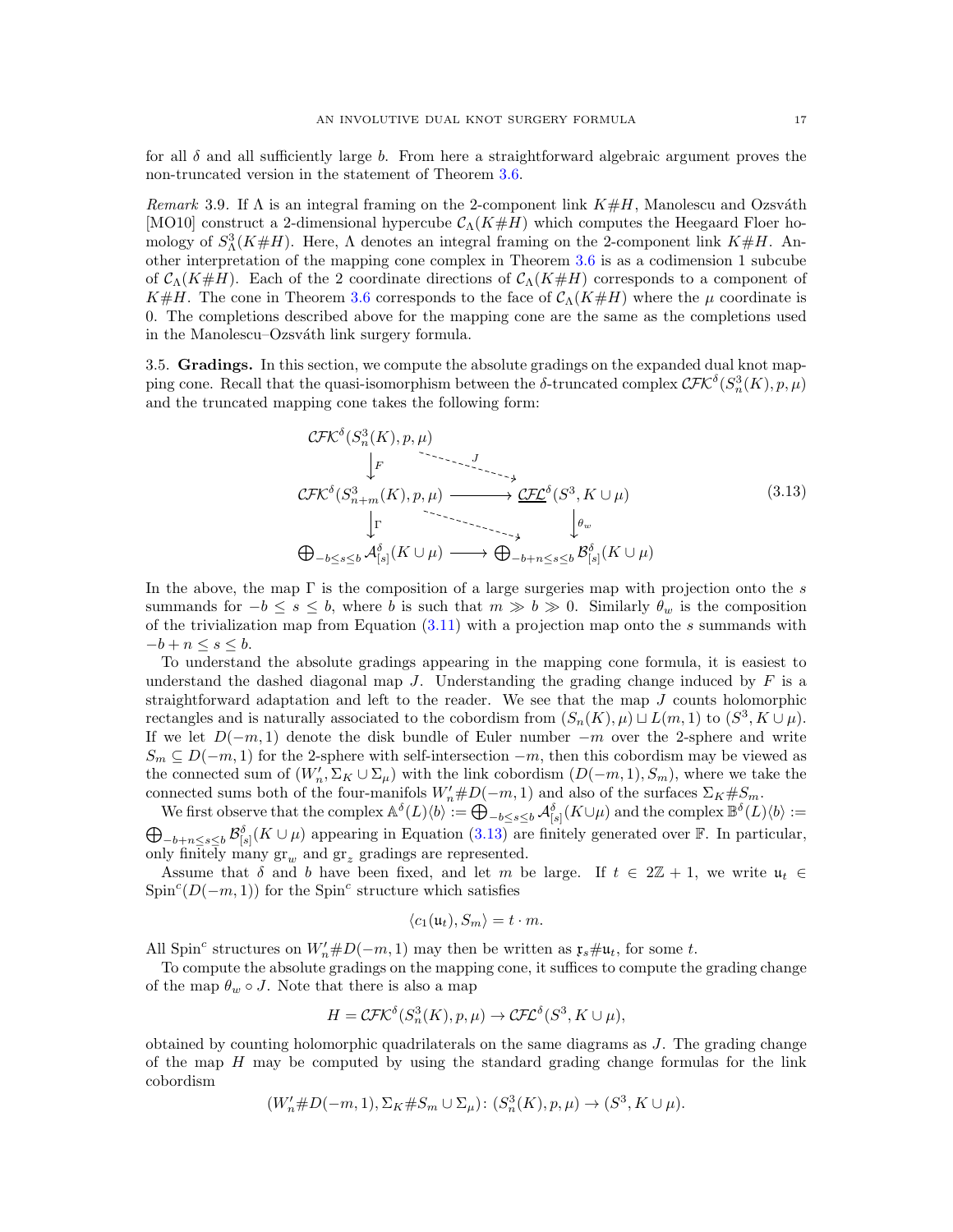Both H and  $\theta_w \circ J$  decompose over Spin<sup>c</sup> structures  $\mathfrak{w} \in \text{Spin}^c(W'_n \# D(-m,1))$ . If  $H_{\mathfrak{w}}$  and  $J_{\mathfrak{w}}$ are the summands corresponding to the same  $Spin<sup>c</sup>$  structure, then

<span id="page-17-0"></span>
$$
\mathcal{V}_1^{x \cdot m} H_{\mathfrak{w}} = (\theta_w \circ J_{\mathfrak{w}}) \tag{3.14}
$$

for some  $x \in \mathbb{Z}$ . In particular,  $H_w$  and  $J_w$  will have the same expected  $gr_w$ -grading change. We may compute

<span id="page-17-2"></span>
$$
\operatorname{gr}_{w}(J_{\mathfrak{x}_{s}}\# \mathfrak{u}_{t}) = \frac{c_{1}(\mathfrak{x}_{s}\# \mathfrak{u}_{t})^{2} + m + 1}{4} + 1 = \frac{c_{1}(\mathfrak{x}_{s})^{2} - m(t^{2} - 1) + 1}{4} + 1.
$$
 (3.15)

In the above formula, the summand  $m/4$  on the left is contributed by the grading of the canonical generator of  $L(-m, 1)$ , which is an input of both J and H. Since  $\mathbb{A}^{\delta}(L)\langle b \rangle$  and  $\mathbb{B}^{\delta}(L)\langle b \rangle$  have only finitely many  $gr_w$ -gradings supported, the only  $Spin^c$  structures which can have non-trivial  $J_{\mathfrak{x}_s\#u_t}$ are of the form  $\mathfrak{x}_s \# \mathfrak{u}_{\pm 1}$ .

We now compute the  $gr_{z}$ -grading changes. By adapting Lemma [3.2,](#page-12-0) one computes easily that

$$
A_1(\mathfrak{x}_s \# \mathfrak{u}_t) = s + \frac{1}{2} + \frac{(t+1)m}{2}.
$$

In particular,  $A_1(\mathfrak{x}_s \# \mathfrak{u}_{-1}) = s + 1/2$  and  $A_1(\mathfrak{x}_s \# \mathfrak{u}_1) = s + 1/2 + m$ . Hence, using the definition of  $\theta_w$  in Equation [\(3.12\)](#page-15-4) we see that Equation [\(3.14\)](#page-17-0) takes the following form in our present situation:

<span id="page-17-1"></span>
$$
H_{\mathfrak{x}_s \# \mathfrak{u}_{-1}} = \theta_w \circ J_{\mathfrak{x}_s \# \mathfrak{u}_{-1}} \quad \text{and} \quad \mathscr{V}_1^{-m} H_{\mathfrak{x}_s \# \mathfrak{u}_1} = \theta_w \circ J_{\mathfrak{x}_s \# \mathfrak{u}_1}.
$$
 (3.16)

Moreover, we may compute that

$$
gr_z(H_{r_s\#u_t}) = \frac{c_1(r_s\#u_t - PD[\Sigma_K\#S_m + \Sigma_\mu])^2 + m + 1}{4} + 1
$$
  
= 
$$
\frac{c_1(r_s - PD[\Sigma_K + \Sigma_\mu])^2 + c_1(u_{t+2})^2 + m + 1}{4} + 1
$$
  
= 
$$
\frac{c_1(r_s - PD[\Sigma_K + \Sigma_\mu])^2 - ((t+2)^2 - 1)m + 1}{4} + 1
$$

Using Equation  $(3.16)$ , we see that

<span id="page-17-3"></span>
$$
gr_z(\theta_w \circ J_{\mathfrak{x}_s \# \mathfrak{u}_{\pm 1}}) = \frac{c_1(\mathfrak{x}_s - PD[\Sigma_K + \Sigma_\mu])^2 + 1}{4} + 1.
$$
 (3.17)

Combining Equations [\(3.15\)](#page-17-2) and [\(3.17\)](#page-17-3) with Equation [\(3.4\)](#page-12-3) and its analog for  $\mathfrak{x}_s - PD[\Sigma_K + \Sigma_\mu]$ , we compute

<span id="page-17-4"></span>
$$
\operatorname{gr}_{w}(\theta_{w} \circ J_{\mathfrak{x}_{s} \# \mathfrak{u}_{\pm 1}}) = \frac{-(n-2s)^{2}/n+1}{4} \quad \text{and} \quad \operatorname{gr}_{z}(\theta_{w} \circ J_{\mathfrak{x}_{s} \# \mathfrak{u}_{\pm 1}}) = \frac{-(n+2(s+1))^{2}/n+1}{4}.
$$
\n(3.18)

The case when n is negative is similar, except that the 1 is replaced by  $-5$ , due to the signature of the cobordism changing sign.

Remark 3.10. Equation [\(3.18\)](#page-17-4) differs slightly from the grading shift in Equation [\(3.8\)](#page-14-2). The grading shifts for  $gr_w$  coincide, but the shifts for  $gr_z$  and A differ. This is due to the fact that in Equation [\(3.8\)](#page-14-2), we computed the grading change for the link cobordism which has surface  $\Sigma_{\mu}$ , whereas for Equation [\(3.18\)](#page-17-4), we compute the shift for the link cobordism with surface  $\Sigma_K \cup \Sigma_\mu$ .

Finally, we note that in Theorem [3.6,](#page-14-0) the right-hand side naturally computes the stabilized complex  $\mathbf{CFK}(S_n^3(K), \mu, p)$ , where p is an extra basepoint. Stabilizing does not change the homotopy type over  $\mathbb{F}[\mathscr{U}_2, \mathscr{V}_2]$ , however there is a grading shift (cf. Equation [\(3.2\)](#page-12-4)). Indeed we have

$$
\mathbf{CFK}(S_n^3(K), \mu, p) \simeq \mathbf{CFK}(S_n^3(K), \mu)[\frac{1}{2}, \frac{1}{2}].
$$

Here, if M is an F-module, we write  $M[n,m]$  for  $M \otimes \mathbb{F}_{(n,m)}$ , where  $\mathbb{F}_{(n,m)}$  is the rank 1 vector space concentrated in  $(\text{gr}_w, \text{gr}_z)$ -bigrading  $(n, m)$ .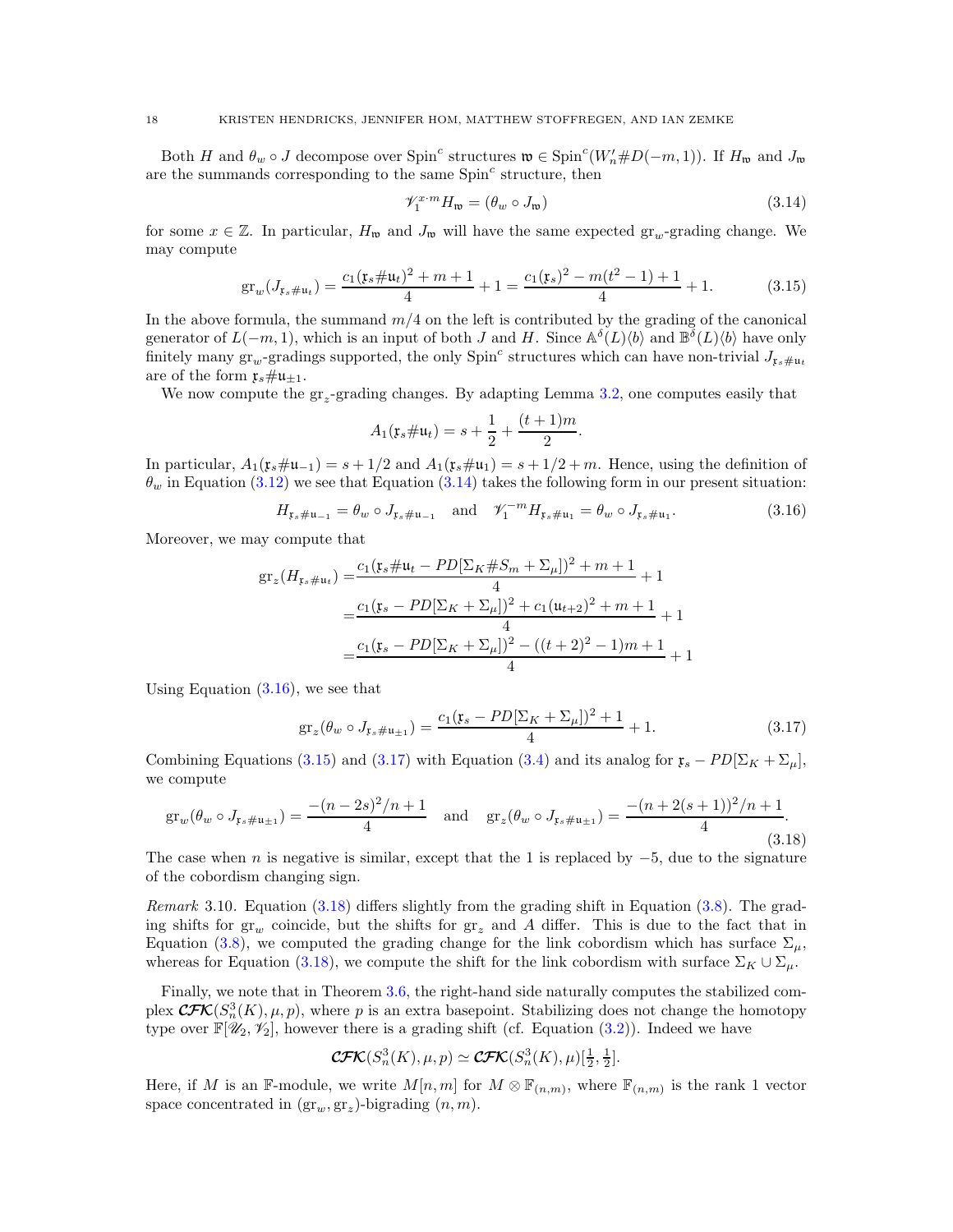With respect to these considerations, the modules in Theorem [3.6](#page-14-0) have the following graded refinements:

$$
\mathbb{A}(L) = \prod_{s \in \mathbb{Z}} \mathcal{A}_s(L) \left[ \frac{(n-2s)^2/n + \epsilon(n)}{4} - \frac{1}{2}, \frac{(n+2(s-1))^2/n + \epsilon(n)}{4} - \frac{1}{2} \right]
$$
\n
$$
\mathbb{B}(L) = \prod_{s \in \mathbb{Z}} \mathcal{B}_s(L) \left[ \frac{(n-2s)^2/n + \epsilon(n)}{4} - \frac{3}{2}, \frac{(n+2(s-1))^2/n + \epsilon(n)}{4} - \frac{3}{2} \right]
$$
\n(3.19)

<span id="page-18-2"></span>In the above,

$$
\epsilon(n) = \begin{cases} -1 & \text{if } n > 0 \\ 5 & \text{if } n < 0. \end{cases} \tag{3.20}
$$

<span id="page-18-0"></span>The term  $\epsilon(n)$  corresponds to  $-3\sigma - 2\chi$  in the grading change formula.

### 4. The small model of the mapping cone formula

In this section, we describe models of  $\mathbb{A}(L)$  and  $\mathbb{B}(L)$  which are finitely-generated over  $\mathbb{F}[\mathscr{U}_2, \mathscr{V}_2]$ , using the homological perturbation lemma for hypercubes of Section [2.7.](#page-7-1) The work in this section gives an alternate proof of Hedden and Levine's dual knot mapping cone formula [\[HL19\]](#page-45-6). In the subsequent section, we will also push the involution to the small model.

<span id="page-18-1"></span>4.1. The small model for  $\mathbb{A}(L)$ . We now apply Lemma [2.10](#page-7-3) to  $\mathbb{A}(L)$ . In the following we adopt the algebraic perspective of Lipshitz, Ozsváth and Thurston and consider  $A_{\infty}$ -bimodules, as well as type-DD bimodules, and the appropriate notions of box tensor products between these objects. The unfamiliar reader may consult [\[LOT18,](#page-45-21) Chapter 2] and [\[LOT15,](#page-45-30) Section 2] for the necessary algebraic background.

Let  $M_s$  be the free  $\mathbb{F}[\mathscr{U}_1, \mathscr{V}_1]$  chain-complex given by the following diagram:

$$
M_s := \begin{array}{cc} \mathcal{A}_s(K) & \mathcal{A}_s(K) \\ \downarrow & \uparrow & \\ \downarrow & \downarrow & \\ \mathcal{A}_{s+1}(K) & \mathcal{A}_{s+1}(K) \end{array}
$$

We can view  $M_s$  as an  $A_\infty$ -module (actually, a dg-module) over the exterior algebra  $\Lambda := \Lambda^*(\theta_{\mathscr{U}}, \theta_{\mathscr{V}})$ , where 1 acts by the identity, and  $\theta_{\mathcal{U}}$  and  $\theta_{\mathcal{V}}$  have the following actions:

$$
\mathcal{A}_s(K) \longrightarrow \theta_{\mathcal{U}} \longrightarrow \mathcal{A}_s(K)
$$

$$
\mathcal{A}_{s+1}(K) \leftarrow \theta_{\mathscr{V}} - \mathcal{A}_{s+1}(K)
$$

Here, the action of  $\theta_{\mathcal{U}}\theta_{\mathcal{V}}$  vanishes. The map  $\theta_{\mathcal{U}}$  maps the left copy of  $\mathcal{A}_{s}(K)$  to the right, via the identity, and similarly  $\theta_{\mathcal{V}}$  maps the right copy of  $\mathcal{A}_{s+1}(K)$  to the left copy, via the identity. The complex in equation  $(3.5)$  can be understood as the box tensor product

$$
\mathcal{A}_{[s]}(L) = \mathcal{P} \mathcal{P} \mathcal{P} \boxtimes^{\mathcal{P}} \mathcal{K}^{\Lambda} \boxtimes_{\Lambda} M_s,
$$

where K is the Koszul dualizing DD-bimodule, which is has underlying group  $\mathbb{F}$ , and structure map

$$
\delta^{1,1}(1) = \mathscr{U}_2 \otimes 1 \otimes \theta_{\mathscr{U}} + \mathscr{V}_2 \otimes 1 \otimes \theta_{\mathscr{V}}.
$$

Here P is the polynomial ring  $P = \mathbb{F}[\mathscr{U}_2, \mathscr{V}_2]$ . By Lemma [2.8,](#page-6-1)  $M_s$  is homotopy equivalent as a chain complex to

$$
Z_s := (\mathcal{A}_{s+1}/\mathscr{V}_1\mathcal{A}_s)(K) \oplus (\mathcal{A}_s/\mathscr{U}_1\mathcal{A}_{s+1})(K),
$$

with quotient complex differential. The homological perturbation lemma for  $A_{\infty}$ -modules induces an  $A_{\infty}$ -module action of  $\Lambda$  on  $Z_s$ , as well as  $A_{\infty}$ -homotopy equivalences between  $_{\Lambda}M_s$  and  $_{\Lambda}Z_s$ .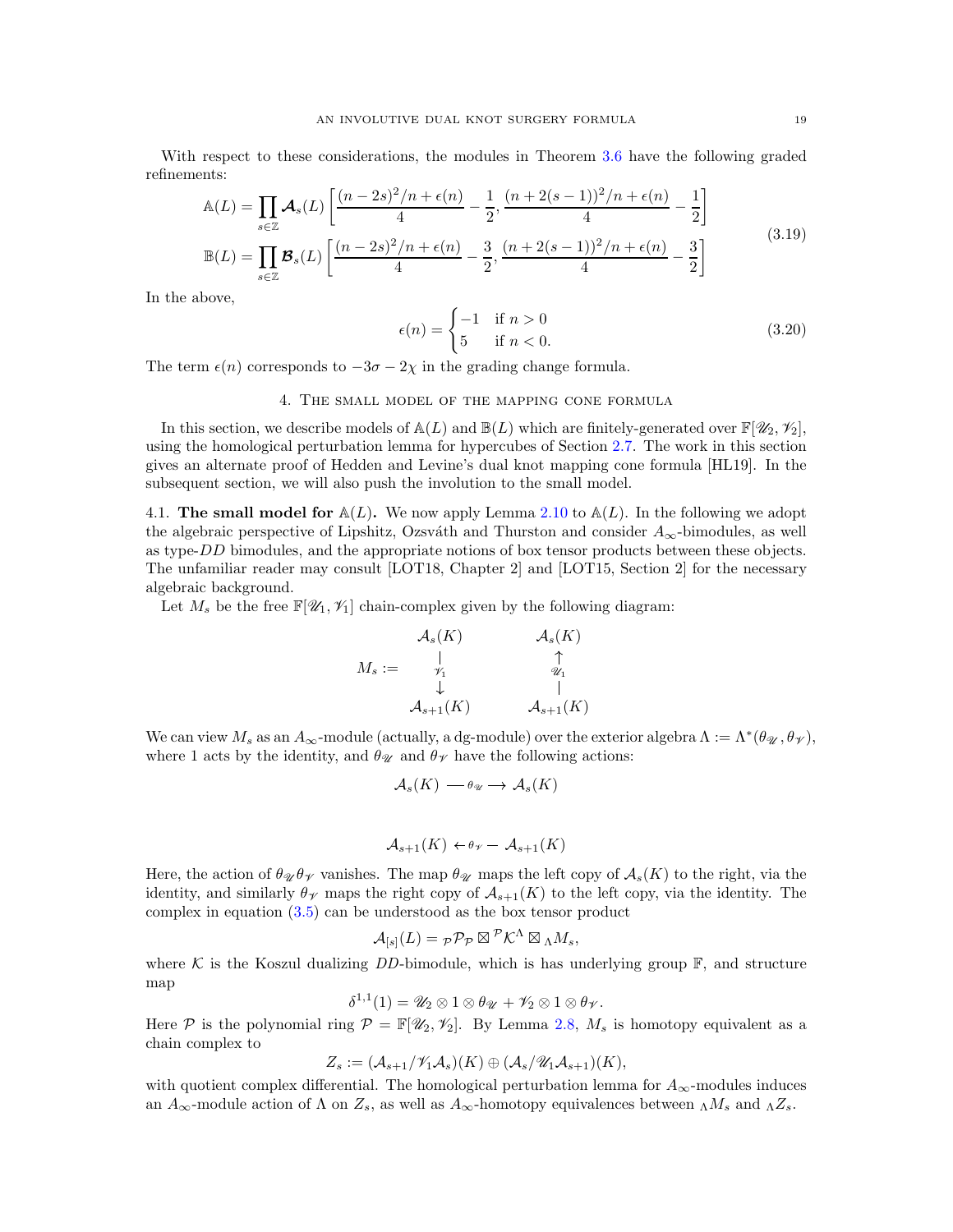To understand the  $A_{\infty}$ -module morphisms between  $_{\Lambda}M_s$  and  $_{\Lambda}Z_s$ , we consider first the maps yielding the homotopy equivalence of  $M_s$  and  $Z_s$  as chain complexes. The map  $\Pi: M_s \to Z_s$  is the canonical projection map. The inclusion map  $I$  in the other direction is obtained by picking a splitting (of F-modules) of the short exact sequences

$$
0 \longrightarrow {\mathcal A}_{s}(K) \stackrel{k^{s-s-1}}{\longrightarrow} {\mathcal A}_{s+1}(K) \stackrel{k^{s-s-1}}{\longrightarrow} ({\mathcal A}_{s+1}/{\mathscr V_1 \mathcal A}_s)(K) \longrightarrow 0
$$

and

$$
0 \longrightarrow \mathcal{A}_{s+1}(K) \xrightarrow{\iota^{c}} \mathcal{A}_{s}(K) \xrightarrow{\iota^{c}} \mathcal{A}_{s}(K) \longrightarrow (\mathcal{A}_{s}/\mathcal{U}_{1}\mathcal{A}_{s+1})(K) \longrightarrow 0.
$$

The splittings s and  $s'$  are of  $\mathbb{F}\text{-vector space homomorphisms}$ . Lemma [2.8](#page-6-1) now induces the chain map I. Note that s and s' will usually be neither chain maps nor  $\mathbb{F}[\mathscr{U}_1, \mathscr{V}_1]$ -equivariant. Moreover, the splittings s and s' are canonically determined from a choice of basis of  $\mathcal{CFK}(K)$ : if  $y =$  $[\mathscr{U}_1^i \mathscr{V}_1^j \cdot \mathbf{x}] \in (\mathcal{A}_{s+1}/\mathscr{V}_1 \mathcal{A}_s)(K)$ , then  $s(y) = \mathscr{U}_1^i \mathscr{V}_1^j \cdot \mathbf{x}$  if  $j = 0$ , and  $s(y) = 0$  otherwise. The splitting s' is defined similarly. This induces similar splittings  $\sigma$  and  $\sigma'$ . Similarly to s and s', the maps  $\sigma$  and  $\sigma'$  will usually be neither  $\mathbb{F}[\mathscr{U}_1, \mathscr{V}_1]$ -equivariant nor chain maps. Concretely, the map  $\sigma$  is given by  $\mathscr{U}_1^i \mathscr{V}_1^j \cdot \mathbf{x} \mapsto \mathscr{U}_1^i \mathscr{V}_1^{j-1} \cdot \mathbf{x}$  if  $j > 0$ , and  $\mathscr{U}_1^i \mathscr{V}_1^0 \cdot \mathbf{x} \mapsto 0$ . The homotopy  $H: M_s \to M_s$ is  $\sigma \oplus \sigma'$ .

Note that clearly  $[\partial, \Pi] = 0$  and  $[\partial, I] = 0$ . Furthermore, it is straightforward to check that

 $\Pi \circ I = id_Z$ ,  $I \circ \Pi = id + [\partial, H]$ ,  $H \circ H = 0$ ,  $\Pi \circ H = 0$ ,  $H \circ I = 0$ .

With the above  $\Pi$ , I and H chosen, the homological perturbation lemma, stated in Lemma [2.9,](#page-7-4) induces a  $A_{\infty}$ -module structure on  $Z_s$  over  $\Lambda$ . This action is indicated schematically in Figure [2.1.](#page-8-0)

We now set

$$
\mathcal{A}_{s}^{\mu}(K) :=_{\mathcal{P}} \mathcal{P}_{\mathcal{P}} \boxtimes^{\mathcal{P}} \mathcal{K}^{\Lambda} \boxtimes_{\Lambda} Z_{s}.
$$

By construction,  $\mathcal{A}_{s}^{\mu}(K) \simeq \mathcal{A}_{[s]}(L)$  as chain complexes over  $\mathbb{F}[\mathscr{U}_2, \mathscr{V}_2]$ .

We now endeavor to describe the differential on  ${}_{\mathcal{P}}\mathcal{P}_{\mathcal{P}}\boxtimes^{\mathcal{P}}\mathcal{K}^{\Lambda}\boxtimes_{\Lambda}Z_s$  in concrete terms. Note the only terms  $a_n \otimes \cdots \otimes a_1 \otimes x$  which have non-zero action on  $\Lambda M_s$  are of the form  $\theta_{\mathcal{U}}|\theta_{\mathcal{V}}|\theta_{\mathcal{U}}|\cdots|x$  or  $\theta_{\mathcal{V}}|\theta_{\mathcal{V}}|\theta_{\mathcal{V}}|\cdots|x;$  that is, each algebra element consists of a single  $\theta$  factor, which alternate between  $\theta_{\mathscr{U}}$  and  $\theta_{\mathscr{V}}$ .

The differential  $\partial^{\mu}$  has contributions from different configurations of maps. In general, the differential is a sum over  $n \in \mathbb{N}$  of applying the map  $\delta^{1,1}$  n times, and then doing the following to the resulting algebra elements: The  $\Lambda$  outputs are input into  $\Lambda Z_s$ , while the P outputs are multiplied by applying  $\mu_2$  repeatedly.

The first such contribution occurs when  $\delta^{1,1}$  is applied 0 times, i.e. we just apply  $m_1^Z$ . If  $x = \mathscr{U}^i$ **x**, this contributes to  $\partial^{\mu}([x])$  the summands of  $\partial(x)$  which have no  $\mathscr{V}_1$ -powers.

Next, we have the summands which involve at least one application of  $\delta^{1,1}$ . The left-P outputs are multiplied, while the right- $\Lambda$  outputs are input into  $m_j^Z$ . To illustrate, we start at an element  $x = \mathscr{U}_1^i$ **x**  $\in (\mathcal{A}_{s+1}/\mathscr{V}_1\mathcal{A}_s)(K)[\mathscr{U}_2, \mathscr{V}_2]$ . The inclusion map I sends x into Cone $(\mathscr{V}_1: \mathcal{A}_s(K) \to$  $\mathcal{A}_{s+1}(K)$ . The term  $I(x)$  has a summand in the domain copy of  $\mathcal{A}_{s}(K)$  and a summand in the codomain copy of  $\mathcal{A}_{s+1}(K)$  of the mapping cone. The summand in the codomain is just  $x = \mathscr{U}^i$ **x**. The map H vanishes on this element, so this term does not contribute. The summand of  $I(x)$  in  $\mathcal{A}_s(K)$  is obtained by applying  $\sigma$  to  $\partial(\mathscr{U}^i\mathbf{x})$ . The map  $\sigma$  simply lowers the  $\mathscr{V}_1$ -power by 1 (and annihilates summands with no  $\mathscr{V}_1$ -power). We subsequently apply  $m_2^M(\theta, -)$  where  $\theta \in {\theta_{\mathscr{U}}}, \theta_{\mathscr{V}}$ , then we apply H, then  $m_2^M(\theta, -)$ , and so forth. We finish with an application of  $m_2^M(\theta, -)$  followed by Π. Note that  $\Pi$  is only non-vanishing on the kernel of  $H$ , so the above procedure stops when we run out of either powers of  $\mathcal{U}_1$  or  $\mathcal{V}_1$ . We summarize with the following lemma:

<span id="page-19-0"></span>**Lemma 4.1.** The differential on  $\mathcal{P}_{\mathcal{P}} \boxtimes \mathcal{P}_{\mathcal{K}}^{\Lambda} \boxtimes_{\Lambda} Z_s$ , which we denote by  $\partial^{\mu}$ , takes the following form:

<span id="page-19-1"></span>(d-1) Suppose  $[x] \in (\mathcal{A}_{s+1}/\mathcal{V}_1\mathcal{A}_s)(K)$ . Suppose that  $\mathcal{U}_1^m \mathcal{V}_1^n$ **y** is a summand of  $\partial x$ .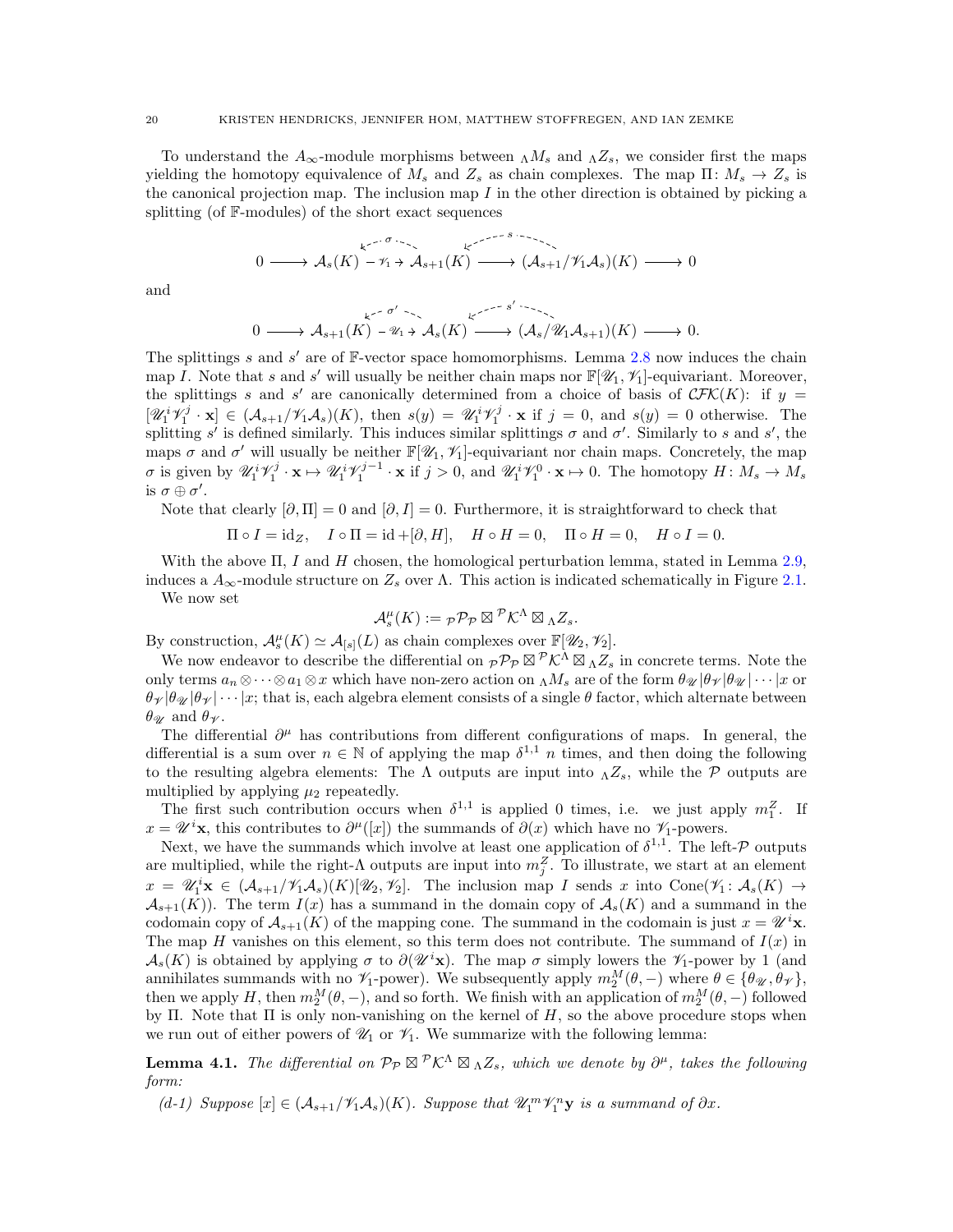(a) If  $n > m$ , then  $\partial^{\mu}([x])$  has a summand of

$$
\mathscr{U}_2^{m+1}\mathscr{V}_2^m(\mathscr{V}_1^{n-m-1}\cdot\mathbf{y})\in(\mathcal{A}_s/\mathscr{U}_1\mathcal{A}_{s+1})[\mathscr{U}_2,\mathscr{V}_2].
$$

(b) If  $n \leq m$ , then  $\partial^{\mu}([x])$  has a summand of

$$
\mathscr{U}_2^n \mathscr{V}_2^n(\mathscr{U}_1^{m-n} \cdot \mathbf{y}) \in (\mathcal{A}_{s+1}/\mathscr{V}_1\mathcal{A}_s)[\mathscr{U}_2, \mathscr{V}_2].
$$

<span id="page-20-2"></span>(d-2) Suppose  $[x] \in (\mathcal{A}_s/\mathcal{U}_1\mathcal{A}_{s+1})(K)$ , and suppose that  $\mathcal{U}_1^m\mathcal{V}_1^n \cdot y$  is a summand of  $\partial x$  in  $\mathcal{CFK}(K).$  $sum \space and \space of$ 

\n- (a) If 
$$
m \leq n
$$
, then  $\partial^{\mu}([x])$  has a summand of  $\mathcal{U}_2^m \mathcal{V}_2^m (\mathcal{V}_1^{n-m} \cdot \mathbf{y}) \in (\mathcal{A}_s / \mathcal{U}_1 \mathcal{A}_{s+1})[\mathcal{U}_2, \mathcal{V}_2].$
\n- (b) If  $m > n$ , then  $\partial^{\mu}([x])$  has a summand of  $\mathcal{U}_1^n \mathcal{U}_2^{n+1} (\mathcal{U}_2^{m-n-1}, \mathbf{y}) \in (\mathcal{A}_{s+1} / \mathcal{U}_s \mathcal{A}_s)^{[g]} \mathcal{U}_s \mathcal{U}_s$
\n

$$
\mathscr{U}_2^{n} \mathscr{V}_2^{n+1} (\mathscr{U}_1^{m-n-1} \cdot \mathbf{y}) \in (\mathcal{A}_{s+1}/\mathscr{V}_1 \mathcal{A}_s)[\mathscr{U}_2, \mathscr{V}_2].
$$

<span id="page-20-0"></span>4.2. Applying the homological perturbation to  $\mathcal{B}_{[s]}(L)$ . The homological perturbation argument can also be applied to  $\mathcal{B}_{[s]}(L)$  and  $\mathcal{B}_{[s]}(L)$ . However, it is important to note that these have a slightly different description, since  $\mathscr{V}_1 : \mathcal{B}_{[s+1]}(L) \to \mathcal{B}_{[s]}(L)$  is an isomorphism. Similarly  $\mathscr{U}_1: \widetilde{\mathcal{B}}_{[s+1]}(L) \to \widetilde{\mathcal{B}}_{[s]}(K)$  is an isomorphism. Hence the small model for  $\mathcal{B}_{[s]}(L)$  has only one summand, and similarly for  $\mathcal{B}_{[s]}(L)$ . We summarize this for  $\mathcal{B}_{[s]}(L)$ :

<span id="page-20-3"></span>**Lemma 4.2.** Applying the homological perturbation lemma to  $\mathcal{B}_{[s]}(L)$ , as we did to  $\mathcal{A}_{[s]}(L)$  in Lemma [4.1,](#page-19-0) gives the following model  $\mathcal{B}_s^{\mu}(K)$  for  $\mathcal{B}_{[s]}(L)$  as a chain complex over  $\mathbb{F}[\mathscr{U}_2, \mathscr{V}_2]$ :

- (1) As a group,  $\mathcal{B}_s^{\mu}(K) \cong (\mathcal{B}_s/\mathscr{U}_1\mathcal{B}_{s+1})(K)[\mathscr{U}_2,\mathscr{V}_2].$
- (2) The differential is as follows. Suppose  $x = \mathcal{V}_1^i \cdot \mathbf{x} \in \mathcal{B}_s(K)$ . Suppose that  $\mathcal{U}_1^n \mathcal{V}_1^m \cdot \mathbf{x}$  is a summand of  $\partial x$  (the differential of  $\mathcal{CFK}(K)$ ). Then  $\partial^{\mu}([x])$  has a summand  $\mathscr{U}_2^n\mathscr{V}_2^n$ .  $(\mathscr{V}_1^{m-n} \cdot \mathbf{x}).$

It is straightforward to verify  $\mathcal{B}_{[s]}(L)$  is homotopy equivalent over  $\mathbb{F}[U_2, V_2]$  to the complex  $\mathbb{F}[\mathscr{U}_2, \mathscr{V}_2]$ , with vanishing differential.

<span id="page-20-1"></span>4.3. The small model of the dual knot mapping cone complex. We now apply the small models  $\mathcal{A}_{s}^{\mu}(K) \simeq \mathcal{A}_{[s]}(L)$  and  $\mathcal{B}_{s}^{\mu}(K) \simeq \mathcal{B}_{[s]}(L)$  from the previous section to the mapping cone formula from Theorem [3.6](#page-14-0) to construct the  $\mathbb{F}[\mathscr{U},\mathscr{V}]$ -chain complex  $\mathbb{X}_n^{\mu}(K)$  underlying the  $\iota_K$ complex  $\mathbb{X}^{\mu}_{n}(K)$  described in Theorem [1.1.](#page-2-1) We will first derive formulas for the maps appearing in the homotopy equivalences.

As a first step, we wish to understand the homotopy equivalences between  $\mathcal{A}_{[s]}(L)$  and  $\mathcal{A}_{s}^{\mu}(K)$ . As these complexes are themselves defined via a box tensor of  $\mathcal{P}\boxtimes\mathcal{K}\boxtimes M_s$  and  $\mathcal{P}\boxtimes\mathcal{K}\boxtimes Z_s$ , we first describe the  $A_{\infty}$ -homotopy equivalences

$$
\Pi: \Lambda M_s \to \Lambda Z_s
$$
 and  $I: \Lambda Z_s \to \Lambda M_s$ .

The  $A_{\infty}$ -module maps  $\Pi$  and I are defined in Figure [2.1.](#page-8-0) One easily computes

$$
\Pi \circ I = \mathrm{id} \, .
$$

Similarly,

$$
I \circ \Pi = \mathrm{id} + \partial_{\mathrm{Mor}}(H),
$$

where  $H: \Lambda M_s \to \Lambda M_s$  is the map shown in Figure [2.1.](#page-8-0) Note also that above compositions are  $A_\infty$ compositions. Here,  $\partial_{\text{Mor}}(H)$  denotes the differential of H as an  $A_{\infty}$ -morphism. Schematically, these maps are depicted in Figure [2.1.](#page-8-0)

We write  $\Pi_A$  and  $I_A$  for

$$
\Pi_{\mathcal{A}} = \mathrm{id} \boxtimes \mathrm{id} \boxtimes \Pi \quad \text{and} \quad I_{\mathcal{A}} = \mathrm{id} \boxtimes \mathrm{id} \boxtimes I.
$$

Note that boxing morphisms is not in general strictly associative, so we must define

 $\Pi_{\mathcal{A}} = (\mathrm{id} \boxtimes \mathrm{id}) \boxtimes \Pi$  or  $\Pi_{\mathcal{A}} = \mathrm{id} \boxtimes (\mathrm{id} \boxtimes \Pi)$ .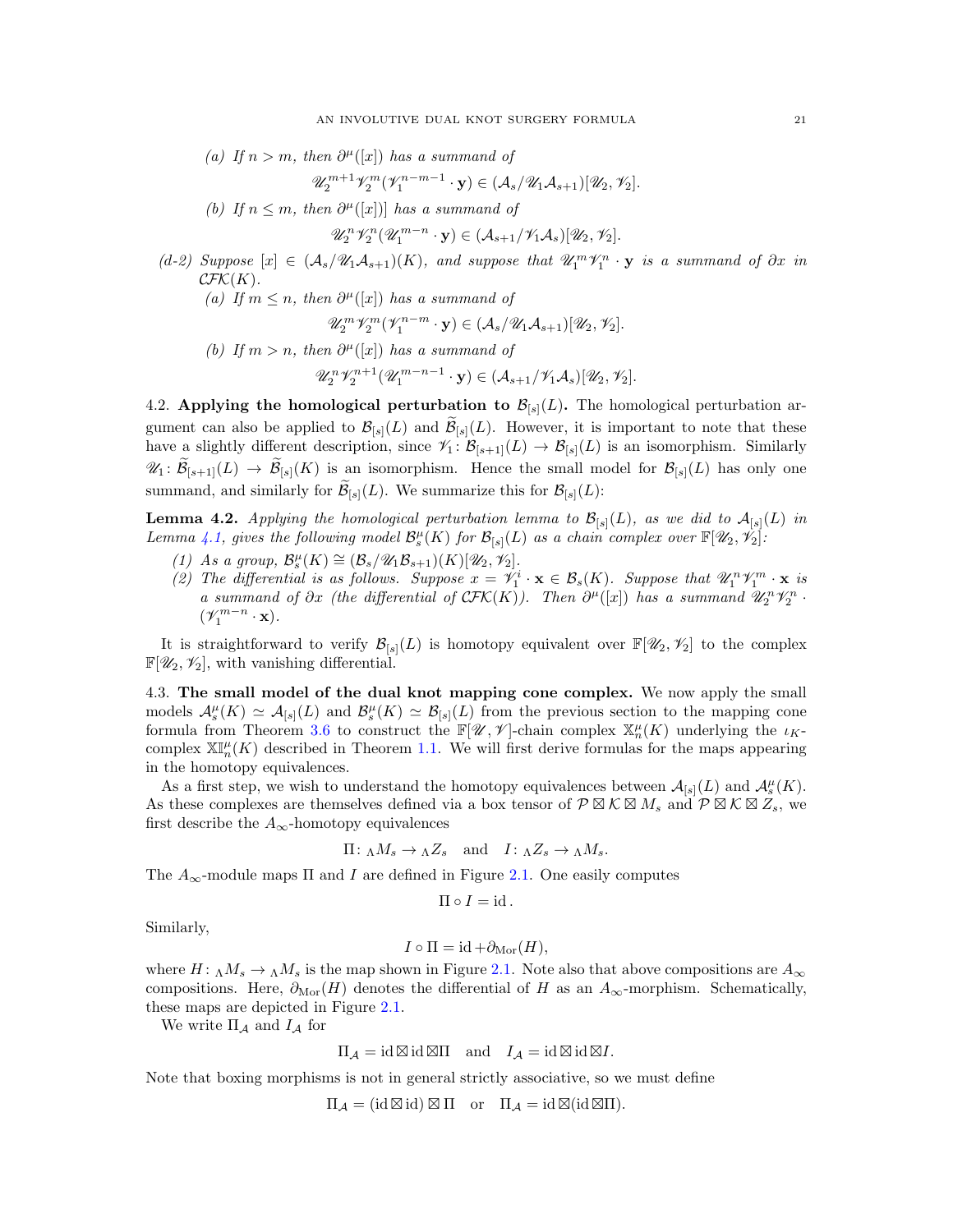In our present case, since  $P$  is a dg-algebra (in fact, the differential vanishes), the distinction vanishes (see [\[LOT15,](#page-45-30) Remark 2.2.28]). In both cases, the box tensor product takes the form shown in Figure [4.1.](#page-22-0)

Note that in fact,  $\mathcal{P} \boxtimes \mathcal{K} \boxtimes M_s$  and  $\mathcal{P} \boxtimes \mathcal{K} \boxtimes Z_s$  can be thought of as  $A_\infty$ -modules over  $\mathcal{P}$ , and id ⊠ id ⊠II and id ⊠ id ⊠I are morphisms of  $A_{\infty}$ -modules over  $P$ . However, the following elementary lemma implies that the higher terms of these  $A_{\infty}$ -morphisms vanish.

**Lemma 4.3.** The higher actions of P on  ${}_{\mathcal{P}}\mathcal{P}_{\mathcal{P}} \boxtimes^{\mathcal{P}}\mathcal{K}^{\Lambda} \boxtimes_{\Lambda} M_s$  and  ${}_{\mathcal{P}}\mathcal{P}_{\mathcal{P}} \boxtimes^{\mathcal{P}}\mathcal{K}^{\Lambda} \boxtimes_{\Lambda} Z_s$  vanish. Furthermore, as  $A_{\infty}$ -module morphims over P, the higher terms of id  $\boxtimes$  id  $\boxtimes$  md id  $\boxtimes$  id  $\boxtimes$  vanish as well (i.e.  $(id \boxtimes id \boxtimes \Pi)_i = 0$  unless  $j = 1$ , and similarly for  $id \boxtimes id \boxtimes I$ ).

*Proof.* This follows from a general principle. Suppose  $\mathscr A$  is a dg-algebra and  $\mathscr A N$  is a type-D module. Then  $\mathscr{A} \mathscr{A}_{\mathscr{A}} \boxtimes \mathscr{A} N$  is a dg-module over  $\mathscr{A}$ . In particular, the higher actions vanish. This follows immediately from the structure relations on the box tensor product, which are depicted schematically as follows



Here,  $\delta$  is obtained by summing all ways of composing the map  $\delta^1$  of N a nonnegative number of times and concatenating the algebra elements (the composition of zero copies of  $\delta^1$  is the identity map). The only case with non-vanishing contribution is when  $n = 1$  or  $n = 0$ , since  $\mu_i = 0$  if  $i > 2$ .

The case of morphisms is similar. If  $\phi^1$ :  $\mathscr{A} N \to \mathscr{A} N'$  is a morphism of type-D modules, then  $\mathrm{id}\boxtimes\phi^1$ :  $\mathscr{A}\boxtimes N \to \mathscr{A}\boxtimes N'$  is obtained by a similar picture. Namely, we replace  $\delta$  with the map  $\phi$ , obtained by summing all ways of composing  $\delta^1$  of N some nonnegative number of times, then  $\phi^1$ , then applying  $\delta^1$  of N' some nonnegative number of times, and inputting all of the algebra elements into  $\mu_i$ . The same argument applies to show that the only terms with non-trivial contribution have exactly one algebra input (which is from the module  $\mathscr{A} \mathscr{A}_{\mathscr{A}}$ ). The claim follows.

We will write  $\Pi_B$  and  $I_B$  for the analogous maps on the B-side. Define  $H_A$  and  $H_B$  similarly. We now define

$$
v^{\mu} := \Pi_{\mathcal{B}} \circ v_L \circ I_{\mathcal{A}} \quad \text{and} \quad \widetilde{v}^{\mu} := \Pi_{\widetilde{\mathcal{B}}} \circ \widetilde{v}_L \circ I_{\mathcal{A}}.
$$

#### <span id="page-21-0"></span>Lemma 4.4.

- (1) The canonical inclusion maps  $v_L : \mathcal{A}_{[s]}(L) \to \mathcal{B}_{[s]}(L)$  and  $\widetilde{v}_L : \mathcal{A}_{[s]}(L) \to \mathcal{B}_{[s]}(L)$  coincide with the maps id  $\boxtimes$  id  $\boxtimes v_K$  and id  $\boxtimes$  id  $\boxtimes \widetilde{v}_K$ , where  $v_K$  and  $\widetilde{v}_K$  are the maps induced by the inclusions  $A_s(K) \hookrightarrow \mathcal{B}_s(K)$ , and  $A_s(K) \hookrightarrow \mathcal{B}_s(K)$ . (We henceforth write v and  $\tilde{v}$  for either definition).
- (2) The maps  $v^{\mu}$  and  $\tilde{v}^{\mu}$  are the identity on intersection points, with powers of U and V changed. In more detail:

$$
(v^{\mu} - 1) \quad \text{If } \mathscr{U}_1^n \cdot \mathbf{x} \in \mathcal{A}_{s+1}(K) / \mathscr{V}_1 \mathcal{A}_s(K), \text{ then}
$$
\n
$$
v^{\mu}(\mathscr{U}_1^n \cdot \mathbf{x}) = \mathscr{U}_2^{n+1} \mathscr{V}_2^n \cdot (\mathscr{V}_1^{-n-1} \cdot \mathbf{x}) \in (\mathcal{B}_s(K) / \mathscr{U}_1 \mathcal{B}_{s+1}(K))[\mathscr{U}_2, \mathscr{V}_2].
$$
\n
$$
(v^{\mu} - 2) \quad \text{If } \mathscr{V}_1^m \cdot \mathbf{x} \in \mathcal{A}_s(K) / \mathscr{U}_1 \mathcal{A}_{s+1}(K), \text{ then}
$$
\n
$$
v^{\mu}(\mathscr{V}_1^m \cdot \mathbf{x}) = \mathscr{V}_1^m \cdot \mathbf{x} \in (\mathcal{B}_s(K) / \mathscr{U}_1 \mathcal{B}_{s+1}(K))[\mathscr{U}_2, \mathscr{V}_2].
$$
\nSimilarly:\n
$$
\lim_{\delta \to 0} \lim_{t \to \infty} \mathscr{U}_1^n \quad \text{if } \mathscr{U}_1^n \quad \text{if } \mathscr{U}_2^n \quad \text{if } \mathscr{U}_1 \in \mathcal{A}_s(K) \text{ then}
$$

 $(\widetilde{v}^{\mu} - 1)$  If  $\mathscr{U}_1^n \cdot \mathbf{x} \in \mathcal{A}_{s+1}(K)/\mathscr{V}_1\mathscr{A}_s(K)$ , then  $\widetilde{v}^{\mu}(\mathscr{U}_1^n \cdot \mathbf{x}) = \mathscr{U}_1^n \cdot \mathbf{x} \in (\widetilde{\mathcal{B}}_{s+1}(K)/\mathscr{V}_1 \widetilde{\mathcal{B}}_s(K))[\mathscr{U}_2, \mathscr{V}_2].$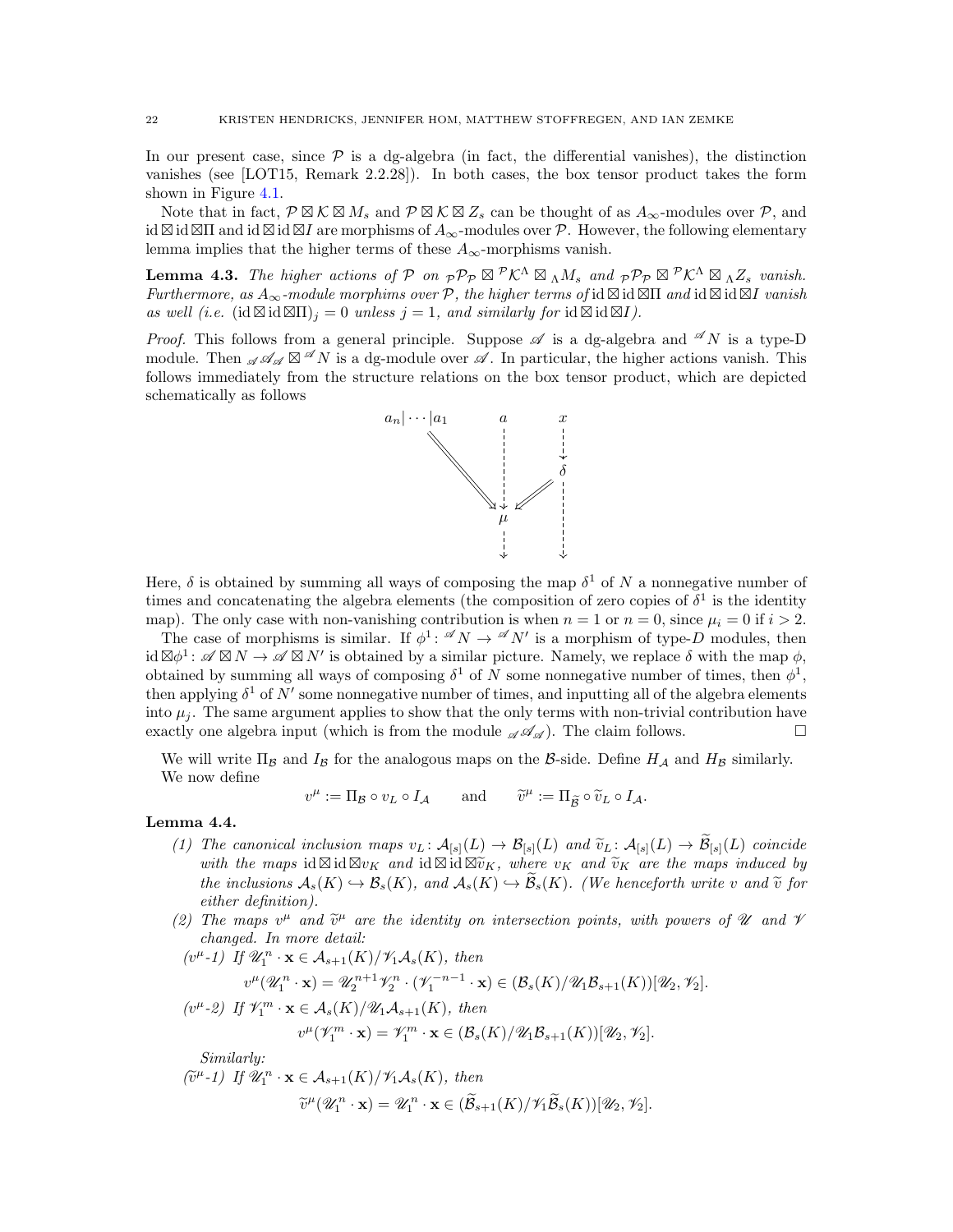<span id="page-22-0"></span>

FIGURE 4.1. A term contributing to the box tensor product id  $\boxtimes$  id  $\boxtimes \phi$  (for either choice of parenthesization).

$$
\begin{aligned} \n\widetilde{\mathbf{v}}^{\mu} \text{-} \mathbf{z} \text{)} \n\quad & \text{If } \mathscr{V}_{1}^{m} \cdot \mathbf{x} \in \mathcal{A}_{s}(K) / \mathscr{U}_{1} \mathcal{A}_{s+1}(K), \text{ then} \\ \n\widetilde{\mathbf{v}}^{\mu}(\mathscr{V}_{1}^{m} \cdot \mathbf{x}) &= \mathscr{U}_{2}^{m} \mathscr{V}_{2}^{m+1} \cdot (\mathscr{U}_{1}^{-m-1} \cdot \mathbf{x}) \in (\widetilde{\mathcal{B}}_{s+1}(K) / \mathscr{V}_{1} \widetilde{\mathcal{B}}_{s}(K))[\mathscr{U}_{2}, \mathscr{V}_{2}]. \n\end{aligned}
$$

*Proof.* (1) The maps  $v_K$  and  $\tilde{v}_K$  are maps of  $A_\infty$ -modules. However, they vanish when there is more than one input. Hence the box tensor product id  $\boxtimes$  id  $\boxtimes v_K$  is just the ordinary tensor product id ⊗ id ⊗v<sub>K</sub>, which clearly coincides with  $v<sub>L</sub>$ . The same remarks hold for  $\tilde{v}_L$ .

(2) The second statement is proven by explicitly computing the maps, as we do presently. We focus on  $v^{\mu}$ , since  $\tilde{v}^{\mu}$  is handled similarly. Recall that as  $\mathbb{F}[\mathscr{U}_2, \mathscr{V}_2]$ -modules, there are isomorphisms

$$
\mathcal{A}_{s}^{\mu}(K) \cong \left( (\mathcal{A}_{s+1}/\mathscr{V}_{1}\mathcal{A}_{s})(K) \oplus (\mathcal{A}_{s}/\mathscr{U}_{1}\mathcal{A}_{s+1})(K) \right) [\mathscr{U}_{2}, \mathscr{V}_{2}]
$$

$$
\mathcal{B}_{s}^{\mu}(K) \cong (\mathcal{B}_{s}/\mathscr{U}_{1}\mathcal{B}_{s+1})(K)[\mathscr{U}_{2}, \mathscr{V}_{2}].
$$

We consider first  $v^{\mu}$  evaluated on some  $x = \mathscr{U}_1^j \cdot \mathbf{x} \in (\mathcal{A}_{s+1}/\mathscr{V}_1\mathcal{A}_s)(K)$ . There is first the contribution of  $I_A$ , which is gotten by first applying  $F: (\mathcal{A}_{s+1}/\mathcal{V}_1\mathcal{A}_s) \to \text{Cone}(\mathcal{V}_1: \mathcal{A}_s \to \mathcal{A}_{s+1})$ from Lemma [2.8,](#page-6-1) and then summing contributions from the homological perturbation lemma, as in Figure [2.1.](#page-8-0) The map F has two summands. In the complex  $\mathcal{A}_{[s]}(L)$ , let us call the codomain components of  $M_s$  (viewed as a mapping cone) the *even* components, and let us call the other two components the *odd* components. The map  $F$  has one component which maps into an even component (essentially via the identity map). There are no ways to apply  $m_2(\theta, -)$  for  $\theta \in {\theta_{\mathscr{U}}}, {\theta_{\mathscr{V}}}\}$ non-trivially to this component. We then compose with  $v<sub>L</sub>$ , and then apply  $\Pi_{\mathcal{B}}$ . The map  $\Pi_{\mathcal{B}}$ may have contributions from the homological perturbation lemma of arbitrary length (i.e. many applications of H and  $m_2(\theta, -)$ , but it is easy to see that the effect is only to transform the powers of  $\mathcal{U}_1$  and  $\mathcal{V}_1$  into powers of  $\mathcal{U}_2$  and  $\mathcal{V}_2$ . There is one additional summand of F, which maps into an odd component of  $\mathcal{A}_{[s]}(L)$ . This makes trivial contribution to  $v^{\mu}$  since  $v_L$  preserves evenness/oddness of the direct summands, and  $\Pi_B$  vanishes on the odd summands.

The map  $\tilde{v}^{\mu}$  is analyzed in much the same manner.

Remark 4.5. The maps  $v^{\mu}$  and  $\tilde{v}^{\mu}$  coincide with Hedden and Levine's canonical inclusion maps [\[HL19\]](#page-45-6).

We take the two hyperboxes

$$
\mathcal{A}_{[s]}(L) \stackrel{v}{\longrightarrow} \mathcal{B}_{[s]}(L) \qquad \mathcal{A}_{[s]}(L) \stackrel{\widetilde{v}}{\longrightarrow} \widetilde{\mathcal{B}}_{[s]}(L) \stackrel{\mathfrak{F}_n}{\longrightarrow} \mathcal{B}_{[s+n]}(L)
$$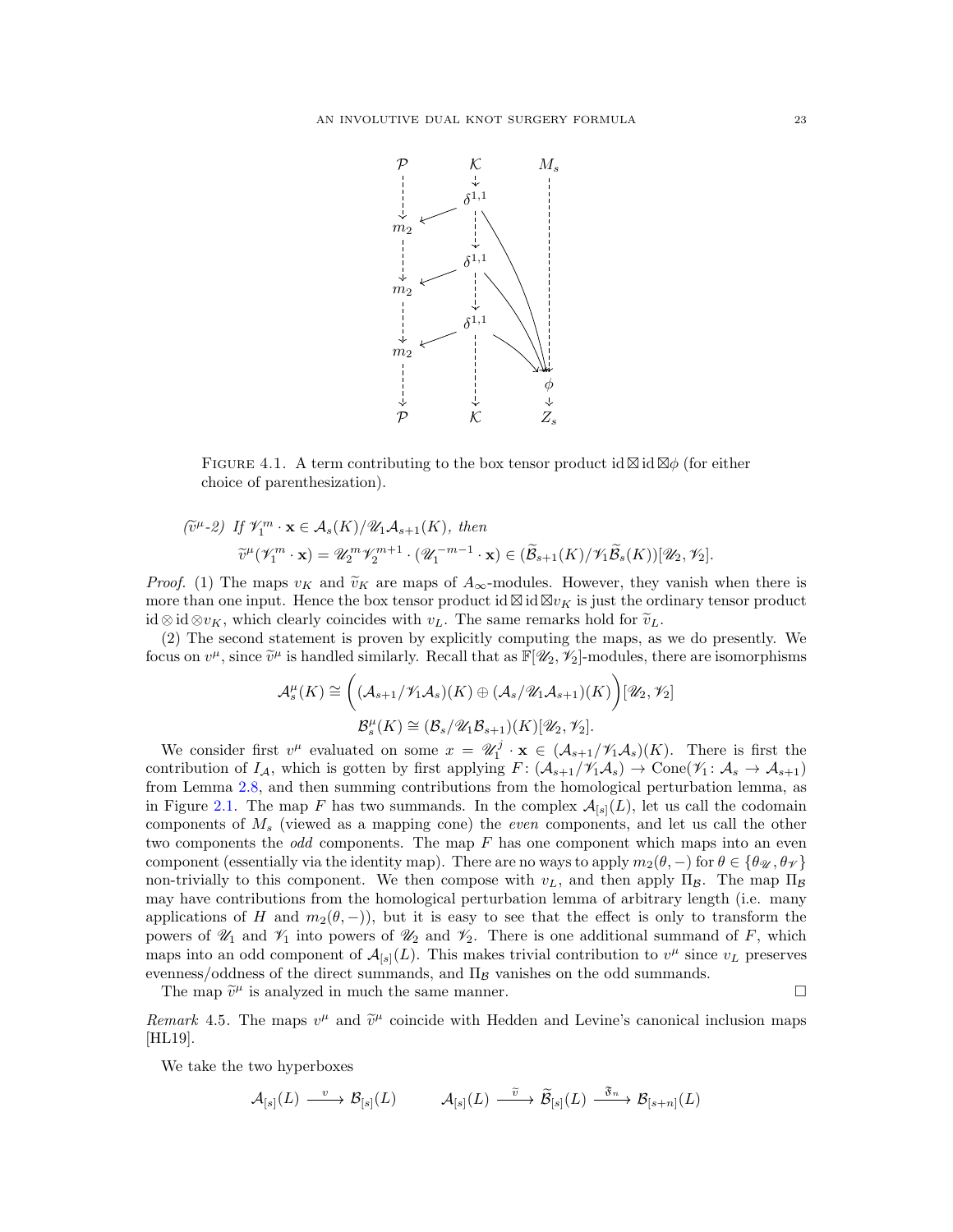apply the homological pertubation lemma of cubes to each one, and compress. We then take the direct product over all  $s$  in the domain and codomain. This gives a model of the mapping cone

<span id="page-23-1"></span>
$$
\mathbb{A}^{\mu}(K) \xrightarrow{v^{\mu} + \mathfrak{F}_{n}^{\mu} \widetilde{v}^{\mu}} \mathbb{B}^{\mu}(K) \tag{4.1}
$$

as well as a homotopy equivalence of 1-dimensional hypercubes (taking the form of a 2-dimensional hypercube)



<span id="page-23-0"></span>We define the complex  $\mathbb{X}_n^{\mu}(K)$  to be the mapping cone in Equation [\(4.1\)](#page-23-1).

4.4. An algebraic model for knot-like complexes of L-space type. Similarly but not iden-tically to [\[DHST21\]](#page-45-11), we define a knot-like complex  $\mathscr C$  be a free finitely-generated bigraded chain complex over  $\mathbb{F}[\mathscr{U}, \mathscr{V}]$  with the property that  $H_*(\mathscr{C}/(\mathscr{U}-1))$  has a single  $\mathscr{V}$ -nontorsion tower and  $H_*(\mathscr{C}/(\mathscr{V}-1))$  has a single  $\mathscr{U}$ -nontorsion tower. Let  $\mathscr{C}$  be a knot-like complex of L-space type and  $B_s \simeq \mathbb{F}[U]$ ; that is, such that  $\mathscr{C}$  has a single tower in the sense of Section [2.2.](#page-4-0) Let us write  $\mathbb{X}_{n}^{\mu}(\mathscr{C})$  for the knot-like complex constructed above. (I.e. the small model of the mapping cone with dual knot). We write  $\mathbb{A}^{\mu}(K)$  and  $\mathbb{B}^{\mu}(K)$  for the small models obtained from the homological perturbation lemma.

Additionally, we introduce the notation of  $\mathscr{C}^H := \mathscr{C} \otimes_{\mathbb{F}[\mathscr{U}_1,\mathscr{V}_1]} H$ , where H is the positive Hopf link complex.

We also pick a homotopy equivalence of  $\mathbb{F}[\mathscr{U}_2, \mathscr{V}_2]$ -chain complexes

$$
\mathfrak{F}_{n}^{\mu} \colon \widetilde{\mathbb{B}}^{\mu}(K) \to \mathbb{B}^{\mu}(K).
$$

It is helpful to also have the notation

$$
(\mathfrak{F}_{n}^{\mu})^{H}:=I_{\mathcal{B}}\circ\mathfrak{F}_{n}^{\mu}\circ\Pi_{\widetilde{\mathcal{B}}}.
$$

Note that since  $\Pi_{\mathcal{B}} \circ I_{\mathcal{B}} = id$ , and similarly for the  $\widetilde{\mathcal{B}}$  maps, we have

$$
\Pi_{\mathcal{B}} \circ (\mathfrak{F}_{n}^{\mu})^{H} \circ I_{\widetilde{\mathcal{B}}} = \mathfrak{F}_{n}^{\mu}.
$$

If  $\mathcal{C}_1$  and  $\mathcal{C}_2$  are two knot-like complexes of L-space-type with a single tower, and  $F: \mathcal{C}_1 \to \mathcal{C}_2$ is an  $\mathbb{F}[\mathscr{U}, \mathscr{V}]$ -equivariant chain map, we define

$$
F_{\mathcal{A}}^{\mu} := \Pi_{\mathcal{A}} \circ (F \otimes id_H) \circ I_{\mathcal{A}}.
$$

Similarly we define

$$
F_{\mathcal{B}}^{\mu} := \Pi_{\mathcal{B}} \circ (F \otimes id_H) \circ I_{\mathcal{B}},
$$

We write  $F_{\mathbb{A}}^{\mu}$  for the direct product of the maps  $F_{\mathcal{A}}^{\mu}$  (over s), and similarly for the  $\mathcal{B}$  and  $\widetilde{\mathcal{B}}$  versions. Finally, we define a map  $F_{\mathbb{X}}^{\mu}$  via the following diagram:

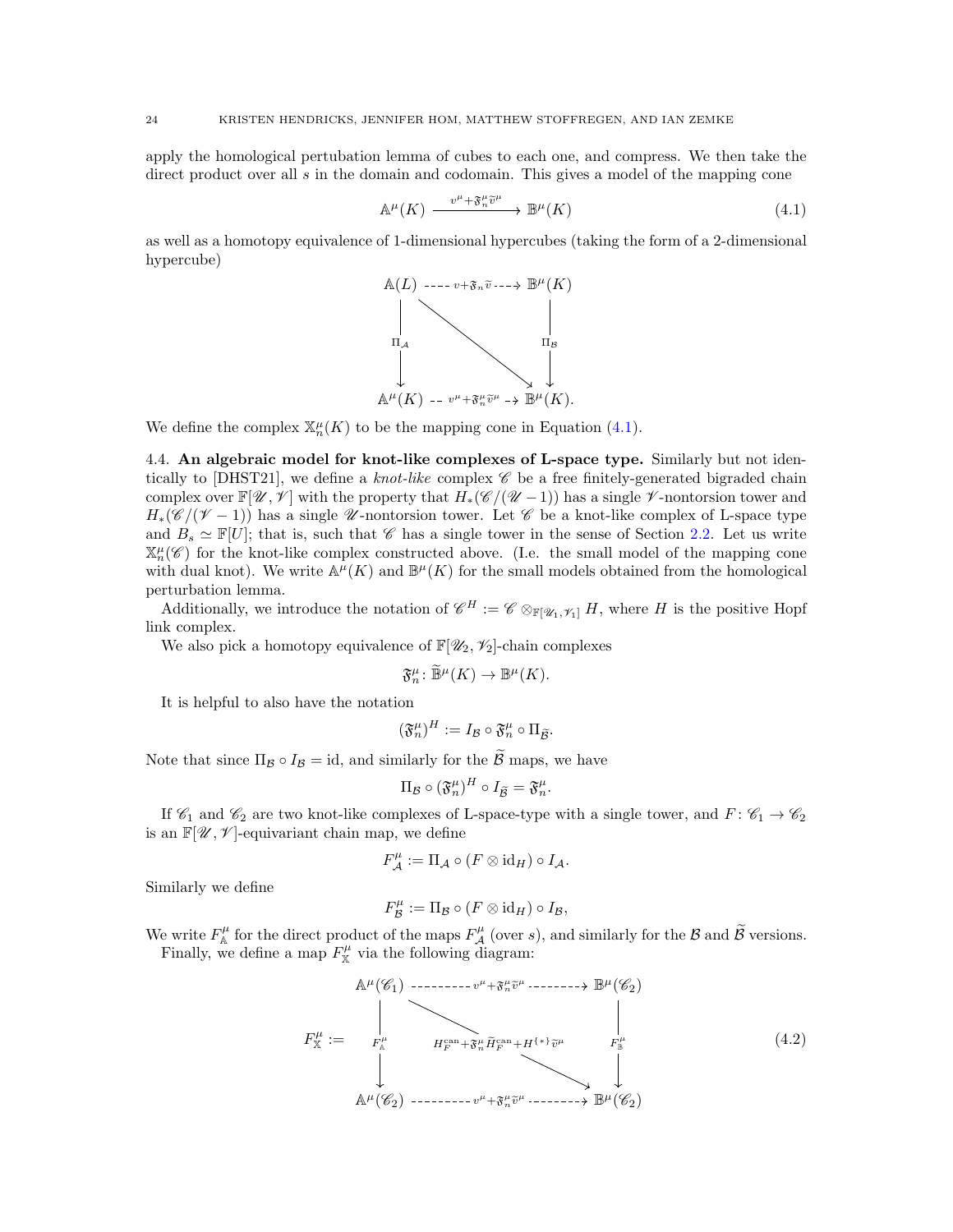The maps  $H_F^{\text{can}}$  and  $\tilde{H}_F^{\text{can}}$  are the canonical homotopies which satisfy the formulas

$$
v^{\mu}F^{\mu}_{\mathcal{A}} + F^{\mu}_{\mathcal{B}}v^{\mu} = [\partial, H^{\text{can}}_{F}] \quad \text{and} \quad \widetilde{v}^{\mu}F^{\mu}_{\mathcal{A}} + F^{\mu}_{\widetilde{\mathcal{B}}}v^{\mu} = [\partial, \widetilde{H}^{\text{can}}_{F}].
$$

They are given by the formulas

$$
H_F^{\text{can}} = \Pi_B \left( v H_A F + F H_B v \right) I_A
$$
  
\n
$$
\widetilde{H}_F^{\text{can}} = \Pi_{\widetilde{B}} \left( \widetilde{v} H_A F + F H_{\widetilde{B}} \widetilde{v} \right) I_A.
$$
\n(4.3)

The map  $H^{\{\ast\}}$  is any  $\mathbb{F}[\mathscr{U}, \mathscr{V}]$ -equivariant chain map which makes the diagram commute and has  $(\text{gr}_w, \text{gr}_z)$ -bigrading equal to  $(1, 1)$ . We will shortly prove that such a map exists.

The construction may also be performed when  $F$  is skew-equivariant. Note that in this case, the homotopy  $H^{\{\ast\}}$  is also chosen to be skew-equivariant.

Remark 4.6. In the above,  $v^{\mu}$  and  $\tilde{v}^{\mu}$  are the maps

$$
v^{\mu} := \Pi_{\mathcal{B}} \circ v_L \circ I_{\mathcal{A}} \quad \text{and} \quad \widetilde{v}^{\mu} := \Pi_{\widetilde{\mathcal{B}}} \circ \widetilde{v}_L \circ I_{\mathcal{A}}.
$$

Contrary to what the notation suggests, we do not need to assume that  $\mathfrak{F}_n^{\mu} = \Pi_{\mathcal{B}} \circ \mathfrak{F}_n \circ I_{\widetilde{\mathcal{B}}}$  for some map  $\mathfrak{F}_n : \widetilde{\mathbb{B}}(L) \to \mathbb{B}(L)$  (though such a  $\mathfrak{F}_n^{\mu}$  is a valid choice). Instead  $\mathfrak{F}_n^{\mu}$  may be any  $\mathbb{F}[\mathscr{U}, \mathscr{V}]$ equivariant homotopy equivalence.

Here are the main properties of the map  $F_{\mathbb{X}}^{\mu}$ :

<span id="page-24-0"></span>**Proposition 4.7.** Suppose  $\mathscr C$  and  $\mathscr C'$  are two knot-like complexes of L-space type with a single tower and  $F: \mathscr{C} \to \mathscr{C}'$  is an  $\mathbb{F}[\mathscr{U}, \mathscr{V}]$ -equivariant chain map. Suppose further that F is grading preserving.

- <span id="page-24-1"></span>(1) There exists such an  $H^{\{*\}}$ , as claimed above. (This does not require the grading assumption).
- <span id="page-24-5"></span><span id="page-24-4"></span>(2) Any two choices of  $H^{\{*\}}$  give homotopic  $F_{\mathbb{X}}^{\mu}$  maps.
- <span id="page-24-6"></span>(3) The construction is functorial, i.e.  $(G \circ F)^{\hat{\mu}}_{\mathbb{X}} \simeq G^{\mu}_{\mathbb{X}} \circ F^{\mu}_{\mathbb{X}}$ .
- <span id="page-24-7"></span>(4) If  $F_1 \simeq F_2$ , then  $F_{1,\mathbb{X}}^{\mu} \simeq F_{2,\mathbb{X}}^{\mu}$ .
- (5) F is local if and only if  $F_{\mathbb{X}}^{\mu}$  is local. (This does not require the grading assumption).

Here is a preparatory lemma:

<span id="page-24-2"></span>**Lemma 4.8.** Suppose that B is a chain complex over  $\mathbb{F}[\mathcal{U}, \mathcal{V}]$  which is homotopy equivalent to  $\mathbb{F}[\mathscr{U},\mathscr{V}]$  over  $\mathbb{F}[\mathscr{U},\mathscr{V}]$ , and suppose that  $F: B \to B$  is a map which is trivial on homology. Then  $F \simeq 0$  via  $\mathbb{F}[\mathscr{U}, \mathscr{V}]$ -equivariant chain homotopy. The same holds if instead F is skew-equivariant.

Proof. Let

$$
\phi \colon B \to \mathbb{F}[\mathcal{U}, \mathcal{V}], \quad \text{and} \quad \psi \colon \mathbb{F}[\mathcal{U}, \mathcal{V}] \to B
$$

be homotopy equivalences. The map  $\phi \circ F \circ \psi$  is 0, since it induces the 0 map on homology and  $\mathbb{F}[\mathscr{U}, \mathscr{V}]$  has vanishing differential. However

$$
F \simeq \psi \phi F \psi \phi = 0,
$$

completing the proof.

Here is another preparatory lemma:

<span id="page-24-3"></span>**Lemma 4.9.** Suppose that  $\mathscr C$  and  $\mathscr C'$  are knot-like complexes of L-space type with a single tower and  $F: \mathscr{C} \to \mathscr{C}'$  is an  $\mathbb{F}[\mathscr{U}, \mathscr{V}]$ -equivariant map which is grading preserving. Then, the induced maps  $(F_{\mathcal{B}}^{\mu})_*$  and  $(F_{\tilde{\mathcal{B}}}^{\mu})_*$  on  $H_*(\mathcal{B}_s^{\mu})$  and  $H_*(\tilde{\mathcal{B}}_s^{\mu})$  coincide under the canonical identification of both with  $\mathbb{F}[\mathscr{U},\mathscr{V}].$ 

Proof. The claim is implied by the following subclaims:

- (1)  $(F^{\mu}_{\mathcal{B}})_{*}$  is non-zero if and only if F is a local map.
- $(P)$   $(F_{\widetilde{\mathcal{B}}}^{\mu})_*$  is non-zero if and only if F is a local map.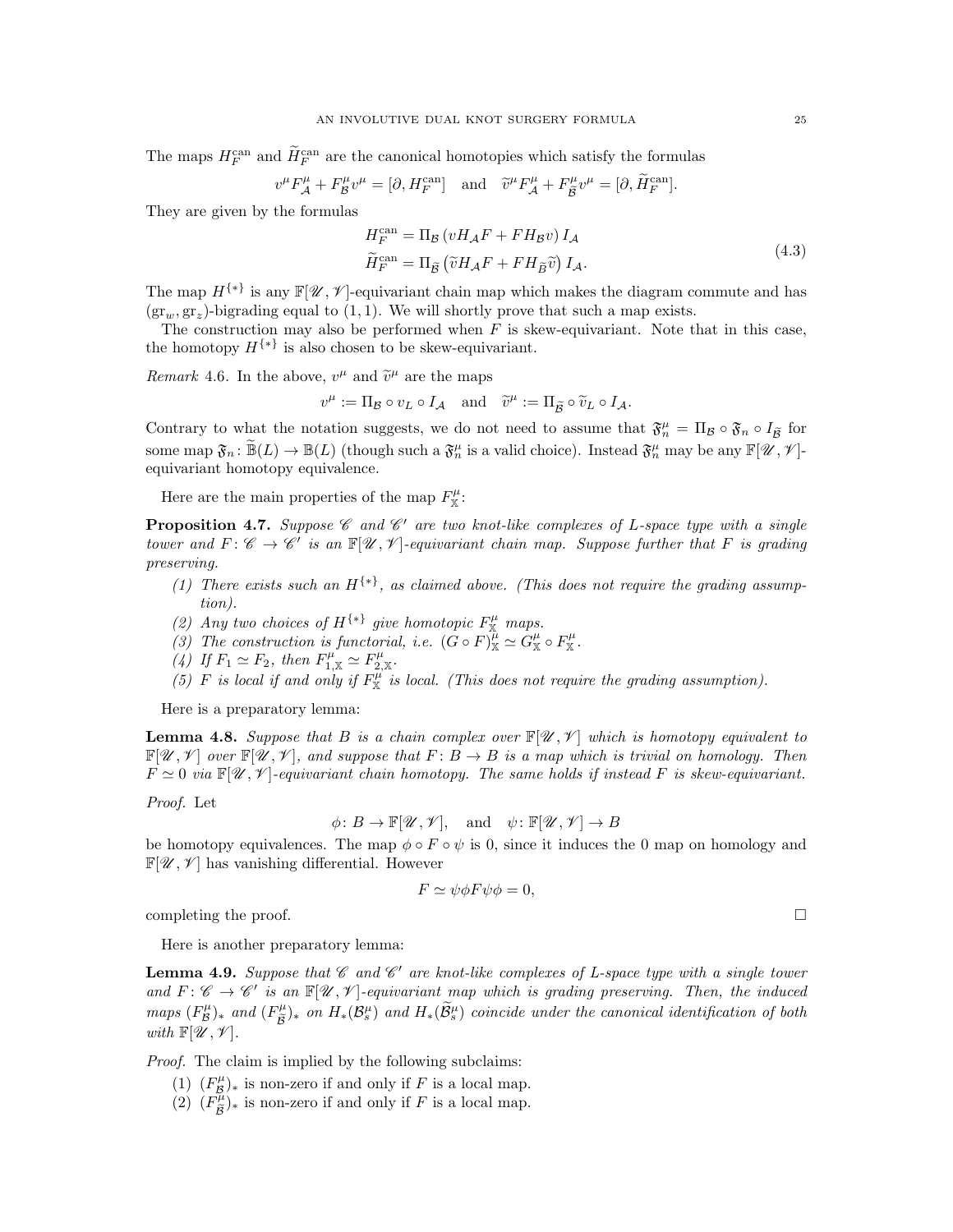We focus on the first claim, as the second claim is an analog. Since  $F^{\mu}_{\mathcal{B}}$  is defined by conjugating with the homotopy equivalences  $\Pi_{\mathcal{B}}$  and  $I_{\mathcal{B}}$ , it suffices to prove the claim for  $F \otimes id_H$ , on  $\mathcal{B}_{[s]}(\mathscr{C}^H)$  (the big version). Localization is an exact functor, so  $(\mathscr{U}_2, \mathscr{V}_2)^{-1} \cdot H_*(\mathcal{B}_{[s]}(\mathscr{C}^H)) =$  $H_*((\mathscr{U}_2, \mathscr{V}_2)^{-1} \mathcal{B}_{[s]}(\mathscr{C}^H))$ . We may use the model of  $\mathcal{B}_{[s]}(\mathscr{C}^H)$  in equation  $(3.6)$ , and simply invert  $\mathscr{U}_2$  and  $\mathscr{V}_2$ . We also note that  $\mathcal{B}_s^{\mu}(\mathscr{C})$  and  $\mathcal{B}_{s+1}^{\mu}(\mathscr{C})$  are homotopy equivalent to  $\mathbb{F}[\mathscr{U}_2, \mathscr{V}_2]$  over the ring  $\mathbb{F}[W_2, Y_2]$ . The map F is local and grading preserving if and only if, under such a homotopy equivalence, it is intertwined with id. (In particular, a grading preserving map  $F$  is not local if and only if it is intertwined with 0). Hence,  $F \otimes id_H$  is intertwined with the identity map, if F is local, and is intertwined with the 0 map, if  $F$  is not local. The proof is complete.

*Proof of Proposition [4.7.](#page-24-0)* The proofs of all claims can be obtained by constructing cubes on the expanded model, and then transporting them to the small model, as we now show.

 $(1)$ . We build two hyperboxes. The first, for v, is shown below:



No homotopy is necessary since F is  $\mathbb{F}[\mathscr{U}, \mathscr{V}]$ -equivariant. We now apply the homological perturbation lemma for cubes, Lemma [2.10,](#page-7-3) and we obtain the following diagram, which is homotopy equivalent as a hypercube of chain complexes



where

$$
H_F^{\rm can}=\Pi_{\mathcal B}vH_{\mathcal A}FvI_{\mathcal A}+\Pi_{\mathcal B}FH_{\mathcal B}vI_{\mathcal A}.
$$

Next, to construct  $\widetilde{H}_F^{\text{can}}$  and  $H_F^{\{*\}}$  $\mathcal{F}^{\{*,\}}$ , we build the following hyperbox

<span id="page-25-0"></span>
$$
\mathbb{A}(\mathscr{C}_{1}^{H}) \longrightarrow \widetilde{v} \longrightarrow \widetilde{\mathbb{B}}(\mathscr{C}_{1}^{H}) \longrightarrow (\mathfrak{F}_{n}^{\mu})^{H} \longrightarrow \mathbb{B}(\mathscr{C}_{1}^{H})
$$
\n
$$
\downarrow \qquad \qquad \downarrow \qquad \qquad \downarrow
$$
\n
$$
\downarrow \qquad \qquad \downarrow \qquad \qquad \downarrow
$$
\n
$$
\mathbb{A}(\mathscr{C}_{2}^{H}) \longrightarrow \widetilde{v} \longrightarrow \widetilde{\mathbb{B}}(\mathscr{C}_{2}^{H}) \longrightarrow (\mathfrak{F}_{n}^{\mu})^{H} \longrightarrow \mathbb{B}(\mathscr{C}_{2}^{H}).
$$
\n(4.4)

The left square commutes on the nose, since F is  $\mathbb{F}[\mathscr{U}, \mathscr{V}]$ -equivariant. The right square is constructed via an argument as in Lemma [4.8](#page-24-2) and Lemma [4.9.](#page-24-3) We now perform the homological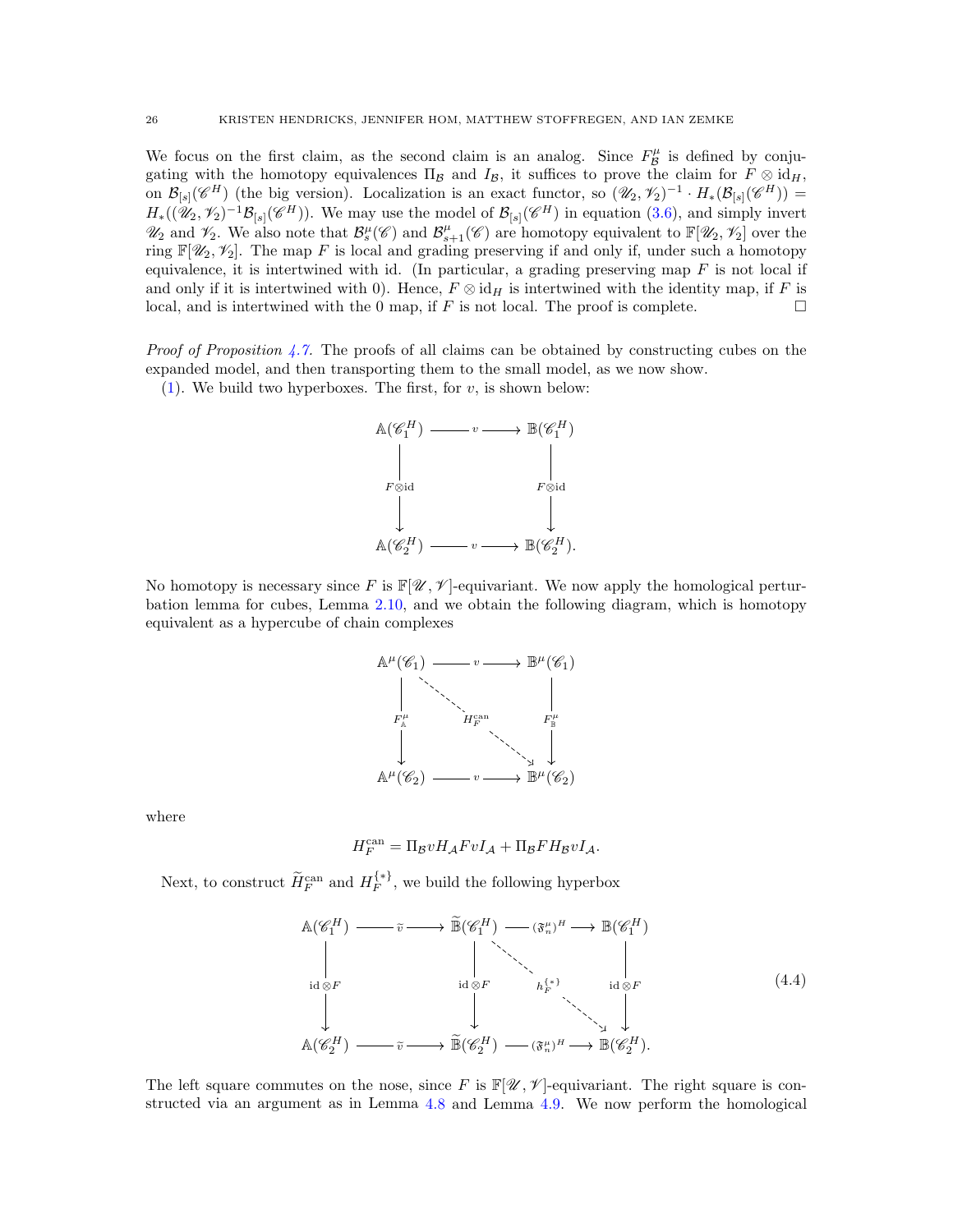perturbation lemma to both hypercubes, and obtain the following hyperbox.

<span id="page-26-0"></span>

We compress the hyperbox in equation  $(4.5)$ , and then glue to the hypercube in equation  $(4.4)$ , and this gives the map  $F_{\mathbb{X}}^{\mu}$ .

[\(2\)](#page-24-4). Any two choices of  $H_F^{\{*\}}$  $\mathcal{F}^{\{*\}}$  are homotopic because the difference of any two choices is a  $(+1, +1)$ -bigraded chain map between complexes which are both homotopy equivalent to  $\mathbb{F}[X, Y]$ as graded complexes.

[\(3\)](#page-24-5). The relation  $(G \circ F)_{\mathbb{X}}^{\mu} \simeq G_{\mathbb{X}}^{\mu} \circ F_{\mathbb{X}}^{\mu}$  is proven by further extensions of the above idea, as we now explain. Analogous to the previous situation, we build two 3-dimensional hypercubes, which we glue together. The first is shown below:



The second is gotten by stacking and compressing the cubes below



The unlabeled maps above are built using our standard procedure, as in Lemma [4.8.](#page-24-2) After applying homological perturbation of hypercubes, compressing, and then gluing, these diagrams give exactly a filtered homotopy between  $(G \circ F)_{\mathbb{X}}^{\mu}$  and  $G_{\mathbb{X}}^{\mu} \circ F_{\mathbb{X}}^{\mu}$ . Note here the subscript i on  $(\mathfrak{F}_{i}^{\mu})^H$  denotes the index of  $\mathscr{C}_i^H$ , and not the surgery parameter.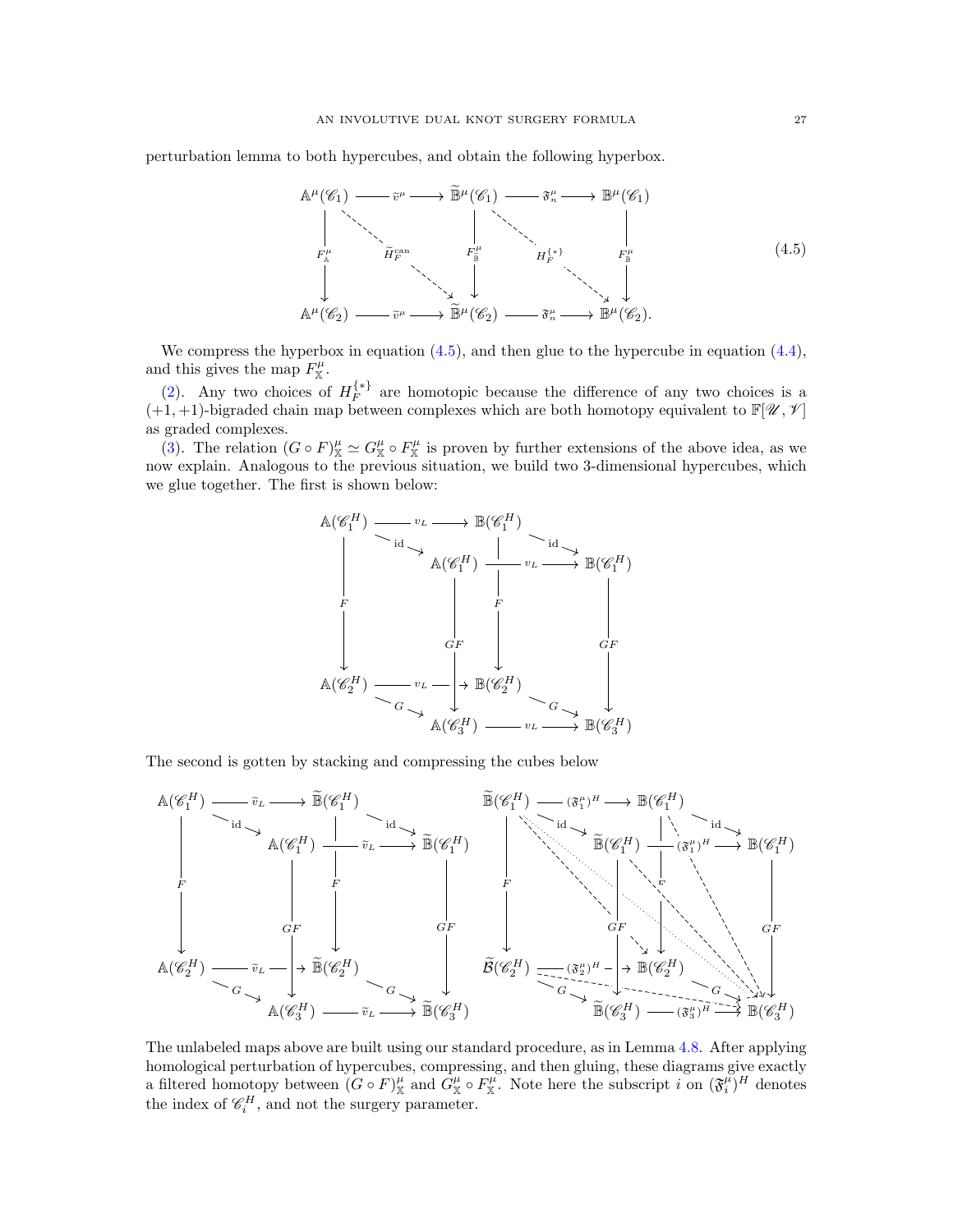Claim [\(4\)](#page-24-6) is proven similarly. Namely, given a homotopy between  $F_1$  and  $F_2$ , we construct 3-dimensional hypercubes, similar to the ones above, which we apply homological perturbation of hypercubes to and then compress and glue. We leave the details to the reader.

<span id="page-27-0"></span>Claim [\(5\)](#page-24-7) is straightforward, and follows from Lemma [4.9.](#page-24-3)

### 5. The involution on the small model of the mapping cone

In this section, we compute the link involution on the dual knot surgery formula. We begin by computing it on the expanded model, and then we transfer it to the small model via homological perturbation theory.

<span id="page-27-1"></span>5.1. The involution on the expanded model. We consider the link  $L = K \# H$ . We apply an essentially identical argument as in  $[HHSZ20]$  to the component K of L to obtain the following:

<span id="page-27-3"></span>**Theorem 5.1.** Suppose K is a knot in  $S^3$ . Then there is a homotopy equivalence of (diagrams of ) chain complexes

$$
\left(\begin{array}{c} \mathbf{C\!F\!K}(S_n^3(K), \mu) \\ \downarrow \\ \downarrow \\ \mathbf{C\!F\!K}(S_n^3(K), \mu) \end{array}\right) \rightarrow \left(\begin{array}{c} \mathbb{A}(L) \ -v + \mathfrak{F}_n \tilde{v} \rightarrow \mathbb{B}(L) \\ \downarrow \\ \downarrow \\ \mathbb{A}(L) \ -v + \mathfrak{F}_n \tilde{v} \rightarrow \mathbb{B}(L) \\ \downarrow \\ \mathbb{A}(L) \ -v + \mathfrak{F}_n \tilde{v} \rightarrow \mathbb{B}(L) \end{array}\right)
$$

.

More precisely, there is a 3-d hypercube of chain complexes, giving a morphism from the left to the right, such that the top and bottom faces determine a homotopy equivalence of  $\mathbb{F}[W_2, Y_2]$ chain complexes between  $\mathbf{CFK}(S_n^3(K), \mu)$  and  $Cone(v + \mathfrak{F}_n \tilde{v}: \mathbb{A}(L) \to \mathbb{B}(L))$ . Here,  $L = K \cup \mu$ . Furthermore

- (1) v and  $\tilde{v}$  are the canonical inclusions.
- (2)  $\mathfrak{F}_n: \widetilde{\mathcal{B}}_{[s]} \to \mathcal{B}_{[s+n]}$  is a homotopy equivalence of  $\mathbb{F}[U, \mathcal{U}_2, \mathcal{V}_2]$ -chain complexes.
- (3) The homotopy  $H_n$  is an  $\mathbb{F}[X_2, Y_2]$ -equivariant map, and sends  $\widetilde{\mathcal{B}}_{[s]}(L)$  to  $\mathcal{B}_{[-s-1]}(L)$ .

Remark 5.2. The above theorem is almost entirely obtained by repeating the proof of [\[HHSZ20\]](#page-45-8) verbatim. There is one point which requires comment. In the construction of the hypercubes  $\mathcal{K}_{\text{cen},\mathfrak{y}_s}^{(1)}$  from [\[HHSZ20,](#page-45-8) Section 21], we did simplify the argument by using the fact that  $B_s \simeq \mathbb{F}[U]$ , so that any +1 graded map must be null-homotopic. In our present setting, we also need to use the fact that  $\mathcal{B}_{[s]}(L)$  is homotopy equivalent to the complex for an unknot in  $S^3$  with an extra freebasepoint. In particular  $\mathcal{B}_{[s]}(L) \simeq \mathbb{F}[\mathscr{U}_2, \mathscr{V}_2]$  over the ring  $\mathbb{F}[\mathscr{U}_2, \mathscr{V}_2]$ . Hence, the same reasoning as in [\[HHSZ20\]](#page-45-8) may be used by Lemma [4.8.](#page-24-2)

The techniques of [\[HHSZ20\]](#page-45-8) do not guarantee that  $H_n$  can be taken to be  $\mathbb{F}[U, \mathcal{U}_2, \mathcal{V}_2]$ -equivariant, but rather only  $\mathbb{F}[\mathscr{U}_2, \mathscr{V}_2]$ -equivariant, cf. Lemma [4.8.](#page-24-2) We expect it to be possible to choose  $H_n$  to be  $\mathbb{F}[U, \mathcal{U}_2, \mathcal{V}_2]$ -equivariant; however, we only need to control the homotopy type over  $\mathbb{F}[\mathcal{U}_2, \mathcal{V}_2]$ , so the present techniques are sufficient to our purposes.

<span id="page-27-2"></span>5.2. The link involution  $\iota_L$ . We now compute the map labeled  $\iota_L$  in Theorem [5.1.](#page-27-3) We do this by computing the link involution for the Hopf link, and using the involutive connected sum formula from [\[Zem19a\]](#page-45-31).

We begin by computing the involution on the Hopf link complex. Recall that the link Floer complex of the positive Hopf link takes the following form:

$$
\begin{array}{ccc} \mathbf{a} - \mathscr{U}_2 \rightarrow \mathbf{b} \\ | & \uparrow \\ \mathscr{V}_1 & \mathscr{U}_1 \\ \downarrow & | \\ \mathbf{c} \leftarrow \mathscr{V}_2 - \mathbf{d} \end{array}
$$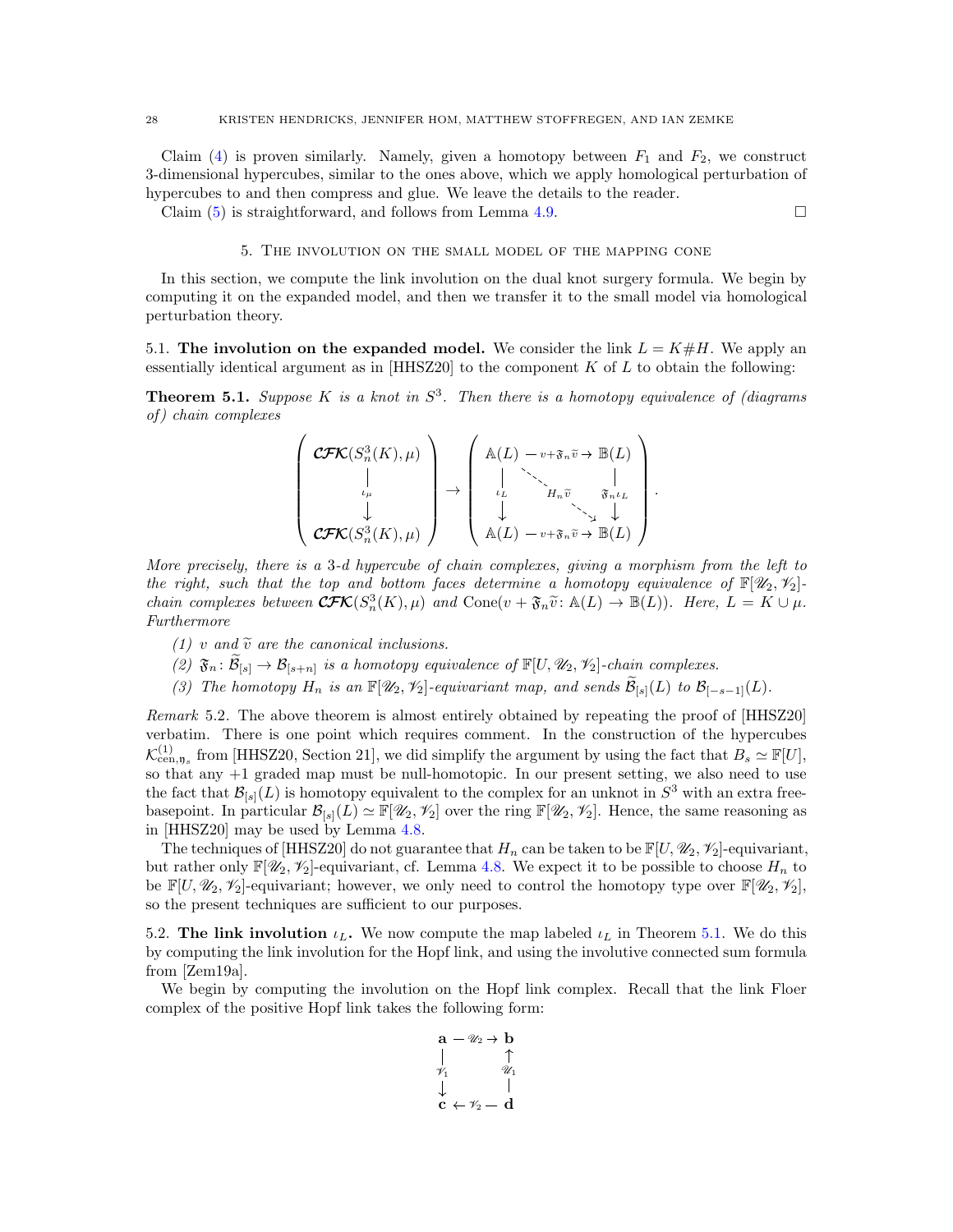Lemma 5.3. The link involution on the positive Hopf link complex satisfies

$$
\iota_H(\mathbf{a}) = \mathbf{d}, \quad \iota_H(\mathbf{b}) = \mathbf{c}, \quad \iota_H(\mathbf{c}) = \mathbf{b} \quad \iota_H(\mathbf{d}) = \mathbf{a},
$$

and is skew-equivariant with respect to  $\mathbb{F}[X_1, Y_1, Y_2, Y_2]$ ; that is, it intertwines  $\mathcal{U}_1$  and  $\mathcal{V}_1$ , and intertwines  $\mathcal{U}_2$  and  $\mathcal{V}_2$ .

*Proof.* In general, if L is a 2-component link, then  $\iota_L^2 \simeq (\mathrm{id} + \Phi_1 \Psi_1)(\mathrm{id} + \Phi_2 \Psi_2)$ . This is because, just as in the case of knots [\[HM17\]](#page-45-13), the map  $\iota_L^2$  will be chain homotopic to the diffeomorphism map for performing a Dehn twist on each link component. Using [\[Zem17\]](#page-45-17), this diffeomorphism map may be computed to be  $(id + \Phi_1\Psi_1)(id + \Phi_2\Psi_2)$  (see also [\[Sar15\]](#page-45-16)). In the case of the positive Hopf link, we have that  $\Phi_i \Psi_i = 0$ , so  $\iota_H^2 \simeq$  id. Additionally,  $A(\iota_H(x)) = -A(x)$ , and  $\iota_H$  is skew-equivariant. The only map which has these properties is the formula in the statement.  $\Box$ 

Using the tensor product formula for the involution from [\[Zem19a,](#page-45-31) Theorem 1.1], we obtain

$$
\iota_L = (\mathrm{id} \,|\, \mathrm{id} + \Phi_{K,1} | \Psi_{H,1})(\iota_K | \iota_H)
$$

Here,  $\Phi_{K,1}$  is the  $\Phi$  map for  $\mathcal{U}_1$  on K, while  $\Psi_{H,1}$  denotes the  $\Psi$  map for  $\mathcal{V}_1$  on the Hopf link complex. (Note that [\[Zem19a,](#page-45-31) Theorem 1.1] is stated for connected sums of knots, though the same statement and proof hold for connected sums of links). We obtain the model of

$$
\iota_L \colon \mathcal{A}_{[s]}(L) \to \mathcal{A}_{[-s-1]}(L)
$$

<span id="page-28-0"></span>shown in Figure [5.1.](#page-28-0)



FIGURE 5.1. The involution  $\iota_L \colon \mathcal{A}_{[s]}(L) \to \mathcal{A}_{[-s-1]}(L)$ . Dashed arrows are internal differentials. Also, we write  $\mathcal{A}_s(K)$  for  $\mathcal{A}_s(K)[\mathscr{U}_2, \mathscr{V}_2]$ .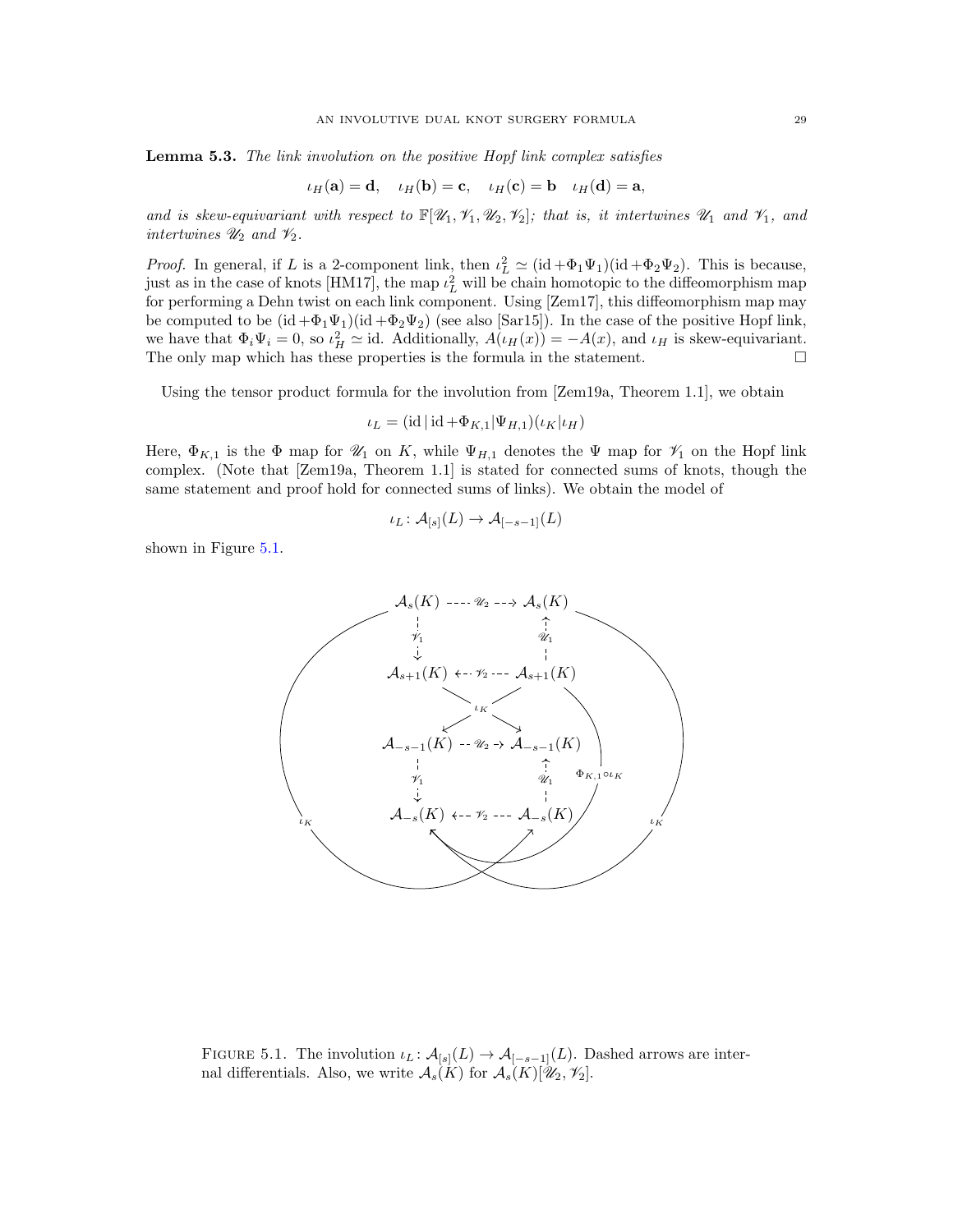<span id="page-29-0"></span>5.3. Transferring the involution to the small model. We now describe a preliminary version of the small model of the involutive dual knot surgery formula. In this section, the maps are described in terms of the auxiliary inclusion, projection and homotopy maps described in Section [4.3.](#page-20-1) In the subsequent Section [6,](#page-33-0) we will give explicit formulas for all of the maps which appear on the level of generators.

<span id="page-29-2"></span>**Theorem 5.4.** Suppose that K is a knot in  $S^3$ . Then there is a homotopy equivalence of 2dimensional hypercubes

<span id="page-29-1"></span>
$$
\begin{pmatrix}\n\mathbf{CFK}(S_n^3(K), \mu) \\
\downarrow \\
\downarrow \\
\mathbf{CFK}(S_n^3(K), \mu)\n\end{pmatrix} \rightarrow \begin{pmatrix}\n\mathbb{A}^{\mu}(K) \longrightarrow v^{\mu} + \mathfrak{F}_{n}^{\mu} \tilde{v}^{\mu} \longrightarrow \mathbb{B}^{\mu}(K) \\
\downarrow \\
v^{\mu}_{K} + \Omega^{\mu} v^{\mu}_{K} & \mathfrak{F}_{n}^{\mu} \tilde{H}_{\Omega} v^{\mu}_{K} + H_{\Omega} v^{\mu}_{K} + H^{\{*\}} \tilde{v}^{\mu} \longrightarrow \mathfrak{F}_{n}^{\mu} (v^{\mu}_{K} + \Omega^{\mu} v^{\mu}_{K}) \\
\downarrow \\
\downarrow \\
\mathbb{A}^{\mu}(K) \longrightarrow v^{\mu} + \mathfrak{F}_{n}^{\mu} \tilde{v}^{\mu} \longrightarrow \mathbb{B}^{\mu}(K)\n\end{pmatrix}.
$$
\n(5.1)

Here, we view the left hypercube as being a 2-dimensional hypercube with vanishing groups at  $\varepsilon = (1,0), (1,1)$ . All arrows in the equivalence are either  $\mathbb{F}[\mathscr{U}_2, \mathscr{V}_2]$ -equivariant or skew-equivariant. Furthermore, we have the following:

- (1)  $\iota_K^{\mu}$  is the  $\mu$ -ification of  $\iota_K \otimes \iota_H$  (i.e.  $\iota_K^{\mu} = \Pi_{\mathcal{A}} \circ (\iota_K \otimes \iota_H) \circ I_{\mathcal{A}}$  and similarly on  $\mathcal{B}_s^{\mu}$ ).
- (2)  $\Omega^{\mu}$  is the  $\mu$ -ification of  $\Phi_{K,1} \otimes \Psi_{H,1}$ .
- (3)  $\overline{H}_{\Omega}$  is the canonical null-homotopy of  $\Omega^{\mu} \tilde{v}^{\mu} + \tilde{v}^{\mu} \Omega^{\mu}$ .<br>(1)  $H_{\mu}$  is the canonical null-homotopy of  $\Omega^{\mu} \tilde{v}^{\mu} + \tilde{v}^{\mu} \Omega^{\mu}$ .
- (4)  $H_{\Omega}$  is the canonical null-homotopy of  $\Omega^{\mu}v^{\mu} + v^{\mu}\Omega^{\mu}$ .

The chain complex  $\mathbb{X}_n^{\mu}(K)$  together with the involution shown on the right-hand side of [\(5.1\)](#page-29-1) is the  $\iota_K$ -complex  $\mathbb{X}[\![\mu_K(K)]\!]$ .

Remark 5.5. (1) The maps  $H_{\Omega}$  and  $H_{\Omega}$  are canonical in the sense that they are uniquely determined by a choice of basis for the chain complex  $\mathcal{CFK}(S^3, K)$  via nested applications of the homological perturbation lemma (one for  $A_{\infty}$ -modules and one for hypercubes). Indeed, we have (reasonably) explicit formulas:

$$
H_{\Omega} = \Pi_{\widetilde{\mathcal{B}}}(\Phi_{K,1}|\Psi_{H,1})H_{\mathcal{B}}vI_{\mathcal{A}} + \Pi_{\widetilde{\mathcal{B}}} \widetilde{v}H_{\mathcal{A}}(\Phi_{K,1}|\Psi_{H,1})I_{\mathcal{A}}
$$
  

$$
\widetilde{H}_{\Omega} = \Pi_{\mathcal{B}}(\Phi_{K,1}|\Psi_{H,1})H_{\widetilde{\mathcal{B}}} \widetilde{v}I_{\mathcal{A}} + \Pi_{\mathcal{B}}vH_{\mathcal{A}}(\Phi_{K,1}|\Psi_{H,1})I_{\mathcal{A}}.
$$

We will shortly give much more explicit formulas for  $H_{\Omega}$  and  $H_{\Omega}$ .

- (2)  $\mathfrak{F}^{\mu}_{n} \widetilde{H}_{\Omega} \iota^{\mu}_{K}$  sends  $\mathcal{A}_{s}^{\mu}(K)$  to  $\mathcal{B}_{-s}^{\mu}(K)$ .
- (3)  $H_{\Omega} \iota_K^{\mu}$  sends  $\mathcal{A}_s^{\mu}(K)$  to  $\mathcal{B}_{-s-1}^{\mu}(K)$ .
- (4)  $\iota_K^{\mu}$  sends  $\mathcal{A}_s^{\mu}(K)$  to  $\mathcal{A}_{-s-1}^{\mu}(K)$ , and  $\mathcal{B}_s^{\mu}(K)$  to  $\widetilde{\mathcal{B}}_{-s-1}^{\mu}(K)$ . The map  $\mathfrak{F}_n^{\mu}$  sends  $\widetilde{\mathcal{B}}_s^{\mu}(K)$  to  $\dot{\mathcal{B}}_{s+n}^{\mu}(K).$
- (5) We will shortly see that that  $\tilde{v}^{\mu} \iota_K^{\mu} + \iota_K^{\mu} v^{\mu}$  and  $v^{\mu} \iota_K^{\mu} + \iota_K^{\mu} \tilde{v}^{\mu}$  both vanish.
- (6) The map  $H^{\{\ast\}}$  is a null-homotopy of

$$
\mathfrak{F}_{n}^{\mu}\iota_{K}^{\mu}\mathfrak{F}_{n}^{\mu}+\iota_{K}^{\mu}+\mathfrak{F}_{n}^{\mu}\Omega^{\mu}\iota_{K}^{\mu}\mathfrak{F}_{n}^{\mu}+\Omega^{\mu}\iota_{K}^{\mu},
$$

and sends  $\widetilde{\mathcal{B}}_s^{\mu}$  to  $\mathcal{B}_{-s-1}^{\mu}$ .

*Proof of Theorem [5.4.](#page-29-2)* The proof follows from the homological perturbation lemma for hypercubes (Lemma [2.10\)](#page-7-3), after a few preliminary steps. As a first step, we observe that any two hypercubes constructed as in the statement of Theorem [5.1](#page-27-3) (i.e. for different choices of  $\mathfrak{F}_n$  and  $H_n$ ) are homotopy equivalent. This follows from the same techniques as in Section [4.4.](#page-23-0) See [\[HHSZ20,](#page-45-8) Section 3.5] for a very similar construction.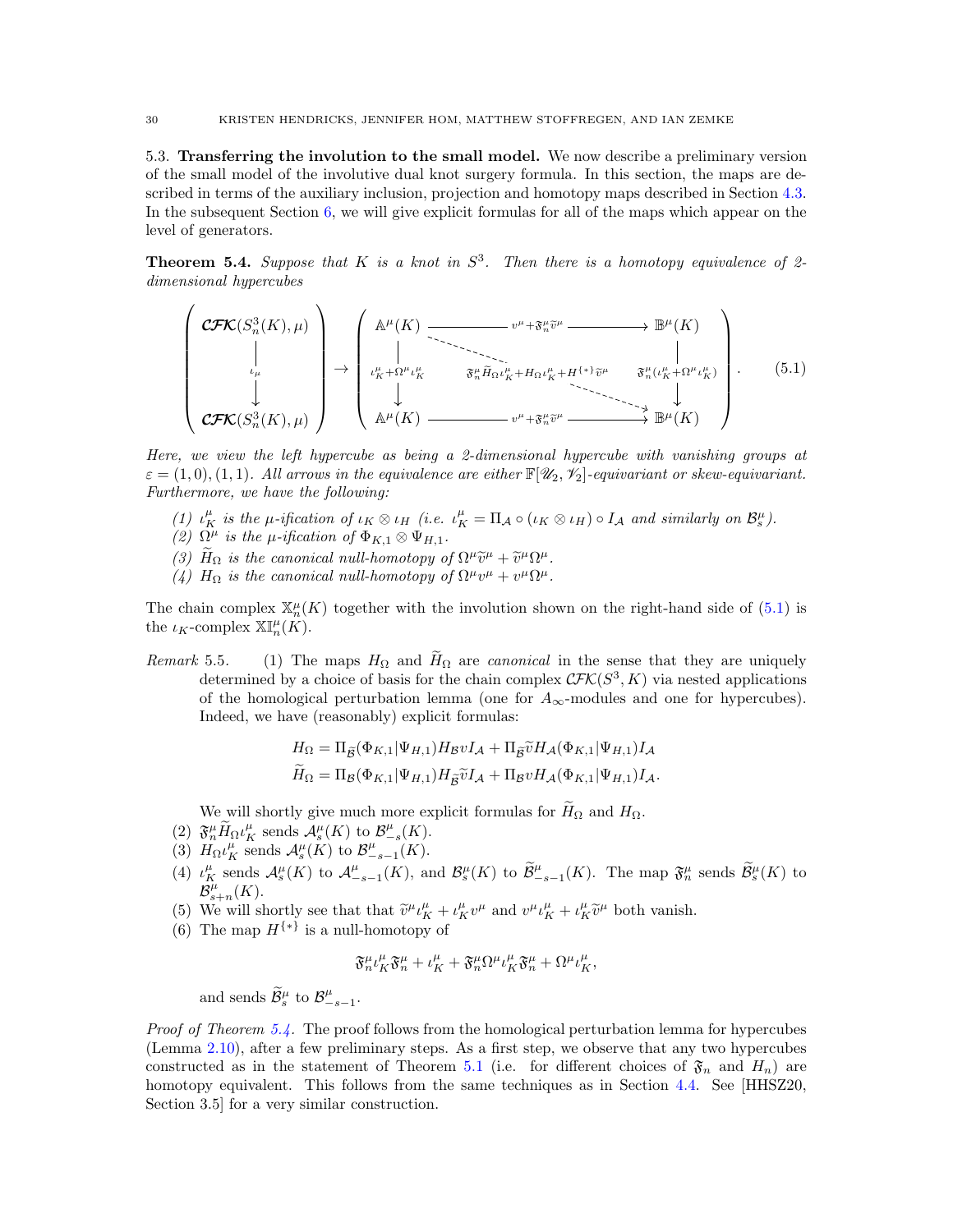As a consequence, we may view the expanded model of the involutive surgery hypercube as being obtained by gluing four hypercubes of the following form together:

<span id="page-30-0"></span>

The hypercubes in [\(5.2\)](#page-30-0) may be further decomposed, up to homotopy, as in Figure [5.2.](#page-31-1) Therein, the map  $\mathfrak{G}: \mathbb{B}(L) \to \mathbb{B}(L)$  denotes any  $\mathbb{F}[U, \mathcal{U}_2, \mathcal{V}_2]$ -equivariant homotopy inverse to  $\mathfrak{F}_n$ .

We then apply the homological perturbation lemma of hypercubes to each hypercube in Figure [5.2.](#page-31-1) We compress the resulting hyperbox (note that compressing hyperboxes in general requires a choice of an ordering of the axis directions; we compress vertically first and then horizontally). Then we glue the four hypercubes together.

This gives us a model of the surgery hypercube which is homotopy equivalent to the expanded model, and coincides with the model in the statement, except that there are some additional summands appearing in the diagonal map. To show that the terms in the statement are the only terms which make non-vanishing contribution, we make the following observations:

- <span id="page-30-1"></span>(1) If we apply the homological perturbation lemma of hypercubes to any sub-hypercube in Figure [5.2](#page-31-1) which has the properties that there are length 1 maps which are the identity, and also there is no length 2 map, then the resulting hypercube also has no length 2 map.
- (2) If we apply the homological perturbation lemma of hypercubes to either of the following two hypercubes, we obtain a hypercube with no length 2 map:

$$
\begin{array}{ccc}\n\mathbb{A}(L) \longrightarrow v \longrightarrow \mathbb{B}(L) & \mathbb{A}(L) \longrightarrow \widetilde{v} \longrightarrow \widetilde{\mathbb{B}}(L) \\
\downarrow & \downarrow & \downarrow & \downarrow \\
\downarrow & \downarrow & \downarrow & \downarrow & \downarrow \\
\mathbb{A}(L) \longrightarrow \widetilde{v} \longrightarrow \widetilde{\mathbb{B}}(L) & \mathbb{A}(L) \longrightarrow v \longrightarrow \mathbb{B}(L)\n\end{array}
$$

Claim [\(1\)](#page-30-1) above follows from the fact that  $H_A I_A = 0$  and  $\Pi_A H_A = 0$ , as well as the analogous claims for the B and  $\tilde{\beta}$  versions of the maps. For example, the homotopy produced from the homological perturbation lemma for the cube with  $\tilde{v}$  on opposite faces, and id on opposite faces reads

$$
\Pi_{\widetilde{\mathcal{B}}} H_{\widetilde{\mathcal{B}}} \widetilde{v} I_{\mathcal{A}} + \Pi_{\widetilde{\mathcal{B}}} \widetilde{v} H_{\mathcal{A}} I_{\mathcal{A}},
$$

which is zero for the above reasons. Additionally, there is also a cube which has two id terms, and two  $\mathfrak{F}_n$  terms. The version of this sub-cube obtained by applying the homological perturbation lemma has zero length 2 maps because the two homotopy terms are both zero, by the same reasoning.

Next, we consider claim [\(1\)](#page-30-1). For this claim, we observe that  $\Pi_{\mathcal{B}}vH_{\mathcal{A}}$  is zero. Also  $\Pi_{\widetilde{\mathcal{B}}}vH_{\mathcal{A}}$  is zero. Slightly more subtlety, both maps  $\Pi_{\mathcal{B}}(\iota_K|\iota_H)H_{\widetilde{\mathcal{B}}}$  and  $\Pi_{\widetilde{\mathcal{B}}}(\iota_K|\iota_H)H_{\mathcal{B}}$  are both zero. This is seen as follows. We refer to the two summands of  $\mathcal{A}_s(L)$  corresponding to the codomain of  $M_s$ (viewed as a direct sum of two mapping cones) as the even summands. We refer to the summands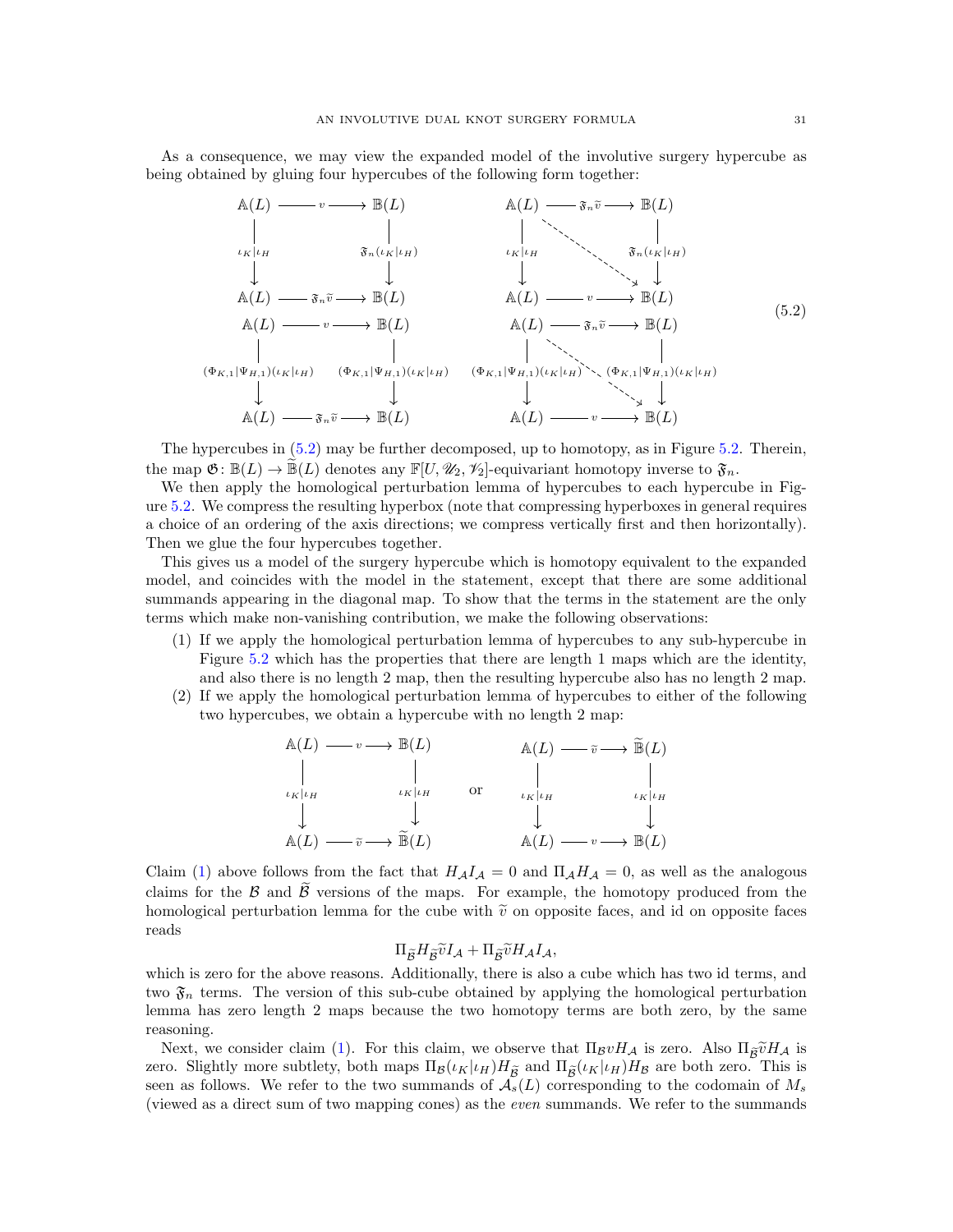corresponding to the domain subspace of  $M_s$  as the *odd* summands. The maps  $H_{\widetilde{\beta}}$  and  $H_B$  both have image in the odd summands. The map  $\iota_K|\iota_H$  preserves the even and odd summands. Finally  $\Pi_{\mathcal{B}}$  and  $\Pi_{\tilde{\mathcal{B}}}$  vanish on the odd summands. Hence,  $\Pi_{\mathcal{B}}(\iota_K|\iota_H)H_{\tilde{\mathcal{B}}}$  and  $\Pi_{\tilde{\mathcal{B}}}(\iota_K|\iota_H)H_{\mathcal{B}}$  are both zero, completing the proof.

<span id="page-31-1"></span>

Figure 5.2. Hyperboxes which compress and glue to give the expanded model of the involutive surgery hypercube. Applying homological perturbation of hypercubes to each subcube and then compressing gives the small model of the surgery hypercube.

<span id="page-31-0"></span>5.4. Well-definedness of the involutive dual knot mapping cone formula. We now prove that Theorem [5.4](#page-29-2) provides a uniquely-specified model of the dual knot complex when  $K \subseteq S^3$ .

<span id="page-31-2"></span>**Proposition 5.6.** Suppose that  $\mathcal{C}_1$  and  $\mathcal{C}_2$  are two  $\iota_K$ -complexes of L-space type with a single tower, and let  $\mathbb{X}^{\mu}_{n}(\mathscr{C}_{1})$  and  $\mathbb{X}^{\mu}_{n}(\mathscr{C}_{2})$  be two knot-like complexes with endomorphisms  $\iota_{\mathbb{X},i}$  constructed by picking flip maps  $\mathfrak{F}^{\mu}_{n,i}$  and homotopies  $H_{n,i}^{\{*\}}$  for  $\mathscr{C}_1$  and  $\mathscr{C}_2$ . Suppose that  $F: \mathscr{C}_1 \to \mathscr{C}_2$  is an  $\iota_K$ -local map. Then there is an induced map

$$
\mathbb{XI}_{n}^{\mu}(F) \colon \mathbb{XI}_{n}^{\mu}(\mathscr{C}_{1}) \to \mathbb{XI}_{n}^{\mu}(\mathscr{C}_{2}),
$$

which commutes with  $\iota_{\mathbb{X},i}$  up to  $\mathbb{F}[\mathscr{U},\mathscr{V}]$  skew-equivariant chain homotopy. Furthermore,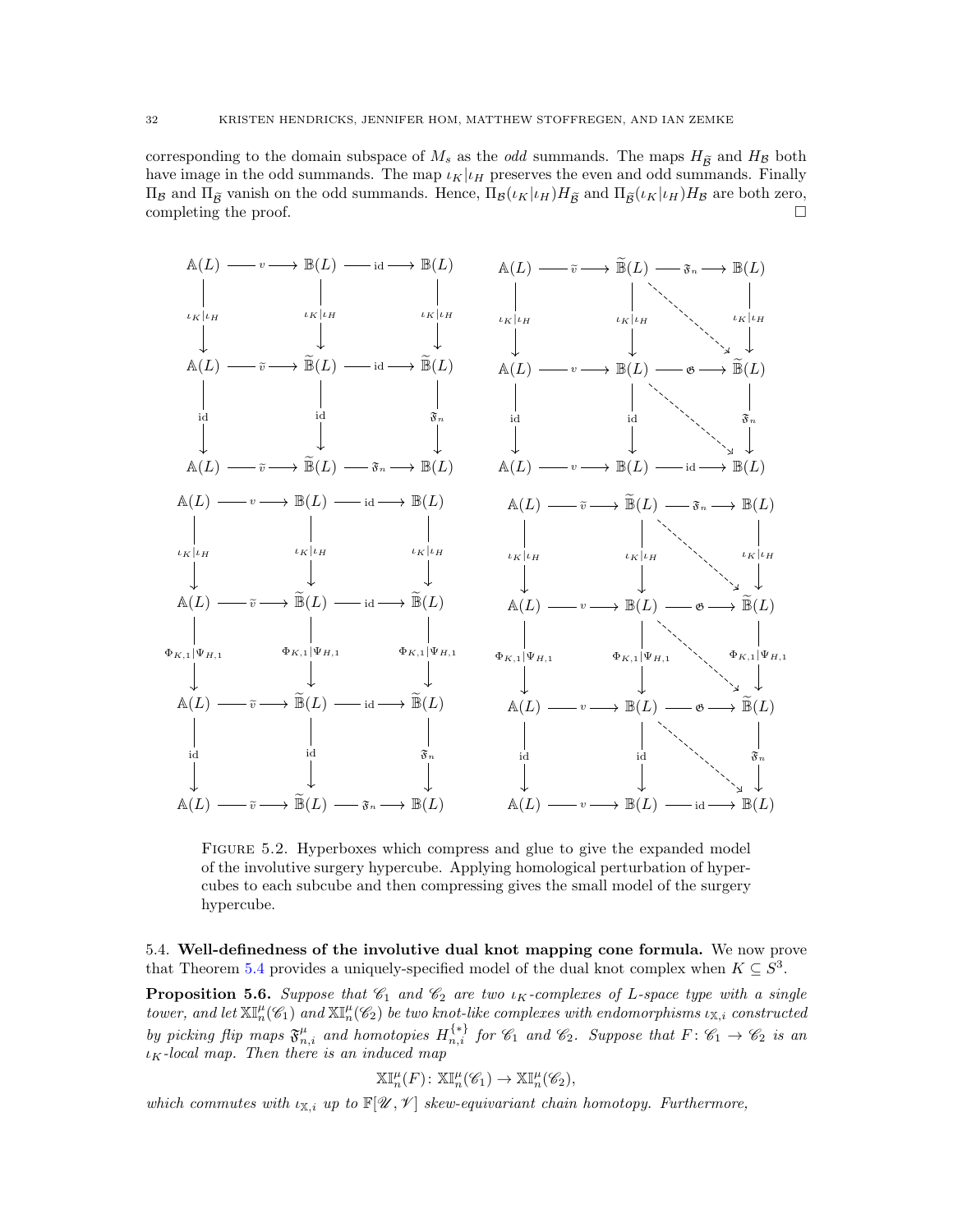- (1) The construction of  $\mathbb{X}_{n}^{\mu}(F)$  gives a map which is well-defined up to  $\iota_{K}$ -chain homotopy.
- (2) The construction is functorial in the sense that  $\mathbb{X}^{\mathbb{I}^{\mu}}_{n}(G \circ F) \simeq \mathbb{X}^{\mathbb{I}^{\mu}}_{n}(G) \circ \mathbb{X}^{\mathbb{I}^{\mu}}_{n}(F)$ .
- (3)  $\mathbb{X}^{\mu}_{n}(F)$  is a homotopy equivalence if F is.
- (4)  $\mathbb{X}^{\mu}_{n}(F)$  is local if and only if F is.

*Proof.* The proof is similar to the proofs Proposition [4.7](#page-24-0) and Theorem [5.4.](#page-29-2)

As a first step, we claim that we may indeed always construct the model in Theorem [5.4](#page-29-2) for any  $\iota_K$ -complex of L-space type with a single tower. To see this, we observe that if  $(\mathcal{C}, \iota_K)$  is an  $\iota_K$ -complex of L-space type with a single tower, then the maps for  $\iota_K^{\mu}, \Omega^{\mu}, \widetilde{H}_{\Omega}$  and  $H_{\Omega}$  are all given by concrete formulas. Furthermore, the maps  $I_A$ ,  $H_B$ ,  $\Pi_B$  (and so forth) used in the homological perturbation argument are also given by concrete formulas. By virtue of being of L-space type with a single tower, there always exists a choice of flip map  $\mathfrak{F}_n^{\mu}$ . It remains to verify that there exists a map  $H^{\{*\}}$ :  $\widetilde{\mathcal{B}}_s^{\mu} \to \mathcal{B}_{-s-1}^{\mu}$  so that the diagram is a hypercube of chain complexes. For this claim, it suffices to show (as claimed in Theorem [5.4\)](#page-29-2) that

$$
\begin{split} \mathfrak{F}_{n}^{\mu}(\mathrm{id} + \Omega^{\mu})\mathfrak{F}_{n}^{\mu}(v^{\mu} + \mathfrak{F}_{n}^{\mu}\widetilde{v}^{\mu}) + (v^{\mu} + \mathfrak{F}_{n}^{\mu}\widetilde{v}^{\mu})(\mathrm{id} + \Omega^{\mu})\iota_{K}^{\mu} \\ + (\mathfrak{F}_{n}^{\mu}\iota_{K}^{\mu}\mathfrak{F}_{n}^{\mu} + \iota_{K}^{\mu} + \mathfrak{F}_{n}^{\mu}\Omega^{\mu}\iota_{K}^{\mu}\mathfrak{F}_{n}^{\mu} + \Omega^{\mu}\iota_{K}^{\mu})\widetilde{v}^{\mu} \\ = [\partial^{\mu}, \mathfrak{F}_{n}^{\mu}\widetilde{H}_{\Omega}\iota_{K}^{\mu} + H_{\Omega}\iota_{K}^{\mu}]. \end{split} \tag{5.3}
$$

<span id="page-32-0"></span>This is a straightforward computation from the proof of Theorem [5.4,](#page-29-2) which we leave to the reader.

If  $(F, h): (\mathcal{C}_1, \iota_1) \to (\mathcal{C}_2, \iota_2)$  is a morphism of  $\iota_K$ -complexes of L-space type with a single tower, then we may consider the  $\mathbb{F}[\mathscr{U}, \mathscr{V}]$ -complex  $\mathcal{C}' := \text{Cone}(F : \mathcal{C}_1 \to \mathcal{C}_2)$  equipped with the endomorphism  $J' = \iota_1 + \iota_2 + h$ .

We may formally define a flip-map  $\mathfrak{F}'$  on  $\mathcal{C}'$  to be  $\mathfrak{F}_1$  on  $\mathcal{C}_1$ ,  $\mathfrak{F}_2$  on  $\mathcal{C}_2$  and also a choice of homotopy between  $F \circ \mathfrak{F}_1$  and  $\mathfrak{F}_2 \circ F$ . Such a homotopy exists because  $\mathcal{C}_1$  and  $\mathcal{C}_2$  are of L-type with a single tower.

The same construction as for ordinary knot complexes gives maps  $\Omega^{\mu}$ ,  $H_{\Omega}$  and  $H_{\Omega}$  on C' which we can use to partially construct the surgery hypercube. This does not give a fully valid hypercube. Instead, we know that the hypercube relations are satisfied on faces of the surgery hypercube which do not increment the surgery direction of the cube (i.e. the one with  $v^{\mu}$  and  $\mathfrak{F}^{\mu}\tilde{v}^{\mu}$ ). More generally, for subcubes which do increment the surgery direction, the same algebraic argument which gives Equation [\(5.3\)](#page-32-0) shows that the sum of the terms in the hypercube relation factors through  $\tilde{v}^{\mu}$  and  $v^{\mu}$ . Hence, the step lead filling agreed we see his inductively used to construct additional shairs  $v^{\mu}$ . Hence the standard filling procedure can be inductively used to construct additional chains of the hypercube (added in the surgery direction) which factor through  $v^{\mu}$  and  $\tilde{v}^{\mu}$  so that the hypercube relations are satisfied.

An easy extension of this argument shows that the map  $\mathbb{XI}_{n}^{\mu}(F)$  is well-defined up to  $\iota_K$ -chain homotopy. The remaining claims are also straightforward to verify.  $\Box$ 

**Corollary 5.7.** Applying the above result to the case when  $F = id$ , we obtain that any two choices of auxiliary data  $\mathfrak{F}_n^{\mu}$  and  $H_n^{\{*\}}$  give homotopy equivalent  $\iota_K$ -complexes  $\mathbb{XI}_{n}^{\mu}(\mathscr{C}_1)$  and  $\mathbb{XI}_{n}^{\mu}(\mathscr{C}_2)$ .

Remark 5.8. We expect that one can also show via purely algebraic methods that each  $(\mathbb{X} \mathbb{I}^{\mu}_n(\mathscr{C}_i), \iota_{\mathbb{X},i})$ is an  $\iota_K$ -complex by adapting the techniques of [\[HHSZ20,](#page-45-8) Section 3.6], however we will not pursue this line of reasoning.

We may now conclude the proof of Theorem [1.1.](#page-2-1)

*Proof of Theorem [1.1.](#page-2-1)* It follows from Section [4.3](#page-20-1) that the chain complex  $\mathbb{X}_n^{\mu}(K)$  is chain homotopy equivalent to  $\mathcal{CFK}(S_n^3(K))$  and from Proposition [4.7](#page-24-0) that this chain complex does not depend up to chain homotopy equivalence on the choices of flip maps and homotopies involved in its definition. Then by Theorem [5.4,](#page-29-2) there is an  $\iota_K$ -homotopy equivalence between the  $\iota_K$ -complex  $\mathbb{X}^{\mu}_n(K)$ and  $(\mathcal{CFK}(S_n^3(K)), \iota_\mu)$ , and it follows from Proposition [5.6](#page-31-2) that the construction of  $\mathbb{XI}_n^{\mu}(K)$  is independent of the choices of flip map and homotopies made in its construction up to  $\iota_K$ -homotopy equivalence.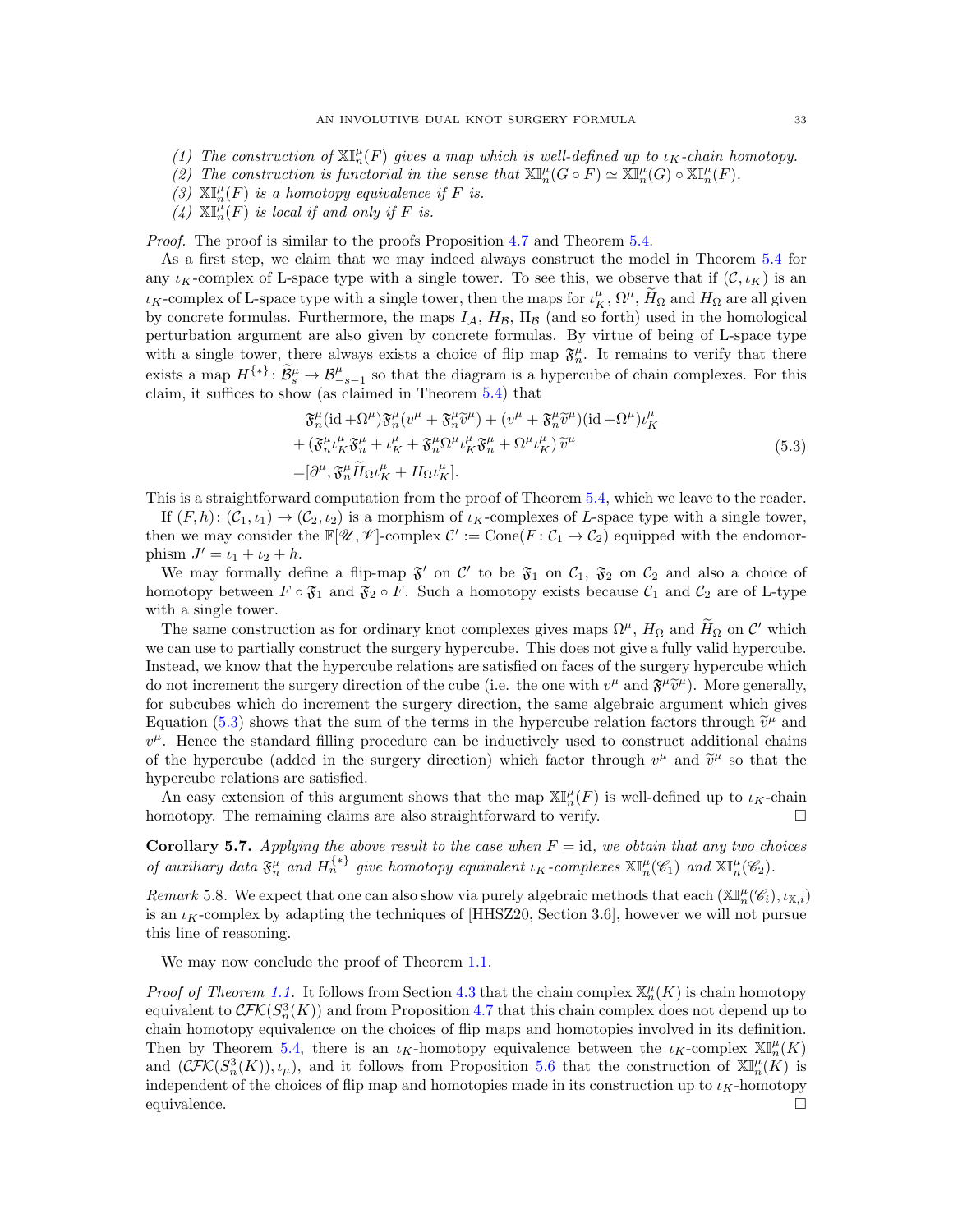## 6. Computing the small model

<span id="page-33-0"></span>In this section, we give explicit formulas for the maps appearing in Theorem [5.4.](#page-29-2) We also describe several important properties, such as the Maslov and Alexander gradings on the small model.

<span id="page-33-1"></span>6.1. The map  $\iota_K^{\mu}$ . We now give an explicit description of the map  $\iota_K^{\mu}$ .

<span id="page-33-4"></span>**Lemma 6.1.** On  $\mathcal{A}_s^{\mu}(K)$ ,  $\mathcal{B}_s^{\mu}(K)$  and  $\widetilde{\mathcal{B}}_s^{\mu}(K)$ , the map  $\iota_K^{\mu}$  is equal to the original map  $\iota_K$ , but with powers of  $\mathscr U$  and  $\mathscr V$  changed. In more detail:

- (1) If  $x = \mathscr{U}_1^i \cdot \mathbf{x} \in \mathcal{A}_{s+1}(K)/\mathscr{V}_1\mathcal{A}_s(K)$  and  $\mathscr{U}_1^m \mathscr{V}_1^n \cdot \mathbf{y} \in \mathcal{A}_{-s-1}(K)$  is a summand of  $\iota_K(x)$ , then
	- (a) If  $m \leq n$ , then  $\mathscr{U}_2^m \mathscr{V}_2^m \cdot (\mathscr{V}_1^{n-m} \cdot \mathbf{y}) \in (\mathcal{A}_{-s-1}(K)/\mathscr{U}_1 \mathcal{A}_{-s}(K))[\mathscr{U}_2, \mathscr{V}_2]$  is a summand of  $\iota_K^{\mu}(x)$ .
	- (b) If  $m > n$ , then  $\mathscr{U}_2^n \mathscr{V}_2^{n+1}(\mathscr{U}_1^{m-n-1} \cdot y) \in (\mathcal{A}_{-s}(K)/\mathscr{V}_1 \mathcal{A}_{-s-1}(K))[\mathscr{U}_2, \mathscr{V}_2]$  will be a summand of  $\iota_K^{\mu}(x)$ .
- (2) If  $x = \mathscr{V}_1^i \cdot \mathbf{x} \in \mathcal{A}_s(K)/\mathscr{U}_1\mathcal{A}_{s+1}(K)$  and  $\mathscr{U}_1^m \mathscr{V}_1^n \cdot \mathbf{y} \in \mathcal{A}_{-s}(K)$  is a summand of  $\iota_K(x)$ , (a) If  $m < n$ , then  $\iota_K^{\mu}(x)$  has a summand of  $\mathscr{U}_2^{m+1}\mathscr{V}_2^m(\mathscr{V}_1^{n-m-1}\cdot \mathbf{y}) \in (\mathcal{A}_{-s-1}(K)/\mathscr{U}_1\mathcal{A}_{-s}(K))[\mathscr{U}_2,\mathscr{V}_2]$ . (b) If  $m \ge n$ , then  $\iota_K^{\mu}(x)$  has a summand of  $\mathscr{U}_2^n \mathscr{V}_2^n(\mathscr{U}_1^{m-n} \cdot \mathbf{y}) \in (\mathcal{A}_{-s}(K)/\mathscr{V}_1 \mathcal{A}_{-s-1}(K))[\mathscr{U}_2, \mathscr{V}_2]$ .
- (3) If  $x = \mathcal{V}_1^i \cdot \mathbf{x} \in \mathcal{B}_s(K)/\mathcal{U}_1 \mathcal{B}_{s+1}(K)$  and  $\mathcal{U}_1^m \mathcal{V}_1^n \cdot \mathbf{y}$  is a summand of  $\iota_K(x)$ , then  $\mathcal{U}_2^m \mathcal{V}_2^m$ .  $(\mathscr{V}_1^{n-m} \cdot \mathbf{y})$  is a summand of  $\iota_K^{\mu}(x)$ .
- (4) If  $x = \mathscr{U}_1^i \cdot \mathbf{x} \in \widetilde{\mathcal{B}}_{s+1}(K)/\mathscr{V}_1 \widetilde{\mathcal{B}}_s$  and  $\mathscr{U}_1^m \mathscr{V}_1^n \cdot \mathbf{y}$  is a summand of  $\iota_K(x)$ , then  $\mathscr{U}_2^n \mathscr{V}_2^n$ .  $(\mathscr{U}_1^{m-n}\cdot\mathbf{y})$  is a summand of  $\iota_K^{\mu}(x)$ .

Proof. We prove the first formula and leave the rest to the reader, since the computations are basically the same. Recall

$$
\iota_K^{\mu}=\Pi_{\mathcal{A}}\circ(\iota_K\otimes\iota_H)\circ I_{\mathcal{A}}.
$$

Recall that we refer mapping cone domain summands of  $M_s$  to as *odd* summands, and we refer to codomain summands of  $M_s$  as even summands. The map has an even term and an odd term. The even term maps into  $\mathcal{A}_{s+1}(K)$  via the identity map. The odd term makes no total contribution, since  $(\iota_K \otimes \iota_H)$  preserves the even/odd decomposition, and  $\Pi_A$  vanishes on odd terms. The even term of  $\Pi_A$  involves no higher maps from homological perturbation, since the exterior algebra action of  $\Lambda$  vanishes on the even summands. We apply  $\iota_K \otimes \iota_H$  to obtain a  $\mathscr{U}_1^m \mathscr{V}_1^n \cdot \mathbf{y}$  in the even copy of  $\mathcal{A}_{-s-1}(K)$ . We now apply  $\Pi_A$ , which in this case only amounts to transforming powers of  $\mathcal{U}_1$  and  $\mathcal{V}_1$  into powers of  $\mathcal{U}_2$  and  $\mathcal{V}_2$ , following the recipe given by the homological perturbation lemma. The result follows.

<span id="page-33-2"></span>6.2. The map  $\Omega^{\mu}$ . We now consider the map  $\Omega^{\mu}$ , which we recall is defined on A as

$$
\Pi_{\mathcal{A}}\circ(\Phi_{K,1}\otimes\Psi_{H,1})\otimes I_{\mathcal{A}}.
$$

By inspection,  $\Psi_{H,1}$  is the  $\mathbb{F}[\mathscr{U}_1, \mathscr{V}_1, \mathscr{U}_2, \mathscr{V}_2]$ -equivariant chain map on the Hopf link complex which sends a to c.

It is helpful to manipulate  $\Omega^{\mu}$  slightly. We claim

$$
\Pi_{\mathcal{A}} \circ (\Phi_{K,1} \otimes \Psi_{H,1}) \circ I_{\mathcal{A}}
$$
\n
$$
= \Pi_{\mathcal{A}} \circ (\Phi_{K,1} \otimes id) \circ (id \otimes \Psi_{H,1}) \circ I_{\mathcal{A}}
$$
\n
$$
= \Pi_{\mathcal{A}} \circ (\Phi_{K,1} \otimes id) \circ I_{\mathcal{A}} \circ \Pi_{\mathcal{A}} \circ (id \otimes \Psi_{H,1}) \circ I_{\mathcal{A}}.
$$
\n
$$
(6.1)
$$

<span id="page-33-3"></span>Here, we are viewing  $(id \otimes \Psi_{H,1})$  as the "identity" map from  $\mathcal{A}_s(K) \otimes \mathbf{a} \subseteq \mathcal{A}_{[s]}(L)$  to  $\mathcal{A}_s(K) \otimes \mathbf{c} \subseteq$  $\mathcal{A}_{[s-1]}(L)$ . Here,  $\Phi_{K,1} \otimes \text{id}$  is the map from  $\mathcal{A}_{[s-1]}(L)$  to  $\mathcal{A}_{[s]}(L)$  which is  $\Phi_{K,1}$  on each summand.

The first equality in [\(6.1\)](#page-33-3) obvious. The second equality is less obvious. There is a canonical homotopy between the two lines, which is given by

$$
\Pi_{\mathcal{A}} \circ (\Phi_{K,1} \otimes id) \circ H_{\mathcal{A}} \circ (id \otimes \Psi_{H,1}) \circ I_{\mathcal{A}}.
$$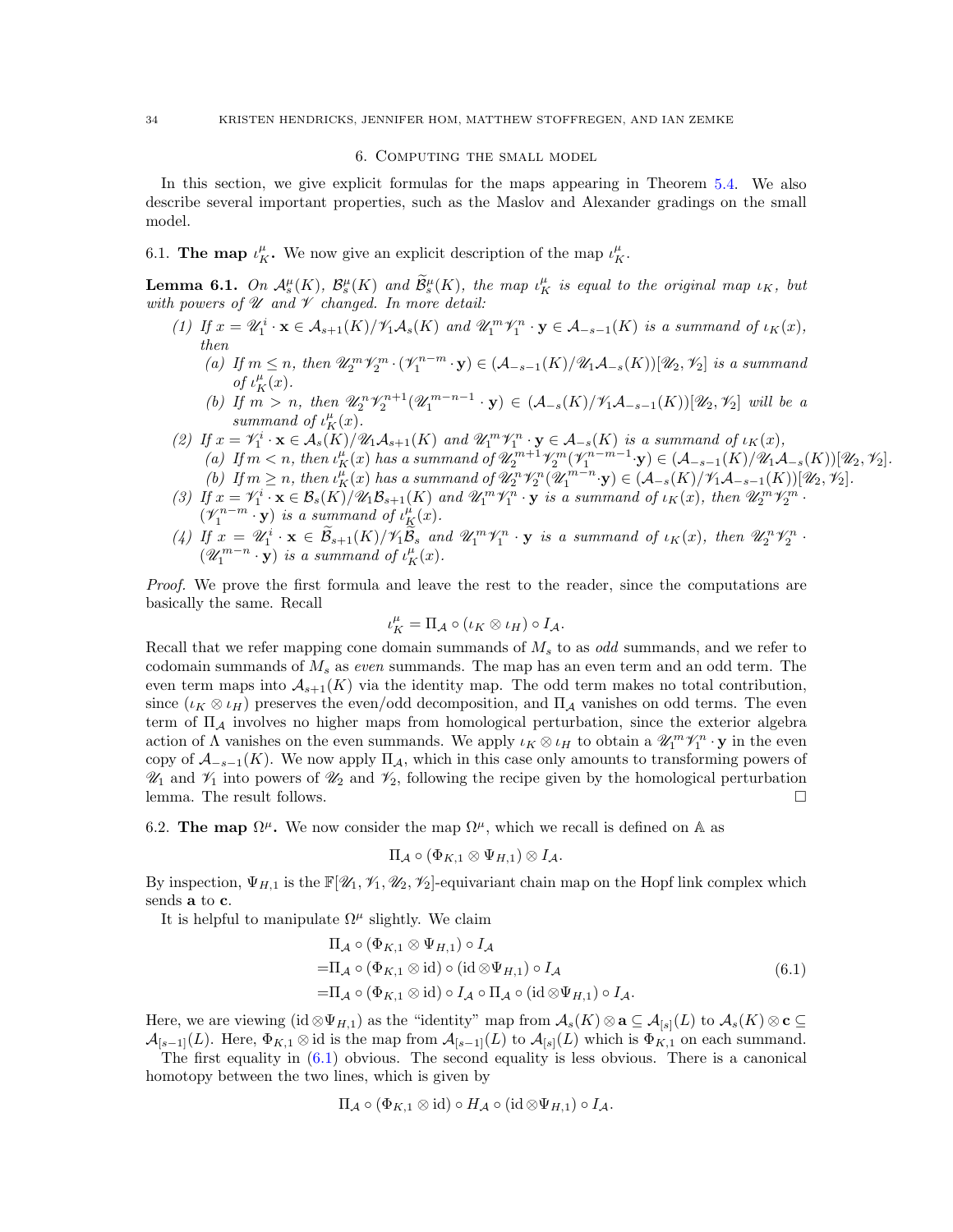However this homotopy vanishes because  $\Pi_A \circ (\Phi_{K,1} \otimes id) \circ H_A = 0$ , since  $H_A$  has image only in odd summands,  $\Phi_{K,1} \otimes \text{id}$  preserves even/odd summands, and  $\Pi_A$  vanishes on odd summands. The same holds on the  $\beta$  versions. In particular, we obtain

<span id="page-34-2"></span>
$$
\Omega^{\mu} = \Phi^{\mu}_K \circ \Psi^{\mu}_{H,1},\tag{6.2}
$$

where

$$
\Phi_K^{\mu} = \Pi_{\mathcal{A}} \circ (\Phi_{K,1} \otimes id) \circ I_{\mathcal{A}} \quad \text{and} \quad \Psi_{H,1}^{\mu} = \Pi_{\mathcal{A}} \circ (id \otimes \Psi_{H,1}) \circ I_{\mathcal{A}}.
$$

In the following lemma, we compute the map

$$
\Phi^{\mu}_K \colon \mathcal{A}^{\mu}_{s-1}(K) \to \mathcal{A}^{\mu}_{s}(K),
$$

as well as its analogs on  $\mathcal{B}_{s-1}^{\mu}$  and  $\widetilde{\mathcal{B}}_{s-1}^{\mu}$ .

<span id="page-34-1"></span>**Lemma 6.2.** On  $\mathcal{A}_{s-1}^{\mu}(K)$ ,  $\mathcal{B}_{s-1}^{\mu}(K)$  and  $\widetilde{\mathcal{B}}_{s-1}^{\mu}(K)$ , the map  $\Phi_{K}^{\mu}$  is gotten by applying the  $\Phi_{K,1}$ map of  $\mathcal{CFK}(K)$ , and then changing powers of the  $\mathcal U$  and  $\mathcal V$  variables. In more detail:

- (1) Suppose  $x = \mathscr{U}_1^i \cdot \mathbf{x} \in \mathcal{A}_s(K)/\mathscr{V}_1 \mathcal{A}_{s-1}(K)$  and suppose that  $\mathscr{U}_1^m \mathscr{V}_1^n \cdot \mathbf{y}$  is a summand of  $\partial(x)$ , where  $\partial$  is the differential of  $\mathcal{CFK}(K)$ .
	- (a) If  $n \leq m-1$ , then  $(m-i)\mathscr{U}_2^n\mathscr{V}_2^n \cdot (\mathscr{U}_1^{m-n-1} \cdot \mathbf{y}) \in \mathcal{A}_{s+1}(K)/\mathscr{V}_1\mathcal{A}_s(K)$  is a summand of  $\Phi_K^{\mu}(x)$ .
	- (b) If  $n > m 1$ , then  $(m i) \mathscr{U}_2^{m-1} \mathscr{V}_2^{m-1} (\mathscr{V}_1^{n-m+1} \cdot y) \in \mathcal{A}_s(K) / \mathscr{U}_1 \mathcal{A}_{s+1}(K)$  is a summand of  $\Phi_K^{\mu}(x)$ .
- (2) Suppose  $x = \mathcal{V}_1^i \cdot \mathbf{x} \in \mathcal{A}_{s-1}(K)/\mathcal{U}_1\mathcal{A}_s(K)$  and suppose that  $\mathcal{U}_1^m \mathcal{V}_1^n \cdot \mathbf{y}$  is a summand of  $\partial(x)$ .
	- (a) If  $m-1 \leq n$ , then  $m\mathscr{U}_2^{m-1}\mathscr{V}_2^{m-1}(\mathscr{V}_1^{n-m+1}\cdot y) \in \mathcal{A}_s(K)/\mathscr{U}_1\mathcal{A}_{s+1}(K)$  is a summand of  $\Phi_K^{\mu}(x)$ .
	- (b) If  $m-1 > n$ , then  $m\mathcal{U}_2^{m-1}\mathcal{V}_2^m(\mathcal{U}_1^{m-n-1}\cdot y) \in \mathcal{A}_{s+1}(K)/\mathcal{V}_1\mathcal{A}_s(K)$  is a summand of  $\Phi_K^{\mu}(x)$ .
- (3) Suppose  $x \in \mathscr{V}_1^i \cdot \mathbf{x} \in \mathcal{B}_s(K)/\mathscr{U}_1\mathcal{B}_{s+1}(K)$  and  $\mathscr{U}_1^m\mathscr{V}_1^n \cdot \mathbf{y}$  is a summand of  $\partial(x)$ . Then  $m\mathscr{U}_{2}^{m-1}\mathscr{V}_{2}^{m-1}\cdot(\mathscr{V}_{1}^{n-m+1}\cdot \mathbf{y})$  is a summand of  $\Phi_{K}^{\mu}(x)$ .

*Proof.* By definition,  $\Phi_K^{\mu}$  coincides with the map  $\Pi_A \circ (\Phi_{K,1} \otimes id) \circ I_A$ . The map  $I_A$  has terms in the even and odd summands. The terms in the even summands are essentially just the inclusion maps (involving no trees or  $m_2$  maps), since the action of the exterior algebra  $\Lambda$  on the even summands vanishes. These contribute exactly the stated quantities (i.e. we then apply  $\Phi_{K,1} \otimes id$ , and then apply  $\Pi_A$ ). The components of  $I_A$  in the odd summands makes no contribution, because  $\Phi_{K,1} \otimes \text{id}$  preserves the M-summands, and  $\Pi_{\mathcal{A}}$  vanishes on the odd summands.

Remark 6.3. Note that  $\Phi_K^{\mu}$  commutes with  $v^{\mu}$  and  $\tilde{v}^{\mu}$ . This may either be seen directly, or via the fact that the canonical null-homotopy of  $[\Phi_K^{\mu}, v^{\mu}]$  given by the homological perturbation lemma vanishes.

### <span id="page-34-0"></span>Lemma 6.4. The maps

$$
\Psi_{H,1}^{\mu}: \mathcal{A}_s^{\mu}(K) \to \mathcal{A}_{s-1}^{\mu}(K), \quad \Psi_{H,1}^{\mu}: \mathcal{B}_s^{\mu}(K) \to \mathcal{B}_{s-1}^{\mu}(K) \quad and \quad \Psi_{H,1}^{\mu}: \widetilde{\mathcal{B}}_s^{\mu}(K) \to \widetilde{\mathcal{B}}_{s-1}^{\mu}(K)
$$

have the following form:

(1) Suppose  $x = \mathscr{U}_1^i \cdot \mathbf{x} \in \mathcal{A}_{s+1}(K)/\mathscr{V}_1\mathscr{A}_s(K)$  and suppose that  $\mathscr{U}_1^m \mathscr{V}_1^n \cdot \mathbf{y}$  is a summand of  $\partial(x)$ , where  $\partial$  is the differential of  $\mathcal{CFK}(K)$ . (a) If  $n \leq m+1$ , then there is a summand of  $n\mathscr{U}_2^{n-1}\mathscr{V}_2^{n-1}(\mathscr{U}_1^{m-n+1}\cdot y)\in \mathcal{A}_s(K)/\mathscr{V}_1\mathcal{A}_{s-1}(K)$ in  $\Psi_{H,1}^{\mu}(x)$ . (b) If  $n > m + 1$ , then there is a summand of  $(m+1)\mathscr{U}_2^{m+1}\mathscr{V}_2^m(\mathscr{V}_1^{n-m-2}\cdot \mathbf{y})\in \mathcal{A}_{s-1}(K)/\mathscr{U}_1\mathcal{A}_s(K)$ in  $\Psi_{H,1}^{\mu}(x)$ .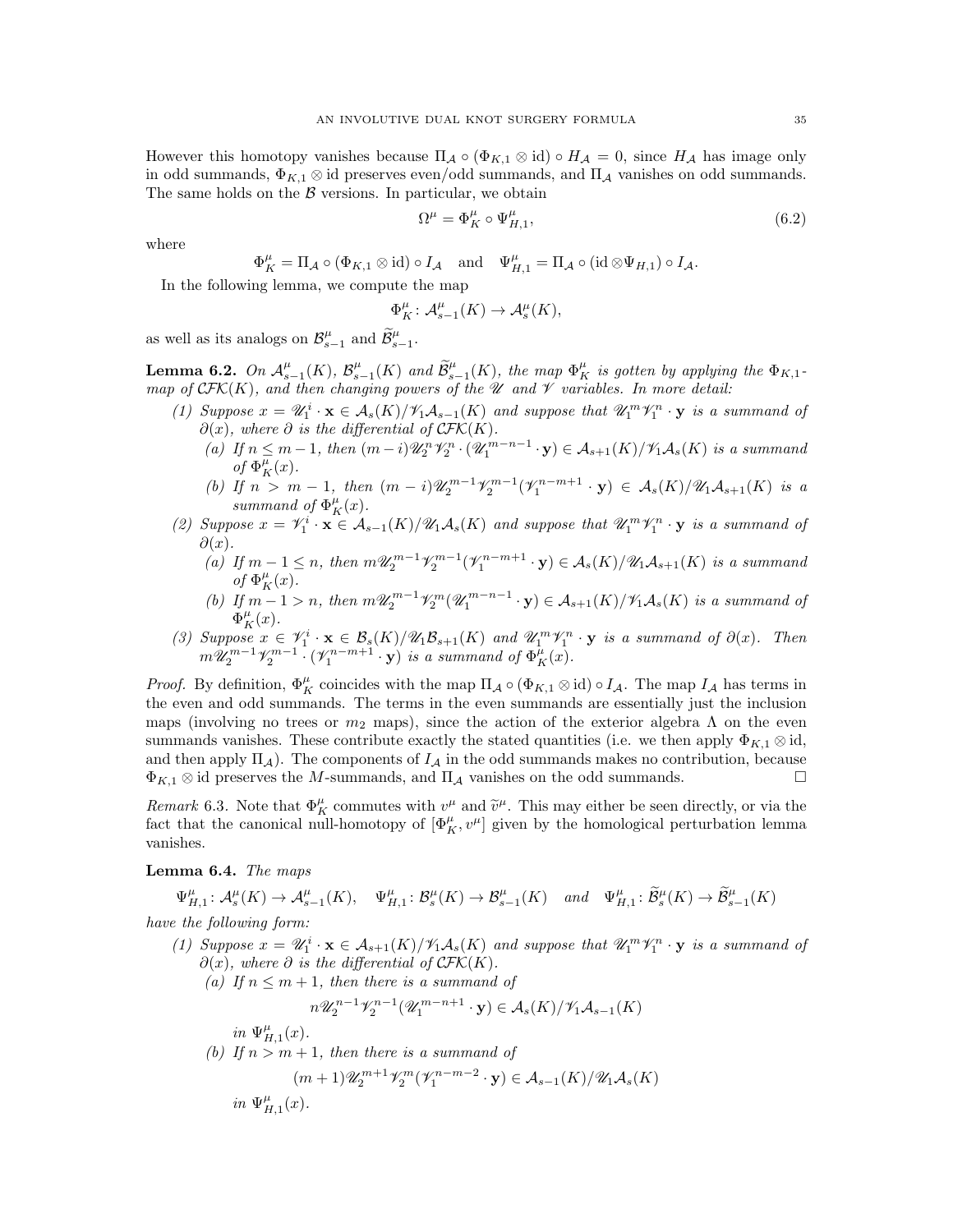- (2) Suppose  $x = \mathcal{V}_1^i \cdot \mathbf{x} \in \mathcal{A}_s(K)/\mathcal{U}_1\mathcal{A}_{s+1}(K)$  and suppose that  $\mathcal{U}_1^m \mathcal{V}_1^n \cdot \mathbf{y}$  is a summand of  $\partial(x)$ .
	- (a) If  $n \geq m+1$ , then there is a summand of  $m\mathcal{U}_2^m \mathcal{V}_2^m (\mathcal{V}_1^{n-m-1} \cdot \mathbf{y}) \in \mathcal{A}_{s-1}(K)/\mathcal{U}_1\mathcal{A}_s(K)$  $in \Psi_{H,1}^{\mu}(x)$ .
	- (b) If  $n < m+1$ , then there is a summand of  $n\mathcal{U}_2^{n-1}\mathcal{V}_2^n(\mathcal{U}_1^{m-n}\cdot y) \in \mathcal{A}_s(K)/\mathcal{V}_1\mathcal{A}_{s-1}(K)$ in  $\Psi_{H,1}^{\mu}(x)$ .
- (3) Suppose  $x \in \mathcal{V}_1^i \cdot \mathbf{x} \in \mathcal{B}_s(K)/\mathcal{U}_1\mathcal{B}_{s+1}(K)$  and  $\mathcal{U}_1^m \mathcal{V}_1^n \cdot \mathbf{y}$  is a summand of  $\partial(x)$ . Then there is a summand of  $m\mathcal{V}_1^{n-m-1}\cdot \mathbf{y}$  in  $\Psi_{H,1}^{\mu}(x)$ .
- (4) Suppose  $x = \mathscr{U}_1^i \cdot \mathbf{x} \in \widetilde{\mathcal{B}}_{s+1}(K)/\mathscr{V}_1 \widetilde{\mathcal{B}}_s(K)$  and  $\mathscr{U}_1^m \mathscr{V}_1^n \cdot \mathbf{y}$  is a summand of  $\partial(x)$ . Then  $\Psi_{H,1}^{\mu}(x)$  has a coefficient of  $n\mathscr{U}_2^{n-1}\mathscr{V}_2^{n-1}(\mathscr{U}_1^{m-n+1}\cdot \mathbf{x}).$

*Proof.* The map id  $\otimes \Psi_{H,1}$  has support on an odd summand, and maps into an even summand. Therefore the terms contributed by  $I_A$  in the even summands make no contribution. It remains to consider the terms contributed by  $I_A$  in the odd summands. These involve applying a differential to x, and then lowering the  $\mathcal{V}_1$  or  $\mathcal{U}_1$  power by 1, and then applying the homotopy and  $m_2$  maps repeatedly. We then apply id  $\otimes \Psi_{H,1}$ . This simply moves backwards along the  $\mathscr{V}_1$  arrow. We then apply  $\Pi_A$ , which has the effect of doing further loops until we cannot go any further. The only ambiguity in this process is at which point we travel backwards along the  $\mathcal{V}_1$  arrow (i.e. apply id  $\otimes \Psi_{H,1}$ ). It is straightforward to see that the stated formulas hold, via a case-by-case analysis.  $\square$ 

Remark 6.5. We see in Lemma [6.4](#page-34-0) that  $\Psi_{H,1}^{\mu}$  does not generally commute with  $v^{\mu}$  and  $\tilde{v}^{\mu}$ . Nonetheless, they do commute up to chain homotopy, since the expanded versions  $v_L$  and  $\tilde{v}_L$  commute with id  $\otimes \Psi_{H,1}$  on the nose, and hence the homological perturbation lemma gives a canonical nullhomotopy of both  $[\Psi^{\mu}_{H,1}, v^{\mu}]$  and  $[\Psi^{\mu}_{H,1}, \tilde{v}^{\mu}]$ .

<span id="page-35-0"></span>6.3. The homotopies  $H_{\Omega}$  and  $\widetilde{H}_{\Omega}$ . We now consider the homotopies  $H_{\Omega}$  and  $\widetilde{H}_{\Omega}$  appearing in Theorem [5.4.](#page-29-2)

<span id="page-35-1"></span>**Lemma 6.6.** The maps  $H_{\Omega}$  and  $H_{\Omega}$  satisfy the following:

$$
H_{\Omega} = \Phi_K^{\mu} \circ H_0, \quad \text{and}
$$
  

$$
\widetilde{H}_{\Omega} = \Phi_K^{\mu} \circ \widetilde{H}_0,
$$

where:

\n- (1) 
$$
H_0: \mathcal{A}_s^{\mu}(K) \to \mathcal{B}_{s-1}^{\mu}(K)
$$
 takes the following form:
\n- (a) If  $x = \mathcal{U}_1^i \cdot \mathbf{x} \in \mathcal{A}_{s+1}/\mathcal{V}_1\mathcal{A}_s$ , then\n 
$$
H_0(x) = (i+1)\mathcal{U}_2^{i+1}\mathcal{V}_2^i(\mathcal{V}_1^{-i-2} \cdot \mathbf{x}).
$$
\n
\n- (b) If  $\mathcal{V}_1^i \cdot \mathbf{x} \in \mathcal{A}_s/\mathcal{U}_1\mathcal{A}_{s+1}$ , then  $H_0(x) = 0$ .
\n- (2)  $\widetilde{H}_0: \mathcal{A}_s^{\mu}(K) \to \widetilde{\mathcal{B}}_{s-1}^{\mu}(K)$  takes the following form:
\n- (a) If  $x = \mathcal{U}_1^i \cdot \mathbf{x} \in \mathcal{A}_{s+1}/\mathcal{V}_1\mathcal{A}_s$ , then  $\widetilde{H}_0(x) = 0$ .
\n- (b) If  $x = \mathcal{V}_1^i \cdot \mathbf{x} \in \mathcal{A}_s/\mathcal{U}_1\mathcal{A}_{s+1}$ , then
\n

$$
\widetilde{H}_0(x) = i \mathscr{U}_2^i \mathscr{V}_2^{i+1} (\mathscr{U}_1^{-i-1} \cdot \mathbf{x}).
$$

*Proof.* We recall that  $H_{\Omega}$  and  $\widetilde{H}_{\Omega}$  are given by the formulas

$$
H_{\Omega} = \Pi_{\widetilde{\mathcal{B}}}(\Phi_{K,1}|\Psi_{H,1})H_{\mathcal{B}}vI_{\mathcal{A}} + \Pi_{\widetilde{\mathcal{B}}} \widetilde{v}H_{\mathcal{A}}(\Phi_{K,1}|\Psi_{H,1})I_{\mathcal{A}}
$$
  

$$
\widetilde{H}_{\Omega} = \Pi_{\mathcal{B}}(\Phi_{K,1}|\Psi_{H,1})H_{\widetilde{\mathcal{B}}} \widetilde{v}I_{\mathcal{A}} + \Pi_{\mathcal{B}}vH_{\mathcal{A}}(\Phi_{K,1}|\Psi_{H,1})I_{\mathcal{A}}.
$$

As a first step, we note

$$
H_{\Omega} = \Pi_{\widetilde{\mathcal{B}}}(\Phi_{K,1}|\Psi_{H,1})H_{\mathcal{B}}vI_{\mathcal{A}} \quad \text{and} \quad \widetilde{H}_{\Omega} = \Pi_{\mathcal{B}}(\Phi_{K,1}|\Psi_{H,1})H_{\widetilde{\mathcal{B}}}vI_{\mathcal{A}},
$$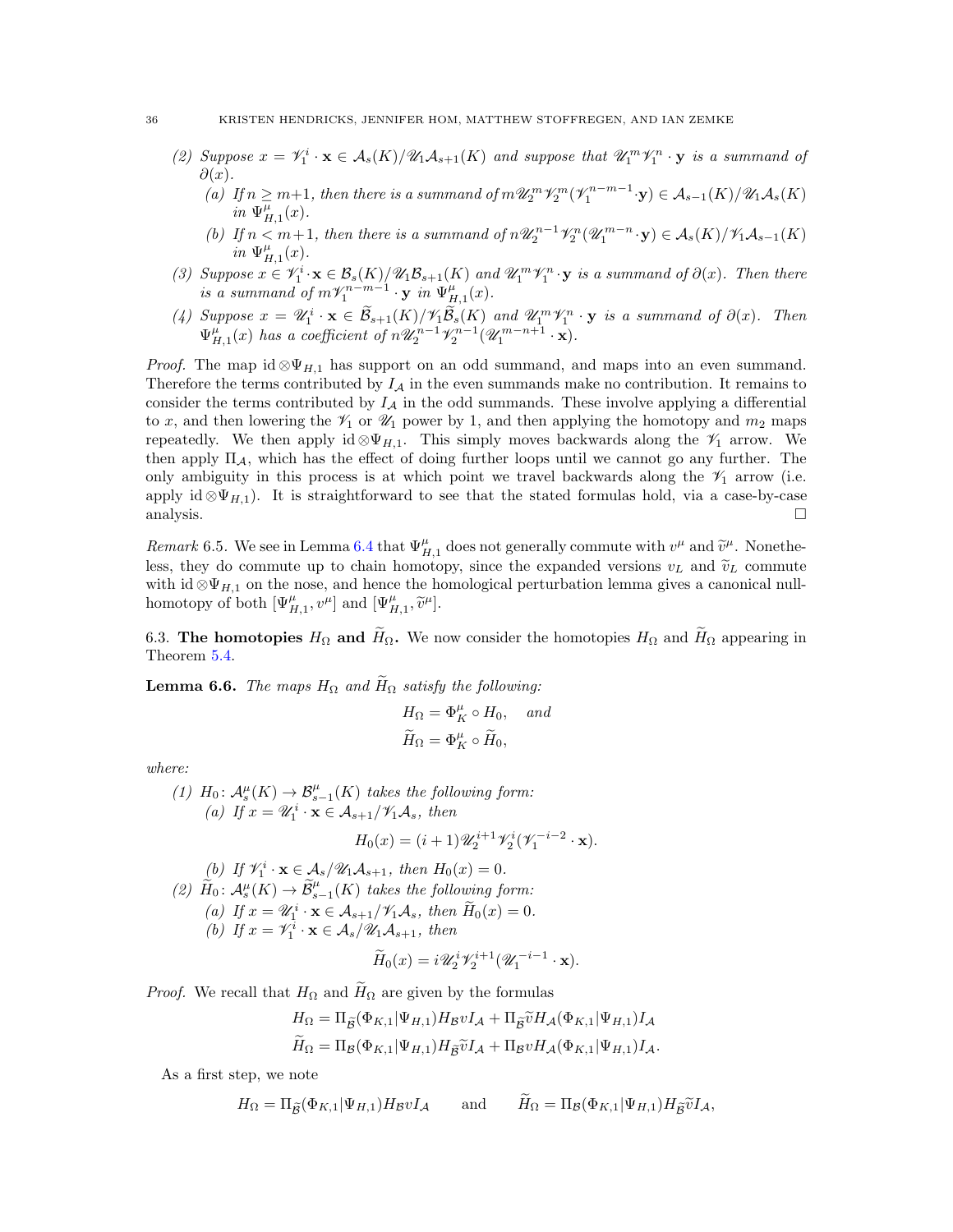since  $\Pi_{\widetilde{\beta}}\widetilde{\nu}H_{\mathcal{A}}=0$  and  $\Pi_{\beta}\nu H_{\mathcal{A}}=0$ . These latter two equalities follow from the fact that  $H_{\mathcal{A}}$  and  $H_{\widetilde{B}}$  have image in the odd summands, while v and  $\widetilde{v}$  preserve the even and odd summands, and  $\Pi_{\tilde{\beta}}$  and  $\Pi_{\beta}$  vanish on the odd summands.

Next, the same argument giving equation  $(6.1)$  shows that

$$
H_{\Omega} = \Phi_K^{\mu} \circ \Pi_{\mathcal{B}} \circ (\text{id} \mid \Psi_{H,1}) \circ H_{\mathcal{B}} \circ v \circ I_{\mathcal{A}} \quad \text{and} \quad \widetilde{H}_{\Omega} = \Phi_{K,1}^{\mu} \circ \Pi_{\mathcal{B}} \circ (\text{id} \mid \Psi_{H,1}) \circ H_{\widetilde{\mathcal{B}}} \circ \widetilde{v} \circ I_{\mathcal{A}}.
$$
  
We define

 $H_0 = \Pi_{\mathcal{B}} \circ (\text{id} \,|\Psi_{H,1}) \circ H_{\mathcal{B}} \circ v \circ I_{\mathcal{A}}$  and  $\widetilde{H}_0 = \Pi_{\mathcal{B}} \circ (\text{id} \,|\Psi_{H,1}) \circ H_{\widetilde{\mathcal{B}}} \circ \widetilde{v} \circ I_{\mathcal{A}}$ ,

which we now show have the form stated in statement. We first consider  $H_0$ . Suppose  $x =$  $\mathscr{U}_1^i \cdot \mathbf{x} \mathcal{A}_{s+1}/\mathscr{V}_1 \mathcal{A}_s$ . Since  $H_{\mathcal{B}}$  vanishes on odd summands of  $\mathcal{A}_{[s]}(L)$ , the only term of  $I_{\mathcal{A}}$  which contributes is the canonical inclusion, with no applications of  $m_2$  or H. We then apply v,  $H_B$ , id  $|\Psi_{H,1}$ , and then  $\Pi_B$ . This amounts to including into  $\mathcal{B}_{[s]}(L)$ , and then traveling clockwise around  $\mathcal{B}_{[s]}(L)$ , changing powers of variables, until we reach an element of the form  $\mathscr{U}_2^n \mathscr{V}_2^m \cdot (\mathscr{U}_1^{-j} \cdot \mathbf{x}) \in$  $(\mathcal{B}_s/\mathscr{U}_1\mathscr{B}_{s+1})(K)$ , for some  $n, m, j \geq 0$ . The only ambiguity is at what point of the cycle we apply the map id  $|\Psi_{H,1}$ . We can enumerate these explicitly as follows. Each summand of  $H_B$  must have an initial H which sends  $\mathscr{U}_1^i \cdot \mathbf{x}$  to  $\mathscr{U}_1^i \mathscr{V}_1^{-1} \cdot \mathbf{x}$ , in the top left corner of  $\mathcal{A}_{[s]}(L)$ . Then,  $H_{\mathcal{B}}$ does k clockwise loops around  $\mathcal{B}_{[s]}(L)$ , outputting the elements  $\mathscr{U}_2^k \mathscr{V}_2^k(\mathscr{U}_1^{i-k} \mathscr{V}_1^{-1-k})$ . Then we apply id  $\otimes \Psi_{H,1}$ , which simply sends this to the inclusion of itself, in the bottom left corner of  $\mathcal{B}_{[s]}(L)$ . Then we finish with  $\Pi_{\mathcal{B}}$ , which outputs  $\mathscr{U}_2^{i+1}\mathscr{V}_2^{i}(\mathscr{V}^{-i-2}\cdot\mathbf{x})$ . Here, k can be any integer in  $\{0, \ldots, i\}$ , so we have an overall factor of *i*.

We consider now the map  $H_0$  applied to an element  $x = \mathcal{V}_1^i \cdot \mathbf{x} \in \mathcal{A}_s / \mathcal{U}_1 \mathcal{A}_{s+1}$ . We first apply  $I_A$ . As before, the only component with contributing output is the component in the top left of  $\mathcal{A}_{[s]}(L)$ , which involves no higher towers from the homological perturbation lemma. We include into  $\mathcal{B}_{[s]}(L)$  with v. However, the map  $H_{\mathcal{B}}$  vanishes on this component, since x already has 0  $\mathcal{U}_1$ -power.

The argument for  $H_0$  is only a simple modification.

<span id="page-36-0"></span>6.4. **Gradings on the small model.** We can now transfer grading from the expanded model to the small model. Concretely, this amounts to combining the gradings from 
$$
(3.19)
$$
 with the gradings of the Hopf link. We set

$$
\mathcal{A}_s^{\mu}(K) = \left(\mathcal{A}_{s+1}(K)/\mathcal{V}_1\mathcal{A}_s(K)[-2,0] \oplus \mathcal{A}_s(K)/\mathcal{U}_1\mathcal{A}_{s+1}(K)[0,-2]\right)[\mathcal{U}_2,\mathcal{V}_2],
$$

and

$$
\mathcal{B}_{s}^{\mu}(K) = \bigg(\mathcal{B}_{s}(K)/\mathscr{U}_{1}\mathcal{B}_{s+1}(K)[0,-2]\bigg)[\mathscr{U}_{2},\mathscr{V}_{2}].
$$

With these definitions, we set

$$
\mathbb{A}^{\mu}(K) = \prod_{s \in \mathbb{Z}} \mathcal{A}_s^{\mu}(K) \left[ \frac{(n-2s)^2/n + \epsilon(n)}{4}, \frac{(n+2(s+1))^2/n + \epsilon(n)}{4} \right]
$$

$$
\mathbb{B}^{\mu}(K) = \prod_{s \in \mathbb{Z}} \mathcal{B}_s^{\mu}(K) \left[ \frac{(n-2s)^2/n + \epsilon(n)}{4} - 1, \frac{(n+2(s+1))^2/n + \epsilon(n)}{4} - 1 \right].
$$

In both equations,  $[i, j]$  denotes a shift in the  $(\text{gr}_w, \text{gr}_z)$ -bigrading, and  $\epsilon(n) = -1$  if  $n > 0$  and  $\epsilon(n) = 5$  if  $n < 0$ .

### 7. An example

<span id="page-36-1"></span>In this section, we use the small model to compute the  $\iota_K$ -complex of  $(Y, \mu)$ , where  $Y = S_1^3(4_1)$ and  $\mu$  denotes the image of the meridian of  $4<sub>1</sub>$  after surgery.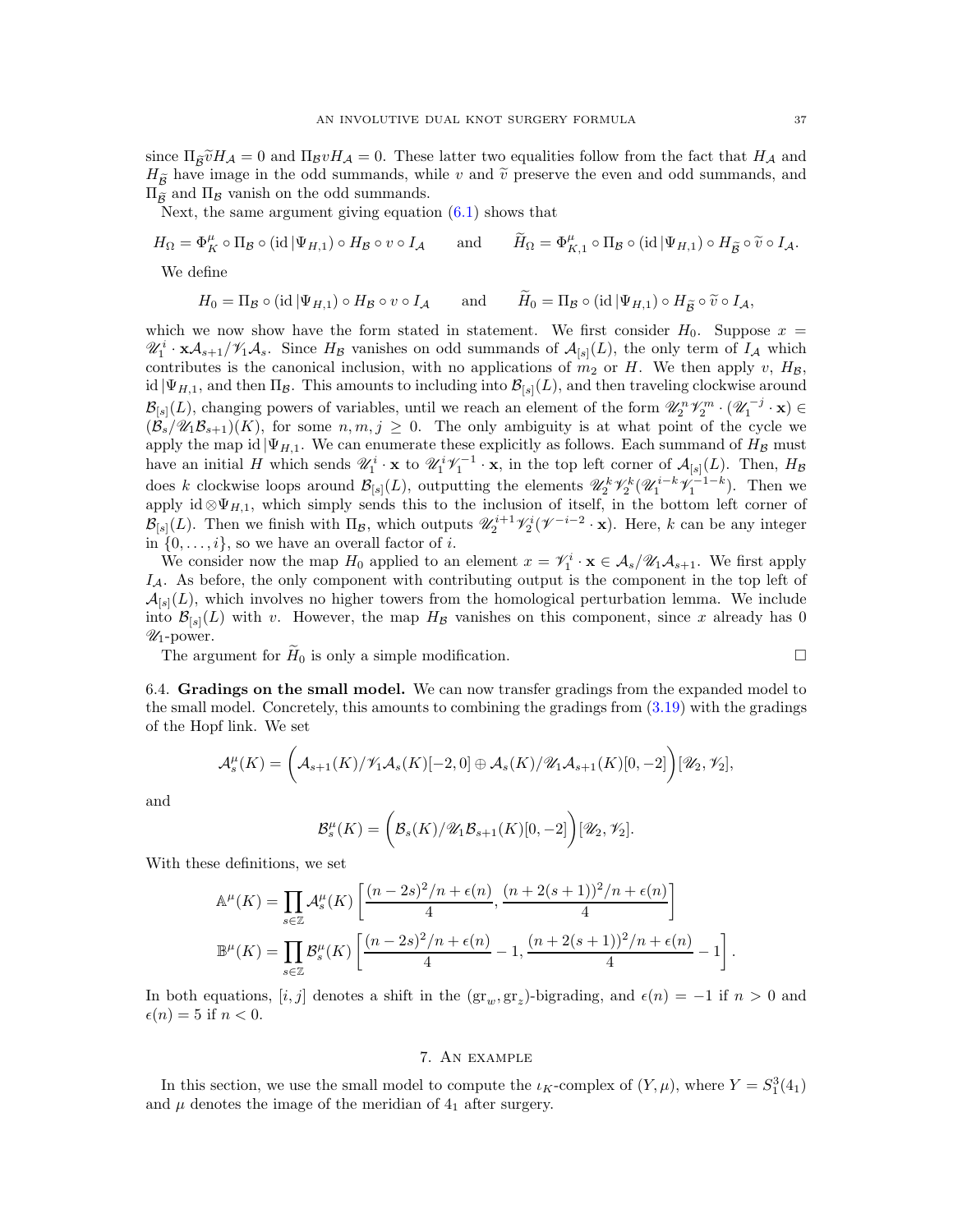Recall from the proof of Lemma [4.4](#page-21-0) that

$$
\mathcal{A}_{s}^{\mu}(K) \cong \left( (\mathcal{A}_{s+1}/\mathscr{V}_{1}\mathcal{A}_{s})(K) \oplus \mathcal{A}_{s}/\mathscr{U}_{1}\mathcal{A}_{s+1}(K) \right) [\mathscr{U}_{2},\mathscr{V}_{2}] \text{ and } \mathcal{B}_{s}^{\mu}(K) \cong (\mathcal{B}_{s}/\mathscr{U}_{1}\mathcal{B}_{s+1})(K) [\mathscr{U}_{2},\mathscr{V}_{2}].
$$

As with the Ozsváth-Szabó knot surgery mapping cone [\[OS08b\]](#page-45-5), we may truncate horizontally, once  $v^{\mu}$ , respectively  $\mathfrak{F}_{1}^{\mu}\tilde{v}^{\mu}$ , has become an isomorphism; in the present case, the reader may verify that after truncation, we are left with

$$
\bigoplus_{s=-g}^{g-1} \mathcal{A}_s^{\mu}(K) \oplus \bigoplus_{s=-g+1}^{g-1} \mathcal{B}_s^{\mu}(K),
$$

where  $g$  denotes the genus of  $K$ .

Let K be the figure-eight knot  $4_1$ , and let  $\mathcal{CFK}(S^3, K)$  be generated by  $a, b, c, d$ , and e with

$$
\begin{aligned}\n\partial a &= \mathscr{V}_1 d & \iota_K(a) &= e \\
\partial b &= \mathscr{U}_1 a + \mathscr{V}_1 e & \iota_K(b) &= b + c \\
\partial c &= 0 & \iota_K(c) &= c + d \\
\partial d &= 0 & \iota_K(d) &= d \\
\partial e &= \mathscr{U}_1 d & \iota_K(e) &= a.\n\end{aligned}
$$

<span id="page-37-0"></span>See Figure [7.1.](#page-37-0) We will take  $\mathfrak{F}^{\mu}_1$  to be given by

$$
\mathfrak{F}_1^{\mu}(a) = e \qquad \mathfrak{F}_1^{\mu}(b) = b \qquad \mathfrak{F}_1^{\mu}(c) = c \qquad \mathfrak{F}_1^{\mu}(d) = d \qquad \mathfrak{F}_1^{\mu}(e) = a.
$$



FIGURE 7.1. A graphical depiction of  $\mathcal{CFK}(S^3, 4_1)$ .

Using the aforementioned descriptions of  $\mathcal{A}_{s}^{\mu}(K)$  and  $\mathcal{B}_{s}^{\mu}(K)$ , we have that

$$
\begin{split} \mathcal{A}^{\mu}_{-1}(K) &= \langle \mathcal{U}_1 a_{-1}, b_{-1}, c_{-1}, d_{-1}; e_{-1} \rangle_{\mathbb{F}[\mathcal{U}_2, \mathcal{V}_2]} \\ \widetilde{\mathcal{B}}^{\mu}_{-1}(K) &= \langle \mathcal{U}_1 \widetilde{a}'_{-1}; \widetilde{b}'_{-1}, \widetilde{c}'_{-1}, \widetilde{d}'_{-1}, \mathcal{U}_1^{-1} \widetilde{e}'_{-1} \rangle_{\mathbb{F}[\mathcal{U}_2, \mathcal{V}_2]} \\ \mathcal{A}^{\mu}_{0}(K) &= \langle a_0; b_0, c_0, d_0, \mathcal{V}_{1} e_0 \rangle_{\mathbb{F}[\mathcal{U}_2, \mathcal{V}_2]} \\ \mathcal{B}^{\mu}_{0}(K) &= \langle \mathcal{V}_1^{-1} a'_0, b'_0, c'_0, d'_0, \mathcal{V}_1 e'_0 \rangle_{\mathbb{F}[\mathcal{U}_2, \mathcal{V}_2]}, \end{split}
$$

where the semi-colon in  $\mathcal{A}_{s}^{\mu}$  separates the generators in  $(\mathcal{A}_{s+1}/\mathcal{V}_{1}\mathcal{A}_{s})(K)$  and  $(\mathcal{A}_{s}/\mathcal{U}_{1}\mathcal{A}_{s+1})(K)$ , the subscripts on the generators of  $\mathcal{A}_{s}^{\mu}$  denote s, and we use the marker ' to distinguish generators of  $\mathcal{B}_{s}^{\mu}$  from those of  $\mathcal{A}_{s}^{\mu}$ . (Similar notation was utilized in [\[HLL18,](#page-45-12) Section 6].)

The internal differential on  $\mathcal{A}_{s}^{\mu}(K)$  is described in  $(d-1)$  $(d-1)$  and  $(d-2)$  $(d-2)$  of Lemma [4.1](#page-19-0) in Section [4.1.](#page-18-1) For our example, this yields

$$
\partial^{\mu}(\mathcal{U}_{1}a_{-1}) = \mathcal{U}_{2}\mathcal{V}_{2}d_{-1} \qquad \partial^{\mu}a_{0} = \mathcal{U}_{2}d_{0} \n\partial^{\mu}b_{-1} = (\mathcal{U}_{1}a_{-1}) + \mathcal{U}_{2}e_{-1} \qquad \partial^{\mu}b_{0} = \mathcal{V}_{2}a_{0} + (\mathcal{V}_{1}e_{0}) \n\partial^{\mu}c_{-1} = 0 \qquad \partial^{\mu}d_{-1} = 0 \qquad \partial^{\mu}e_{-1} = \mathcal{V}_{2}d_{-1} \qquad \partial^{\mu}(\mathcal{V}_{1}e_{0}) = \mathcal{U}_{2}\mathcal{V}_{2}d_{0}.
$$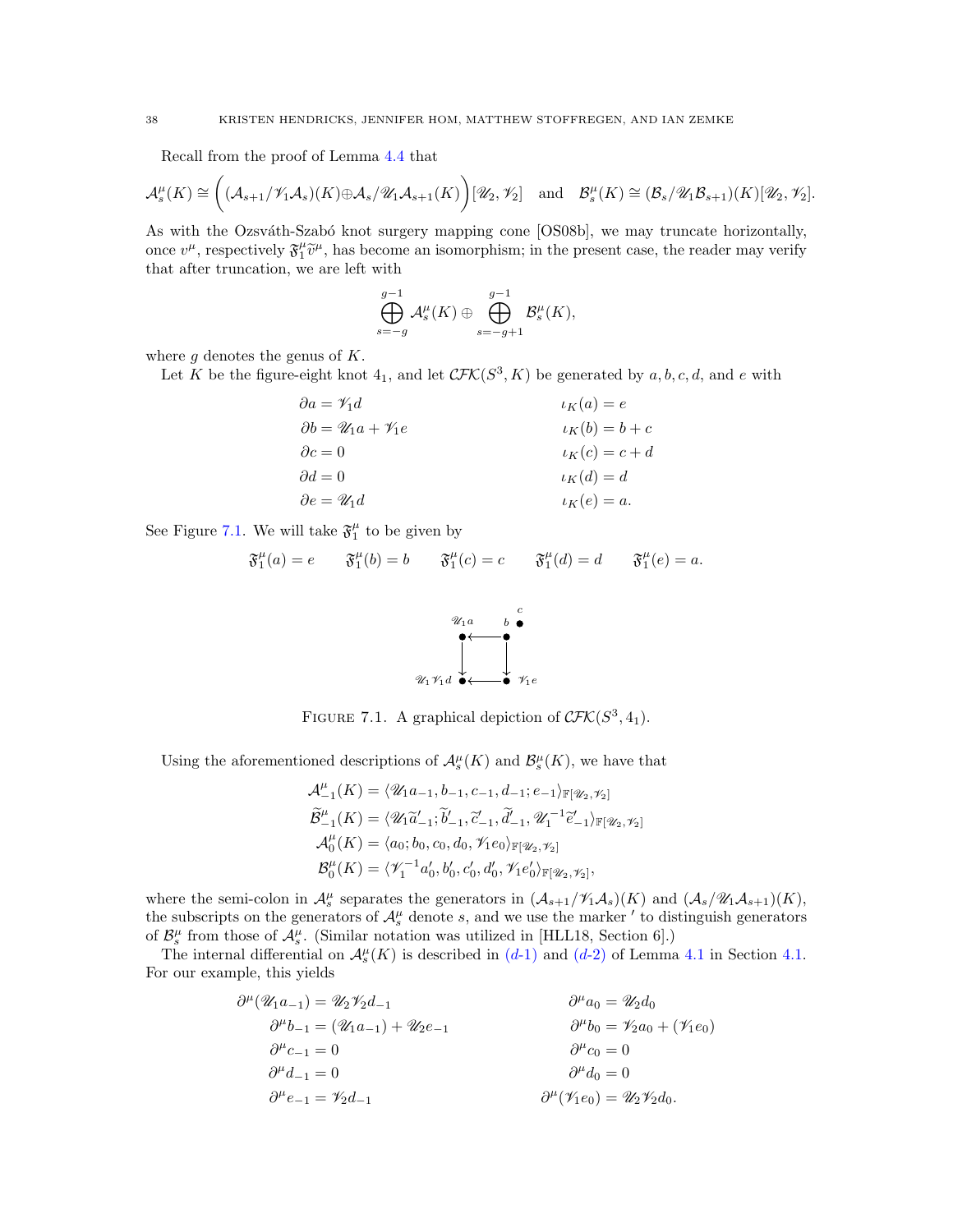

Figure 7.2. Clockwise from top left, the shaded regions depict the generators (over  $\mathbb{F}[\mathscr{U}_2, \mathscr{V}_2]$ ) of  $\mathcal{A}_{-1}^{\mu}$ ,  $\mathcal{A}_{0}^{\mu}$ , and  $\mathcal{B}_{0}^{\mu}$ . In  $\mathcal{A}_{-1}^{\mu}$  and  $\mathcal{A}_{0}^{\mu}$ , the darker region depicts  $(\mathcal{A}_{s+1}/\mathcal{V}_1\mathcal{A}_s)(K)$  and the ligher region  $(\mathcal{A}_s/\mathcal{U}_1\mathcal{A}_{s+1})(K)$ . We have drawn things in a way that is meant to be evocative of [\[HL19\]](#page-45-6).

Similarly, the internal differential on  $\mathcal{B}_{s}^{\mu}(K)$  is described in Lemma [4.2,](#page-20-3) which for our example yields

$$
\partial^{\mu}(\mathscr{V}_{1}^{-1}a'_{0}) = d'_{0}
$$
  
\n
$$
\partial^{\mu}b'_{0} = \mathscr{U}_{2}\mathscr{V}_{2}(\mathscr{V}_{1}^{-1}a'_{0}) + (\mathscr{V}_{1}e'_{0})
$$
  
\n
$$
\partial^{\mu}c'_{0} = 0
$$
  
\n
$$
\partial^{\mu}d'_{0} = 0
$$
  
\n
$$
\partial^{\mu}(\mathscr{V}_{1}e'_{0}) = \mathscr{U}_{2}\mathscr{V}_{2}d'_{0}.
$$

The map  $v^{\mu}$ :  $\mathcal{A}_0^{\mu}(K) \to \mathcal{B}_0^{\mu}(K)$ , described in Lemma [4.4,](#page-21-0) is given by

$$
v^{\mu}(a_0) = \mathscr{U}_2(\mathscr{V}_1^{-1}a'_0)
$$
  

$$
v^{\mu}(b_0) = b'_0
$$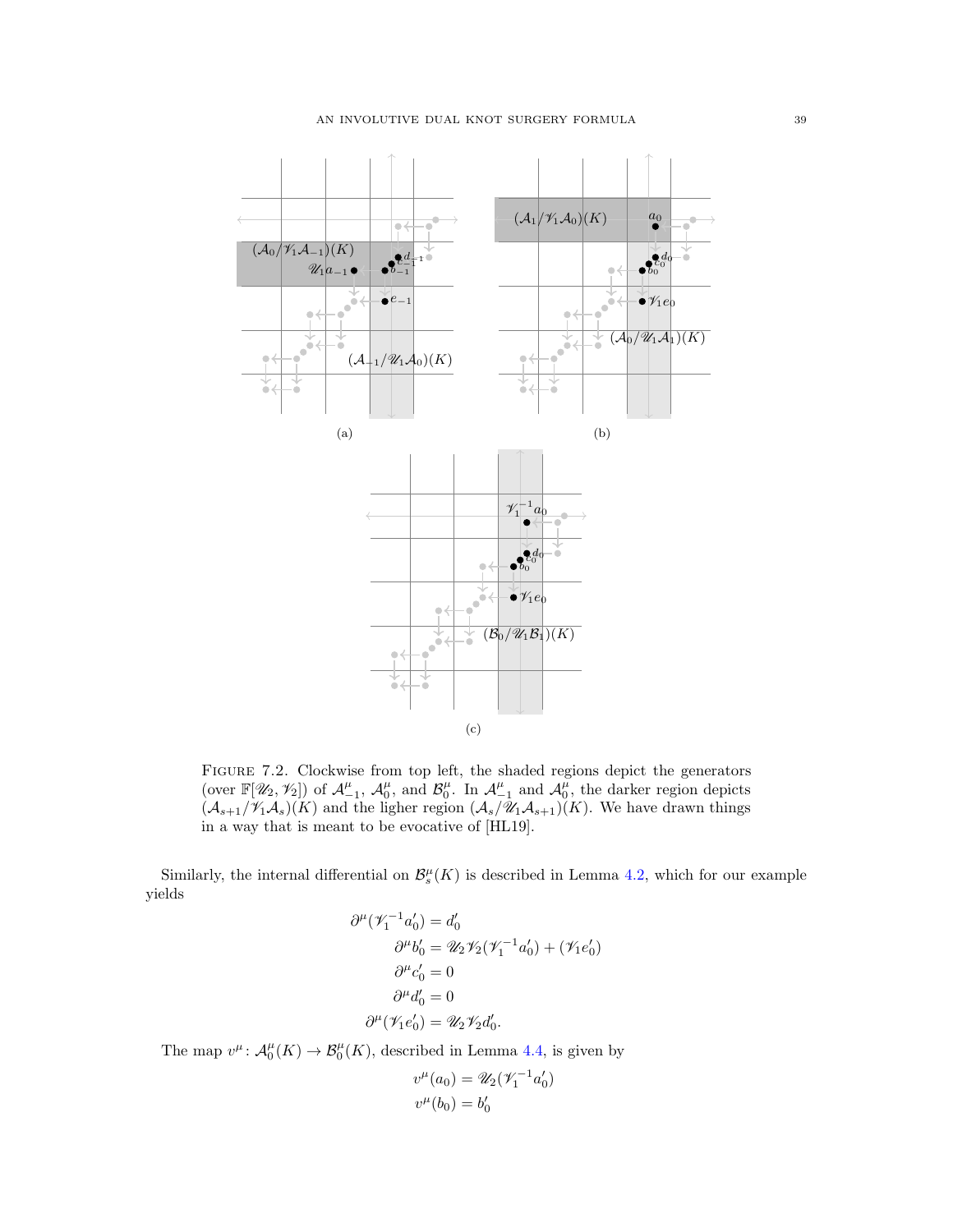$$
v^{\mu}(c_0) = c'_0
$$
  

$$
v^{\mu}(d_0) = d'_0
$$
  

$$
v^{\mu}(\mathscr{V}_1e_0) = (\mathscr{V}_1e'_0)
$$

and the maps  $\widetilde{v}^{\mu}$ :  $\mathcal{A}_{-1}^{\mu}(K) \to \widetilde{\mathcal{B}}_{-1}^{\mu}(K)$  and  $\mathfrak{F}_1 \circ \widetilde{v}^{\mu}$ :  $\mathcal{A}_{-1}^{\mu}(K) \to \mathcal{B}_0^{\mu}(K)$  are given by

$$
\widetilde{v}^{\mu}(\mathscr{U}_{1}a_{-1}) = (\mathscr{U}_{1}\widetilde{a}'_{-1}) \qquad \qquad \mathfrak{F}_{1} \circ \widetilde{v}^{\mu}(\mathscr{U}_{1}a_{-1}) = (\mathscr{V}_{1}e'_{0})
$$
  
\n
$$
\widetilde{v}^{\mu}(b_{-1}) = \widetilde{b}'_{-1} \qquad \qquad \mathfrak{F}_{1} \circ \widetilde{v}^{\mu}(\mathscr{U}_{1}a_{-1}) = (\mathscr{V}_{1}e'_{0})
$$
  
\n
$$
\widetilde{v}^{\mu}(c_{-1}) = \widetilde{c}'_{-1} \qquad \qquad \mathfrak{F}_{1} \circ \widetilde{v}^{\mu}(c_{-1}) = c'_{0}
$$
  
\n
$$
\widetilde{v}^{\mu}(d_{-1}) = \widetilde{d}'_{-1} \qquad \qquad \mathfrak{F}_{1} \circ \widetilde{v}^{\mu}(d_{-1}) = d'_{0}
$$
  
\n
$$
\widetilde{v}^{\mu}(e_{-1}) = \mathscr{V}_{2}(\mathscr{U}_{1}^{-1}\widetilde{e}'_{-1}) \qquad \qquad \mathfrak{F}_{1} \circ \widetilde{v}^{\mu}(\mathscr{U}_{1}e_{-1}) = \mathscr{U}_{2}(\mathscr{V}_{1}^{-1}a'_{0}).
$$

We now use Lemma [6.1](#page-33-4) to describe  $\iota_K^{\mu} : \mathcal{A}_s^{\mu} \to \mathcal{A}_{-s-1}^{\mu}$  and  $\iota_K^{\mu} : \mathcal{B}_0^{\mu} \to \widetilde{\mathcal{B}}_{-1}^{\mu}$ :

$$
\iota_K^{\mu}(\mathcal{U}_1 a_{-1}) = \mathcal{V}_1 e_0
$$
\n
$$
\iota_K^{\mu}(\mathcal{U}_0) = e_{-1}
$$
\n
$$
\iota_K^{\mu}(\mathcal{V}_1^{-1} a_0') = \mathcal{U}_2^{-1} \mathcal{V}_2^{-1}(\mathcal{V}_1 \tilde{e}_{-1}')
$$
\n
$$
\iota_K^{\mu}(\mathcal{b}_{-1}) = \mathcal{b}_0 + \mathcal{c}_0
$$
\n
$$
\iota_K^{\mu}(\mathcal{b}_0) = \mathcal{b}_{-1} + \mathcal{c}_{-1}
$$
\n
$$
\iota_K^{\mu}(\mathcal{b}_0') = \tilde{\mathcal{b}}_{-1}' + \tilde{\mathcal{c}}_{-1}'
$$
\n
$$
\iota_K^{\mu}(\mathcal{c}_{0} - \tilde{\mathcal{b}}_{-1}' + \tilde{\mathcal{c}}_{-1}'
$$
\n
$$
\iota_K^{\mu}(\mathcal{c}_0) = \mathcal{c}_{-1} + \mathcal{d}_{-1}
$$
\n
$$
\iota_K^{\mu}(\mathcal{c}_0') = \tilde{\mathcal{C}}_{-1} + \tilde{\mathcal{d}}_{-1}'
$$
\n
$$
\iota_K^{\mu}(\mathcal{d}_0) = \mathcal{d}_{-1}
$$
\n
$$
\iota_K^{\mu}(\mathcal{d}_0') = \tilde{\mathcal{d}}_{-1}
$$
\n
$$
\iota_K^{\mu}(\mathcal{d}_0) = \tilde{\mathcal{d}}_{-1}
$$
\n
$$
\iota_K^{\mu}(\mathcal{d}_0') = \tilde{\mathcal{d}}_{-1}
$$
\n
$$
\iota_K^{\mu}(\mathcal{H}_1 e_0') = \mathcal{U}_2 \mathcal{V}_2(\mathcal{V}_1^{-1} \tilde{\mathcal{d}}_{-1}').
$$

Next, we use Lemma [6.2](#page-34-1) to describe  $\Phi_K^{\mu} : \mathcal{A}_{-1}^{\mu} \to \mathcal{A}_0^{\mu}$ :

$$
\Phi_K^{\mu}(\mathscr{U}_1 a_{-1}) = 0
$$
  
\n
$$
\Phi_K^{\mu} (b_{-1}) = a_0
$$
  
\n
$$
\Phi_K^{\mu} (c_{-1}) = 0
$$
  
\n
$$
\Phi_K^{\mu} (d_{-1}) = 0
$$
  
\n
$$
\Phi_K^{\mu} (e_{-1}) = d_0.
$$

Note that because of our truncation, we do not need to consider  $\Phi_K^{\mu} \colon \mathcal{A}_0^{\mu} \to \mathcal{A}_1^{\mu}$  nor  $\Phi_K^{\mu} \colon \mathcal{B}_0^{\mu} \to \mathcal{B}_1^{\mu}$ .

We now compute  $\Psi_{H,1}^{\mu}$  using Lemma [6.4.](#page-34-0) Because of the truncation, we only need to consider  $\Psi_{H,1}^{\mu} : \mathcal{A}_0^{\mu} \to \mathcal{A}_{-1}^{\mu}:$ 

$$
\Psi_{H,1}^{\mu}(a_0) = d_{-1}
$$
  
\n
$$
\Psi_{H,1}^{\mu}(b_0) = 0
$$
  
\n
$$
\Psi_{H,1}^{\mu}(c_0) = 0
$$
  
\n
$$
\Psi_{H,1}^{\mu}(d_0) = 0
$$
  
\n
$$
\Psi_{H,1}^{\mu}(\mathscr{V}_{1}e_0) = \mathscr{V}_{2}d_{-1}.
$$

Let us look at the various maps in Theorem [5.4.](#page-29-2) Recall from that  $(6.2)$  that  $\Omega^{\mu} = \Phi_{K}^{\mu} \circ \Psi_{H,1}^{\mu}$ and from Lemma [6.6](#page-35-1) that

(1)  $H_{\Omega} = \Phi_K^{\mu} \circ H_0$ , where  $H_0: \mathcal{A}_s^{\mu}(K) \to \mathcal{B}_{s-1}^{\mu}(K)$  and  $\Phi_K^{\mu}: \mathcal{B}_{s-1}^{\mu}(K) \to \mathcal{B}_s^{\mu}(K)$ ,

(2) 
$$
\widetilde{H}_{\Omega} = \Phi_K^{\mu} \circ \widetilde{H}_0
$$
, where  $\widetilde{H}_0 \colon \mathcal{A}_s^{\mu}(K) \to \widetilde{\mathcal{B}}_{s-1}^{\mu}(K)$  and  $\Phi_K^{\mu} \colon \mathcal{B}_{s-1}^{\mu}(K) \to \mathcal{B}_s^{\mu}(K)$ .

Since for truncation reasons there is only one  $\mathcal{B}_s^{\mu}$ , namely  $\mathcal{B}_0^{\mu}$ , in our example, it follows that both  $H_{\Omega}$  and  $H_{\Omega}$  are zero.

Lastly, we consider  $H^{\{\ast\}}$ , which is a null-homotopy of

$$
\mathfrak{F}_{1}^{\mu}\iota_{K}^{\mu}\mathfrak{F}_{1}^{\mu}+\iota_{K}^{\mu}+\mathfrak{F}_{1}^{\mu}\Omega^{\mu}\iota_{K}^{\mu}\mathfrak{F}_{1}^{\mu}+\Omega^{\mu}\iota_{K}^{\mu}.
$$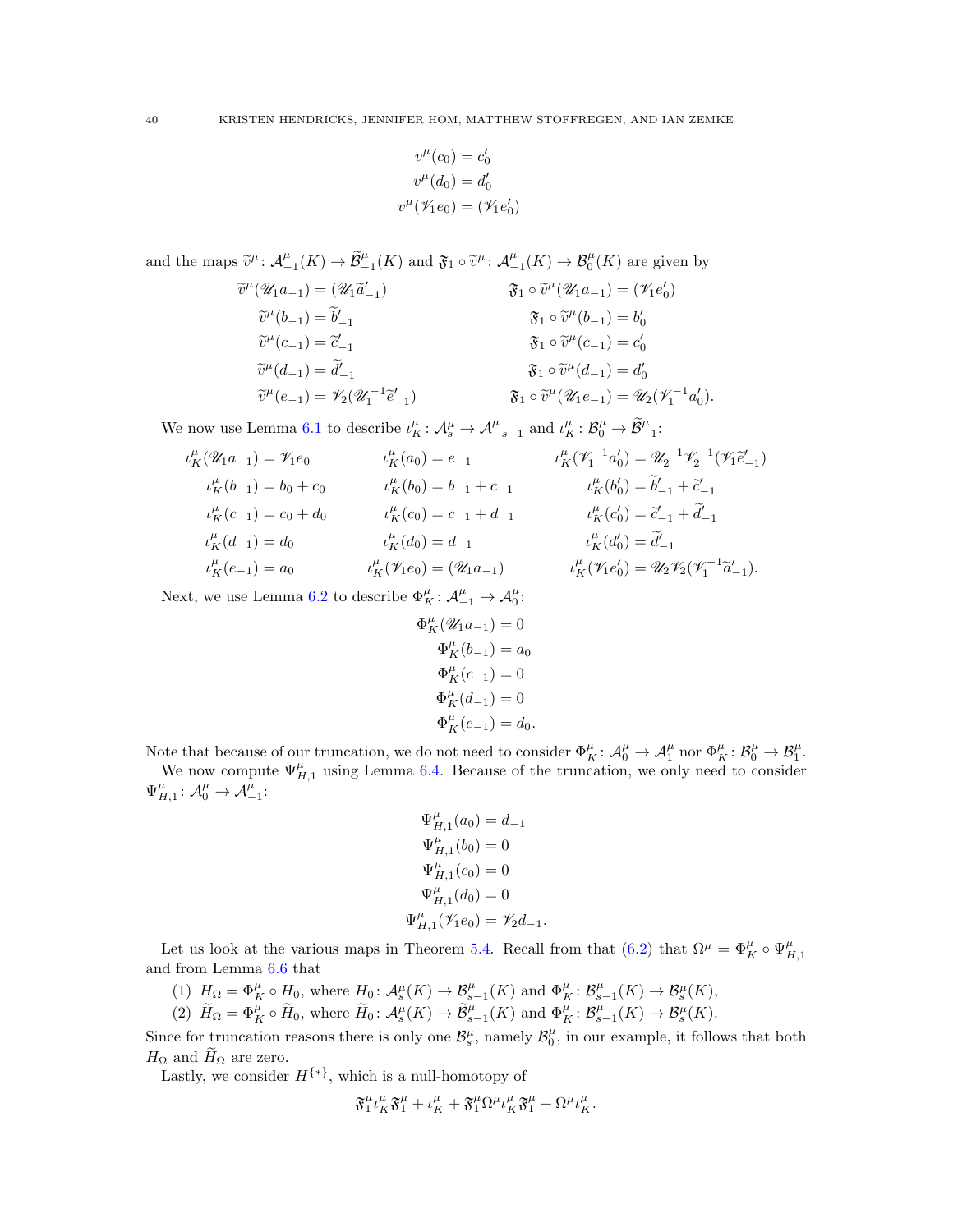Again, for truncation reasons, the last two terms above are zero. Furthermore, it is straightforward to verify that  $\mathfrak{F}_1^{\mu} \iota_K^{\mu} \mathfrak{F}_1^{\mu} = \iota_K^{\mu}$ , and hence we can take  $H^{\{*\}}$  to be the zero map. This concludes the computation of the maps in Theorem [5.4.](#page-29-2)

We now use these calculations to determine the  $\iota_K$ -complex of the dual knot. Consider the subcomplex  $C$  generated by

$$
a_0
$$
,  $d_0 + \mathscr{V}_1^{-1}a'_0$ ,  $c_0 + c_{-1}$ ,  $d_{-1} + \mathscr{V}_1^{-1}$ ,  $e_{-1}$ .

We leave it as an exercise for the reader to verify that if we quotient by this subcomplex, the result is acyclic. The differential  $\partial$  on  $\mathcal C$  is

$$
\partial a_0 = \mathscr{U}_2(d_0 + \mathscr{V}_1^{-1} a_0')
$$
  

$$
\partial (d_0 + \mathscr{V}_1^{-1} a_0') = 0
$$
  

$$
\partial (c_0 + c_{-1}) = 0
$$
  

$$
\partial (d_{-1} + \mathscr{V}_1^{-1}) = 0
$$
  

$$
\partial e_{-1} = \mathscr{V}_2(d_{-1} + \mathscr{V}_1^{-1}),
$$

and the knot involution  $\iota_K$  on  $\mathcal C$  is

$$
\iota_K(a_0) = e_{-1}
$$
  
\n
$$
\iota_K(d_0 + \mathscr{V}_1^{-1}a'_0) = d_{-1} + \mathscr{V}_1^{-1}a'_0
$$
  
\n
$$
\iota_K(c_0 + c_{-1}) = c_{-1} + d_{-1} + c_0 + d_0
$$
  
\n
$$
\iota_K(d_{-1} + \mathscr{V}_1^{-1}a'_0) = d_0 + \mathscr{V}_1^{-1}a'_0
$$
  
\n
$$
\iota_K(e_{-1}) = a_0.
$$

Lastly, we observe that C is  $\iota_K$ -locally equivalent to the trivial  $\iota_K$ -complex  $(\langle x \rangle, id)$ , with local equivalences

$$
f: \mathcal{C} \to (x, id)
$$
 and  $g: (x, id) \to \mathcal{C}$ 

given by

$$
f(c_0 + c_{-1}) = x \qquad f(a_0) = f(d_0 + \mathcal{V}_1^{-1} a_0') = f(d_{-1} + \mathcal{V}_1^{-1}) = f(e_{-1}) = 0
$$

and

$$
g(x) = c_0 + c_{-1} + d_0 + \mathcal{V}_1^{-1} a'_0.
$$

## 8. Local models

<span id="page-40-0"></span>In this section, we compute the local model of the dual knot surgeries in the case that  $n = \pm 1$ . These are the only cases that  $\mu$  is null-homologous in  $S_n^3(K)$ , so that  $(\mathcal{CFK}(S_n^3(K), \mu), \iota_K)$  is an  $\iota_K$ -complex in the sense of [\[HM17\]](#page-45-13) (cf. [\[Zem19a\]](#page-45-31)).

We prove the following more specific version of Theorem [1.2](#page-2-2) from the introduction:

<span id="page-40-1"></span>**Theorem 8.1.** Suppose that K is a knot in  $S^3$ . The  $\iota_K$ -local equivalence class of  $\mathbb{X} \mathbb{I}^{\mu}_1(K)$  is equal to the truncation:

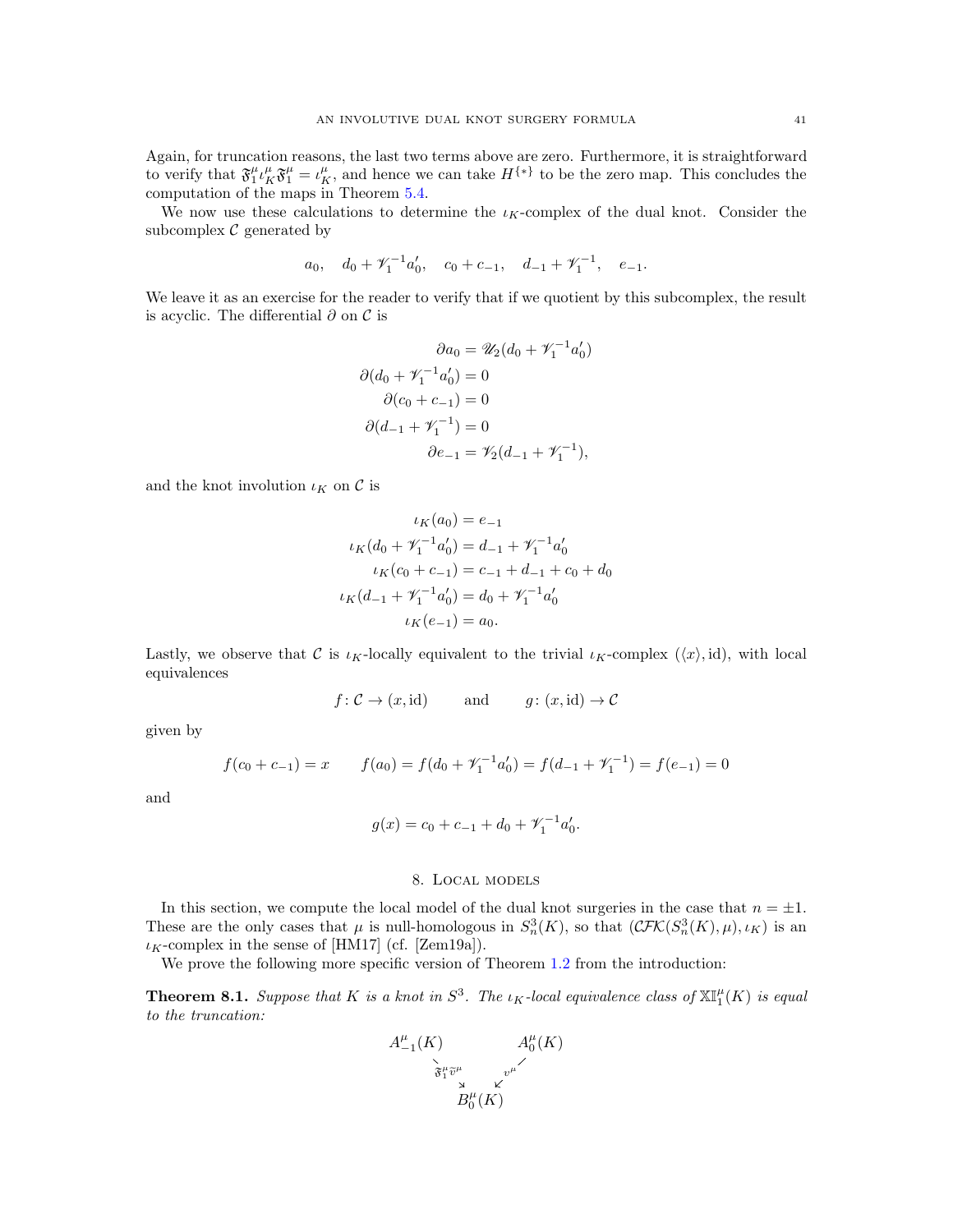with the restriction of the involution from  $\mathbb{XI}^{\mu}_1(K)$ . Similarly, the  $\iota_K$ -local equivalence class of  $\mathbb{XI}_{-1}^{\mu}(K)$  is equal to the truncation



We will focus mostly on the case that  $n = 1$ , since the case of  $n = -1$  is similar, and since one may obtain a model with  $3 \text{ rank}_{\mathbb{F}[\mathscr{U},\mathscr{V}]} \mathcal{CFK}(K)$  generators by dualizing the model for  $(S^3_{+1}(m(K)), \mu)$ .

<span id="page-41-0"></span>8.1. Preliminary constructions. In this section, we construct two families of maps:

$$
\mathscr{F}_s \colon \mathcal{A}_{[s]}(L) \to \mathcal{A}_{[s+1]}(L) \quad \text{for} \quad s \ge 0
$$

and

$$
\mathscr{G}_s \colon \mathcal{A}_{[s]}(L) \to \mathcal{A}_{[s-1]}(L) \quad \text{for} \quad s < 0.
$$

These maps will be used to construct the local equivalence appearing in Theorem [8.1.](#page-40-1)

Let  $\mathcal{H}^+$  denote the link Floer complex of the positive Hopf link:

$$
\mathcal{H}^{+} = \begin{array}{ccc} \mathbf{a} - \mathcal{U}_2 \rightarrow \mathbf{b} \\ \uparrow \\ \mathcal{H}^{+} = \begin{array}{ccc} \downarrow & \uparrow \\ \mathcal{V}_1 & \mathcal{U}_1 \\ \downarrow & \downarrow \\ \mathbf{c} & \leftarrow \mathcal{V}_2 - \mathbf{d} \end{array}
$$

Define the map

$$
F\colon \mathcal{H}^+ \to \mathscr{V}_1^{-1}\mathcal{H}^+,
$$

via the formula

$$
\mathbf{a} \longmapsto \mathbf{d} + \mathscr{V}_2 \mathscr{V}_1^{-1} \mathbf{a}
$$
  
\n
$$
\mathbf{b} \longmapsto \mathscr{V}_1^{-1} \mathscr{V}_2 \mathbf{b}
$$
  
\n
$$
\mathbf{c} \longmapsto \mathbf{b}
$$
  
\n
$$
\mathbf{d} \longmapsto 0,
$$

extended  $\mathbb{F}[\mathscr{U}_1,\mathscr{V}_1]$ -skew equivariantly and  $\mathbb{F}[\mathscr{U}_2,\mathscr{V}_2]$ -equivariantly. Since F is  $\mathbb{F}[\mathscr{U}_1,\mathscr{V}_1]$ -skew equivariant, it induces a map from  $\mathcal{U}_1^{-1}\mathcal{H}^+$  to  $\mathcal{V}_1^{-1}\mathcal{H}^+$ . Also note that  $F' := \mathcal{V}_1 F$  is sends  $\mathcal{H}^+$  to  $\mathcal{H}^+$ .

Since F is  $\mathbb{F}[\mathscr{U}_1, \mathscr{V}_1]$ -skew equivariant, we may define the tensor product  $\iota_K \otimes F$ . The map F is not homogeneously graded as a map from  $\mathcal{H}^+$  to  $\mathscr{V}_1^{-1}\mathcal{H}^+$ , but nonetheless the tensor product  $\iota_K \otimes F'$  interacts in a simple manner with gradings on the mapping cone complex. We summarize the important results in Lemmas [8.2](#page-41-1) and [8.3.](#page-42-0)

<span id="page-41-1"></span>**Lemma 8.2.** Suppose  $K \subseteq S^3$  and let  $L = K \# H$ . The map  $\iota_K \otimes F'$  sends  $\mathcal{A}_{[s]}(L)$  to  $\mathcal{A}_{[-s]}(L)$ . Furthermore, as a map from  $\mathcal{A}_{[s]}(L)$  to  $\mathcal{A}_{[-s]}(L)$ , the map  $\iota_K \otimes F'$  has homogeneous  $(\operatorname{gr}_{w}, \operatorname{gr}_{z})$ grading (−2s, 2s−2) with respect to the Maslov grading of  $\mathcal{CFK}(K) \otimes \mathcal{H}^+$  (that is, before considering the grading shift in the mapping cone formula).

*Proof.* Consider the first claim, and suppose  $x = \mathbf{x}_s \otimes \mathbf{y}$  where  $\mathbf{x}_s \in \mathcal{A}_s(K)$ , that is,  $\mathbf{x}_s \in \mathcal{CFK}(K)$ and  $A(\mathbf{x}_s) = s$ , and  $\mathbf{y} \in \{\mathbf{a}, \mathbf{b}, \mathbf{c}, \mathbf{d}\}\)$ . The map  $\iota_K \otimes F'$  is indicated below:

$$
\mathcal{A}_{[s]}(L) \ni \mathbf{x}_s \otimes \mathbf{a} \longmapsto \mathscr{V}_1 \iota_K(\mathbf{x}_s) \otimes \mathbf{d} + \iota_K(\mathbf{x}_s) \otimes \mathscr{V}_2 \mathbf{a} \in \mathcal{A}_{[-s]}(L)
$$
\n
$$
\mathcal{A}_{[s]}(L) \ni \mathbf{x}_s \otimes \mathbf{b} \longmapsto \iota_K(\mathbf{x}_s) \otimes \mathscr{V}_2 \mathbf{b} \in \mathcal{A}_{[-s]}(L)
$$
\n
$$
\mathcal{A}_{[s-1]}(L) \ni \mathbf{x}_s \otimes \mathbf{c} \longmapsto \mathscr{V}_1 \iota_K(\mathbf{x}_s) \otimes \mathbf{b} \in \mathcal{A}_{[-s+1]}(L)
$$
\n
$$
\mathcal{A}_{[s-1]}(L) \ni \mathbf{x}_s \otimes \mathbf{d} \longmapsto 0.
$$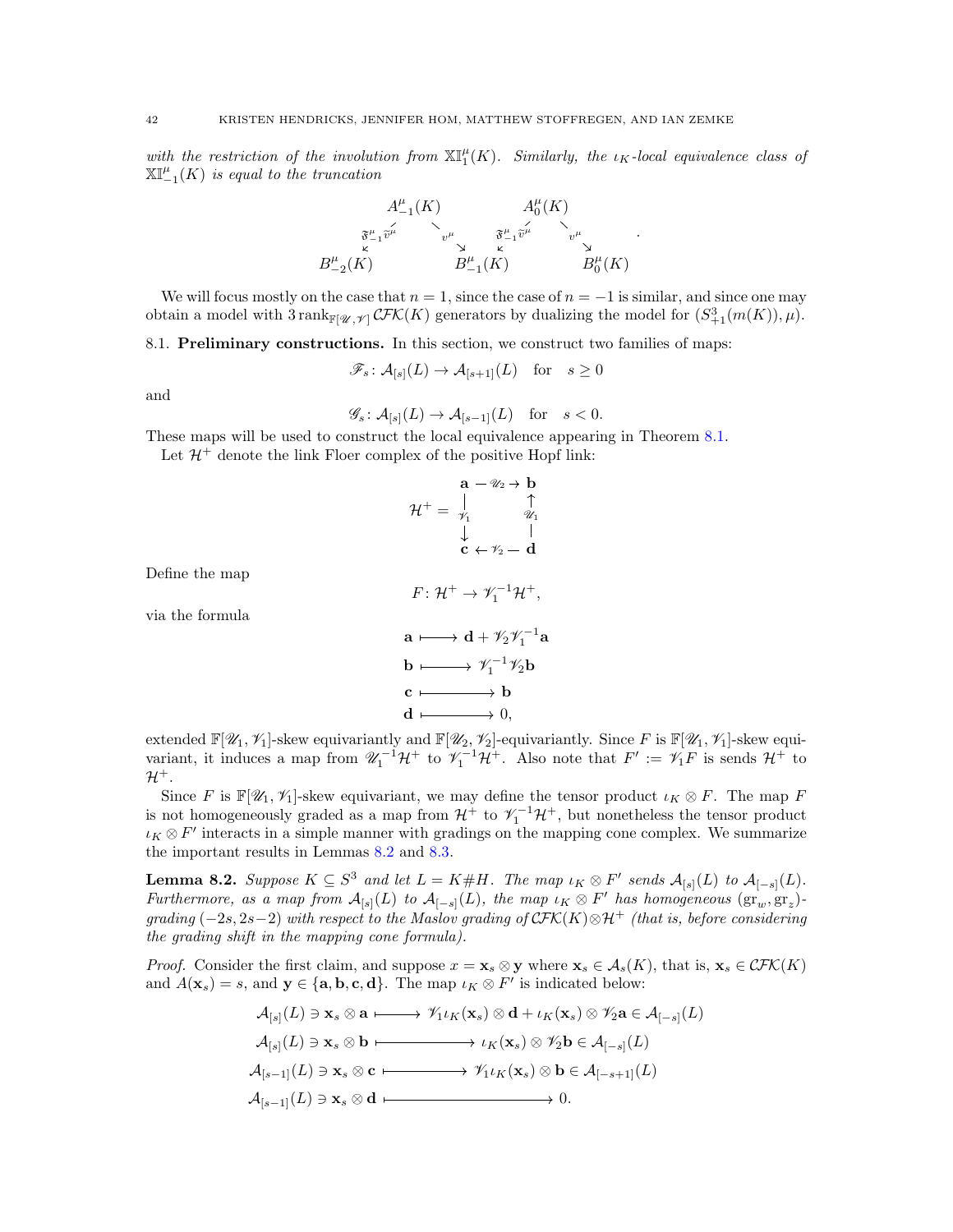By inspection,  $\mathcal{A}_{[s]}(L)$  is sent to  $\mathcal{A}_{[-s]}(L)$  in all cases.

We now consider the claim about the  $(\text{gr}_w, \text{gr}_z)$ -grading changes. We verify the claim for  $\mathbf{x}_s \otimes \mathbf{b} \in \mathbb{R}$  $\mathcal{A}_{[s]}(L)$ . Suppose that  $gr(\mathbf{x}_s) = (i, j)$  where  $2s = i - j$ . Then

 $gr(\mathbf{x}_s \otimes \mathbf{b}) = (i + \frac{1}{2}, j - \frac{3}{2})$  and  $gr(\iota_K(\mathbf{x}_s) \otimes \mathcal{V}_2 \mathbf{b}) = (j + \frac{1}{2}, i - \frac{3}{2} - 2) = (i - 2s + \frac{1}{2}, j + 2s - \frac{7}{2}).$ This verifies the claim for  $(\iota_K \otimes F')(\mathbf{x}_s \otimes \mathbf{b})$ . The case when **b** is replaced by **a**, **c** or **d** is easily verified to give the same result.

We now define the map

$$
\mathscr{F}_s \colon \mathcal{A}_{[s]}(L) \to \mathcal{A}_{[s+1]}(L)
$$
  

$$
\mathscr{F}_s := \mathscr{V}_1^{2s+1} \cdot (\iota_K \otimes F'),
$$

via the formula

if  $s > 0$ .

<span id="page-42-0"></span>**Lemma 8.3.** Suppose  $s \geq 0$ . The map  $\mathscr{F}_s$  is  $(\text{gr}_w, \text{gr}_z)$ -grading preserving with respect to the gradings on the mapping cone complex.

*Proof.* It follows from Lemma [8.2](#page-41-1) that  $\mathscr{F}_s$  shifts the  $(\text{gr}_w, \text{gr}_z)$  bigrading from  $\mathcal{CFK}(K) \otimes \mathcal{H}^+$  by  $(-2s, -2s - 4)$ . On the other hand, the grading shifts in the mapping cone formula are computed in equation [\(3.19\)](#page-18-2). The difference in the shifts from  $\mathcal{A}_{[s+1]}(L)$  and  $\mathcal{A}_{[s]}(L)$  is equal to

$$
\left(\frac{(1-2(s+1))^{2}-(1-2s)^{2}}{4}, \frac{(1+2(s+2))^{2}-(1+2(s+1))^{2}}{4}\right)=(2s, 2s+4).
$$

Hence, the total shift of  $\mathscr{V}^{2s+1} \cdot \iota_K \otimes F'$  on  $\mathcal{A}_{[s]}(L)$  is

$$
(0, -4s - 2) + (-2s, 2s - 2) + (2s, 2s + 4) = (0, 0),
$$

completing the proof.

Symmetrically, there is a  $\mathbb{F}[\mathscr{U}_1, \mathscr{V}_1]$ -skew equivariant,  $\mathbb{F}[\mathscr{U}_2, \mathscr{V}_2]$ -equivariant map

$$
G\colon \mathcal{H}^+ \to \mathscr{U}_1^{-1}\mathcal{H}^+,
$$

given by the formula

$$
\mathbf{a} \longmapsto 0
$$
\n
$$
\mathbf{b} \longmapsto \mathbf{c}
$$
\n
$$
\mathbf{c} \longmapsto \mathscr{U}_1^{-1} \mathscr{U}_2 \mathbf{c}
$$
\n
$$
\mathbf{d} \longmapsto \mathbf{a} + \mathscr{U}_2 \mathscr{U}_1^{-1} \mathbf{d}.
$$

The map  $G' := \iota_K \otimes \mathscr{U}_1 G$  sends  $\mathcal{A}_{[s]}(L)$  to  $\mathcal{A}_{[-s-2]}(L)$ . If  $s < 0$ , we may define a map  $\mathscr{G}_s : \mathcal{A}_{[s]}(L) \to$  $\mathcal{A}_{[s-1]}(L)$  via the formula

$$
\mathscr{G}_s = \mathscr{U}_1^{-2s-1} \cdot (\iota_K \otimes G') = \mathscr{U}_1^{-2s} \cdot (\iota_K \otimes G).
$$

**Lemma 8.4.** The map  $\mathscr{G}_s$  sends  $\mathcal{A}_{[s]}(L)$  to  $\mathcal{A}_{[s-1]}(L)$  and preserves the  $gr = (gr_w, gr_z)$ -bigrading on the mapping cone.

*Proof.* This is a computation, similar to the argument for  $\mathscr{F}_s$ . Consider, for example,  $\mathscr{G}_s(\mathbf{x}_s\otimes\mathbf{b})=$  $\mathscr{U}_1^{-2s}\iota_K(\mathbf{x}_s)\otimes\mathbf{c}$ . Recall  $\mathbf{x}_s\otimes\mathbf{b}\in\mathcal{A}_{[s]}(L)$  and  $\mathscr{G}_s(\mathbf{x}_s\otimes\mathbf{b})\in\mathcal{A}_{[s-1]}(L)$ . If  $gr(\mathbf{x}_s)=(i,j)$ , where  $i - j = 2s$ , we compute that the  $gr_w$  grading of  $\mathbf{x}_s \otimes \mathbf{b}$  to be

$$
i + \frac{1}{2} + \frac{(1 - 2s)^2 - 1}{4}
$$

On the other hand, the cone-gr<sub>w</sub>-grading of  $\mathscr{G}_s(\mathbf{x}_s \otimes \mathbf{b}) = \mathscr{U}_1^{-2s} \iota_K(\mathbf{x}_s) \otimes \mathbf{c}$  is given by

$$
i - 2s + 4s - \frac{3}{2} + \frac{(1 - 2(s - 1))^2 - 1}{4}.
$$

These expressions are equal. The  $gr_z$ -grading changes are similar.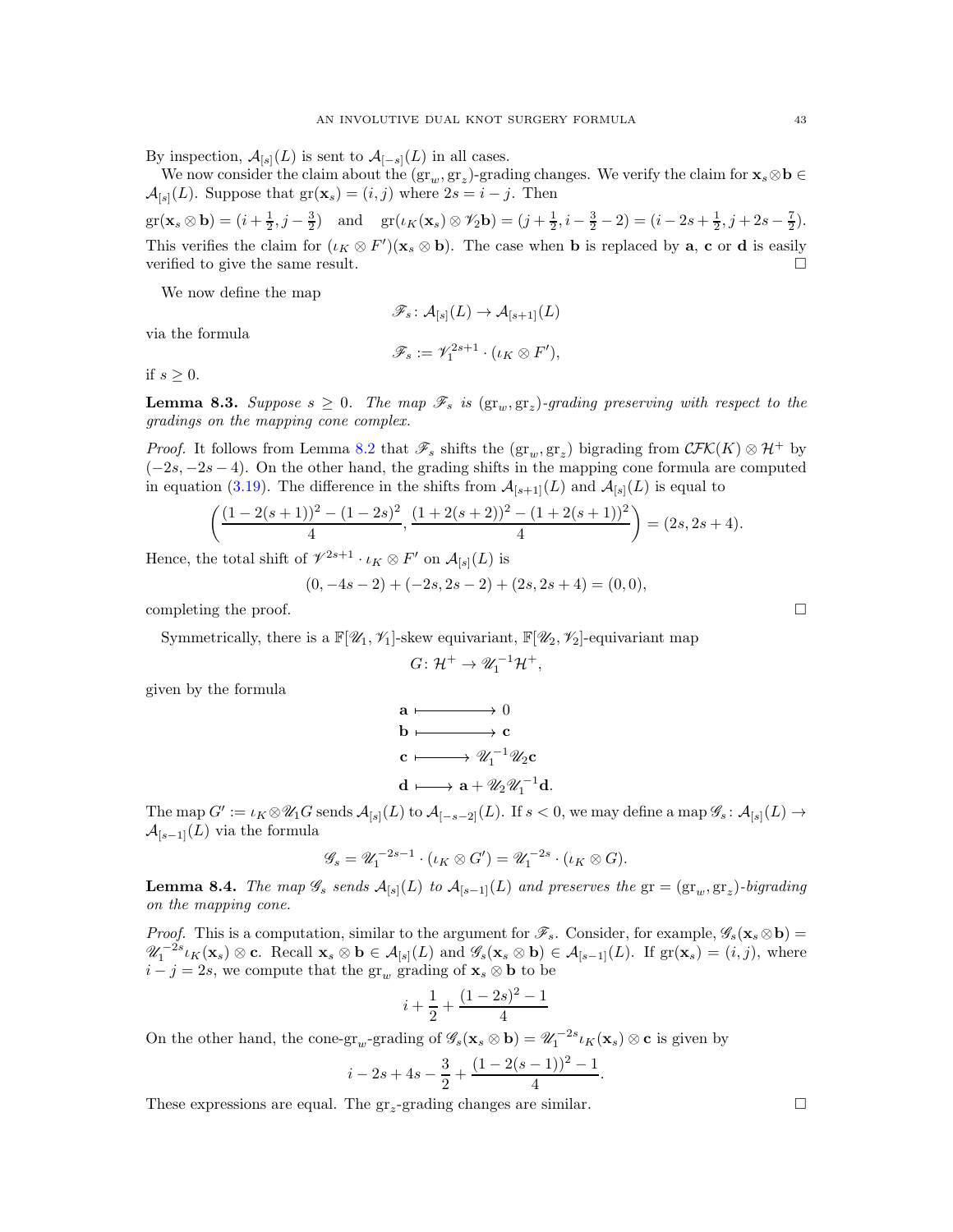<span id="page-43-0"></span>8.2. Proof of Theorem [8.1.](#page-40-1) In this section, we describe our proof of Theorem [8.1.](#page-40-1) We focus first on the case of +1-surgery. Our proof is to define local maps between  $\mathbb{XI}^{\mu}_1(K)$  and  $\mathbb{XI}^{\mu}_1(K)\langle 1 \rangle$ , where the latter object is the truncation defined in the statement of Theorem [8.1.](#page-40-1)

As a first step, we will focus on the expanded model of the mapping cone formula, which we denote by  $\mathbb{X}^H_1(K)$ . One direction is easy: we may define a local map from  $\mathbb{X}^H_1(K)$  to  $\mathbb{X}^H_1(K)\langle 1 \rangle$ via the canonical projection map. We now construct a local map in the opposite direction. We focus on defining a map from  $\mathbb{X}^H_1(K)\langle 1 \rangle$  to  $\mathbb{X}^H_1(K)\langle 2 \rangle$ . The argument extends easily to construct a local map from  $\mathbb{X}^H_1(K)\langle 1 \rangle$  to  $\mathbb{X}^H(K)\langle g \rangle$ , which is homotopy equivalent to the infinitely generated complex.

We define

$$
\widehat{\mathscr{G}}_{-1} = (\mathrm{id} \,|\, \mathrm{id} + \Phi_{K,1} | \Psi_{H,1}) \circ \mathscr{G}_{-1} \quad \mathrm{and} \quad \widehat{\mathscr{F}}_0 = (\mathrm{id} \,|\, \mathrm{id} + \Phi_{K,1} | \Psi_{H,1}) \circ \mathscr{F}_0.
$$

Compare [\[Zem19a,](#page-45-31) Lemma 2.14].

We construct a map via a diagram, as follows:



The maps

$$
\alpha \colon \mathcal{B}_{[-1]}(L) \to \mathcal{B}_{[-1]}(L) \text{ and } \beta \colon \mathcal{B}_{[0]}(L) \to \mathcal{B}_{[1]}(L)
$$

will have  $gr = (gr_w, gr_z)$ -grading of  $(1, 1)$ , and will be  $\mathbb{F}[\mathscr{U}_2, \mathscr{V}_2]$ -equivariant. The existence of  $\alpha$  is as follows. Since  $\widehat{\mathscr{G}}_{-1}$  is  $\mathbb{F}[\mathscr{U}_1, \mathscr{V}_1]$ -skew equivariant, we know that

$$
\mathfrak{F}_1 \widetilde{v}_L \widehat{\mathscr{G}}_{-1} + v_L = (\mathfrak{F}_1 \widehat{\mathscr{G}}_{-1} + \mathrm{id}) v_L.
$$

The map  $\mathfrak{F}_1\widehat{\mathscr{G}}_{-1}$  + id is a  $(0,0)$ -graded map from  $\mathcal{B}_{[-1]}(L)$  to  $\mathcal{B}_{[-1]}(L)$ , and is trivial on homology since id,  $\hat{\mathscr{G}}_{-1}$  and  $\mathfrak{F}_1$  are grading preserving local maps. Hence, such an  $\alpha$  exists by Lemma [4.8.](#page-24-2) The map  $\beta$  is constructed similarly.

This gives us a CFK-local map

$$
\Phi \colon \mathbb{X}^H_1(K)\langle 1 \rangle \to \mathbb{X}^H_1(K)\langle 2 \rangle.
$$

We claim that this map is in fact  $\iota_K$ -local:

**Lemma 8.5.** The map  $\Phi$  commutes with the knot involutions  $\iota_X^H$  induced by  $X_1^H(K)$ , up to  $\mathbb{F}[U_2, V_2]$ -skew equivariant chain homotopy.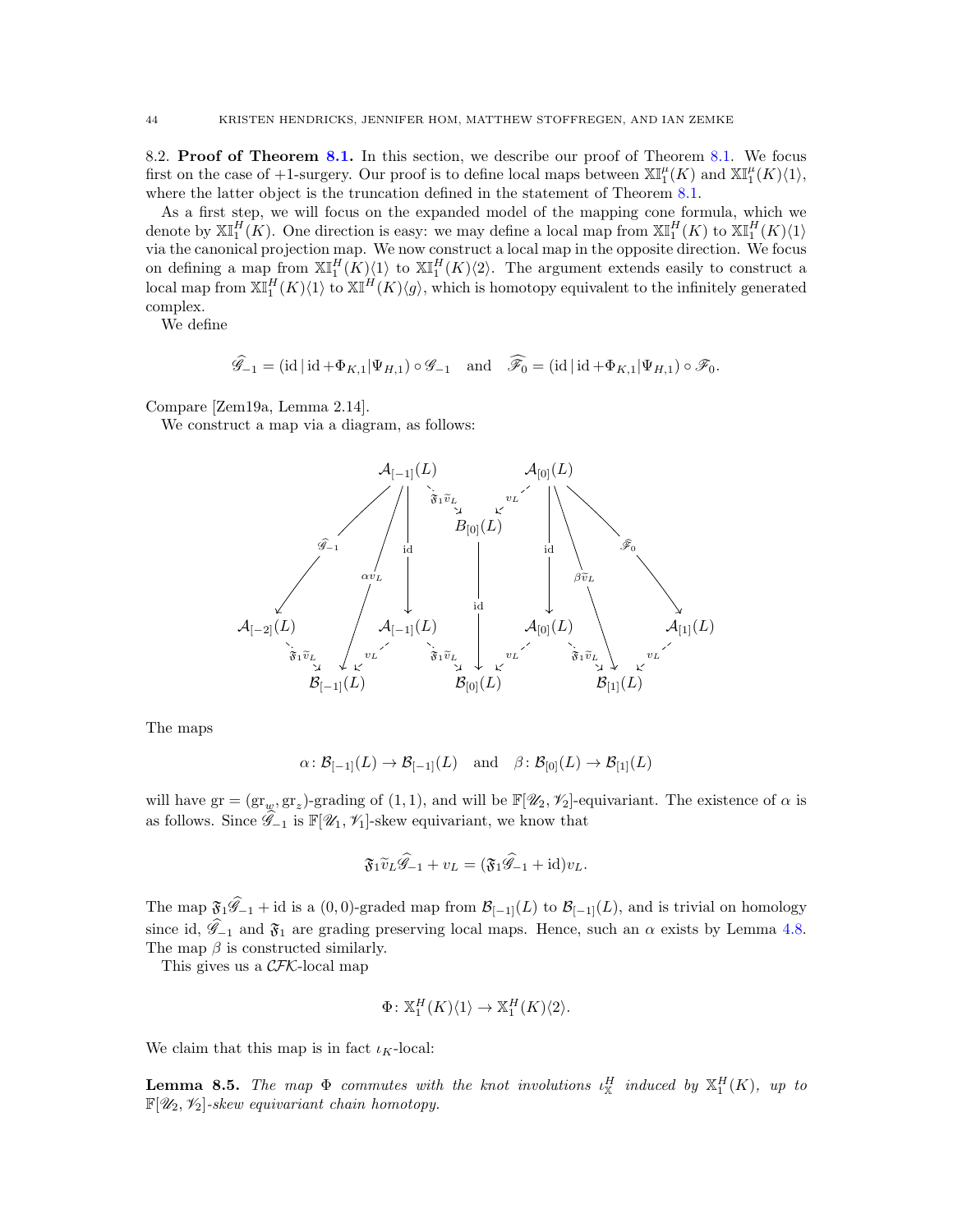*Proof.* We indicate  $[\Phi, \iota^H]$  below:



To construct a null-homotopy of the above map, it is sufficient to construct skew-equivariant nullhomotopies of  $\widehat{\mathscr{F}}_{0} \iota_L + \iota_L \widehat{\mathscr{F}}_{-1}$  and  $\iota_L \widehat{\mathscr{F}}_{0} + \widehat{\mathscr{G}}_{-1} \iota_L$ , since our technique of factoring through  $v_L$  and  $\widetilde{v}_L$  may be used to construct the remainder of the null-homotopy.

Note first that,  $\mathscr{F}_0 = \mathscr{V}_1(\iota_K|F')$  and  $\mathscr{G}_{-1} = \mathscr{U}_1(\iota_K|G')$ . Also,  $\iota_L = (\text{id}| \text{id} + \Phi_{K,1}|\Psi_{H,1})$ . We compute directly that

$$
\iota_H G' = F' \iota_H.
$$

Hence, we simply compute

$$
\widehat{\mathcal{F}}_{0} \iota_{L} = (\text{id} \mid \text{id} + \Phi_{K,1} | \Psi_{H,1}) \mathcal{V}_{1}(\iota_{K} | F') (\text{id} \mid \text{id} + \Phi_{K,1} | \Psi_{H,1}) (\iota_{K} | \iota_{H})
$$
  
\n
$$
\overline{\sim} (\text{id} \mid \text{id} + \Phi_{K,1} | \Psi_{H,1}) (\iota_{K} | \iota_{H}) (\text{id} \mid \text{id} + \Phi_{K,1} | \Psi_{H,1}) \mathcal{U}_{1} (\iota_{K} | G')
$$
  
\n
$$
= \iota_{L} \widehat{\mathcal{G}}_{-1}.
$$

Similarly

$$
\iota_L \widehat{\mathcal{F}}_0 = (\mathrm{id} \,|\, \mathrm{id} + \Phi_{K,1} | \Psi_{H,1}) (\iota_K | \iota_H) (\mathrm{id} \,|\, \mathrm{id} + \Phi_{K,1} | \Psi_{H,1}) \mathcal{V}_1 (\iota_K | F')
$$
  
\n
$$
\approx (\mathrm{id} \,|\, \mathrm{id} + \Phi_{K,1} | \Psi_{H,1}) \mathcal{U}_1 (\iota_K | G') (\mathrm{id} \,|\, \mathrm{id} + \Phi_{K,1} | \Psi_{H,1}) (\iota_K | \iota_H)
$$
  
\n
$$
= \widehat{\mathcal{G}}_{-1} \iota_L
$$

The proof is complete.  $\Box$ 

As mentioned above, the proof when  $n = -1$  is similar to the case that  $n = 1$ . Furthermore, since a model with only  $3 \cdot \text{rank}_{\mathbb{F}[\mathscr{U},\mathscr{V}]} \mathcal{CFK}(K)$  generators may be obtained by dualizing the model for  $(S_{+1}(m(K)), \mu)$  and then reversing string orientation, we only sketch the details.

To describe a local equivalence as in the statement, write  $\mathbb{XI}_{-1}^{\mu}(K)\langle b \rangle$  for the truncation which contains  $\mathcal{A}_s^{\mu}(K)$  for  $s \in \{-1-b,\ldots,b\}$  and  $\mathcal{B}_s^{\mu}(K)$  for  $s \in \{-2-b,\ldots,b\}$ . One first observes that there is a natural inclusion map from the truncation  $\mathbb{XI}^{\mu}(K)\langle b\rangle$  to  $\mathbb{XI}_{-1}^{\mu}(K)\langle b+1\rangle$ , which is a clearly a local map. It suffices to construct a local map from  $\mathbb{X}[\mathbb{I}_{-1}^{\mu}(K)\langle b\rangle$  to  $\mathbb{X}[\mathbb{I}_{-1}^{\mu}(K)\langle b-1\rangle$  when  $b \geq 1$ . One may construct such a map by modifying the diagram in [\[HHSZ20,](#page-45-8) Figure 3.9]. We leave the details to the interested reader.

Theorem [1.2](#page-2-2) of the introduction now follows directly from Theorem [8.1.](#page-40-1)

Finally, we prove Corollary [1.3.](#page-3-4)

Proof of Corollary [1.3.](#page-3-4) We see from the non-involutive version of Theorem [8.1](#page-40-1) that the generators of the local equivalence class of  $\mathcal{CFK}(S_n^3(K), \mu)$  are in Alexander grading -1,0, and 1. It then follows from the definition of standard complexes [\[DHST21,](#page-45-11) Section 5] that the standard complex of  $\mathcal{CFK}(S_n^3(K), \mu)$  is of the form  $C(b_1, \ldots, b_n)$  with  $|b_{2k-1}| = U_B^{i_k} W_{B_0}^{j_k}$  where  $|i_k - j_k| \leq 2$ . It follows from the definition of the  $\varphi_{i,j}$  [\[DHST21,](#page-45-11) Definition 8.1] that  $\varphi_{i,j}(S_n^3(K), \mu) = 0$  if  $|i - j| > 2$ , as desired.  $\Box$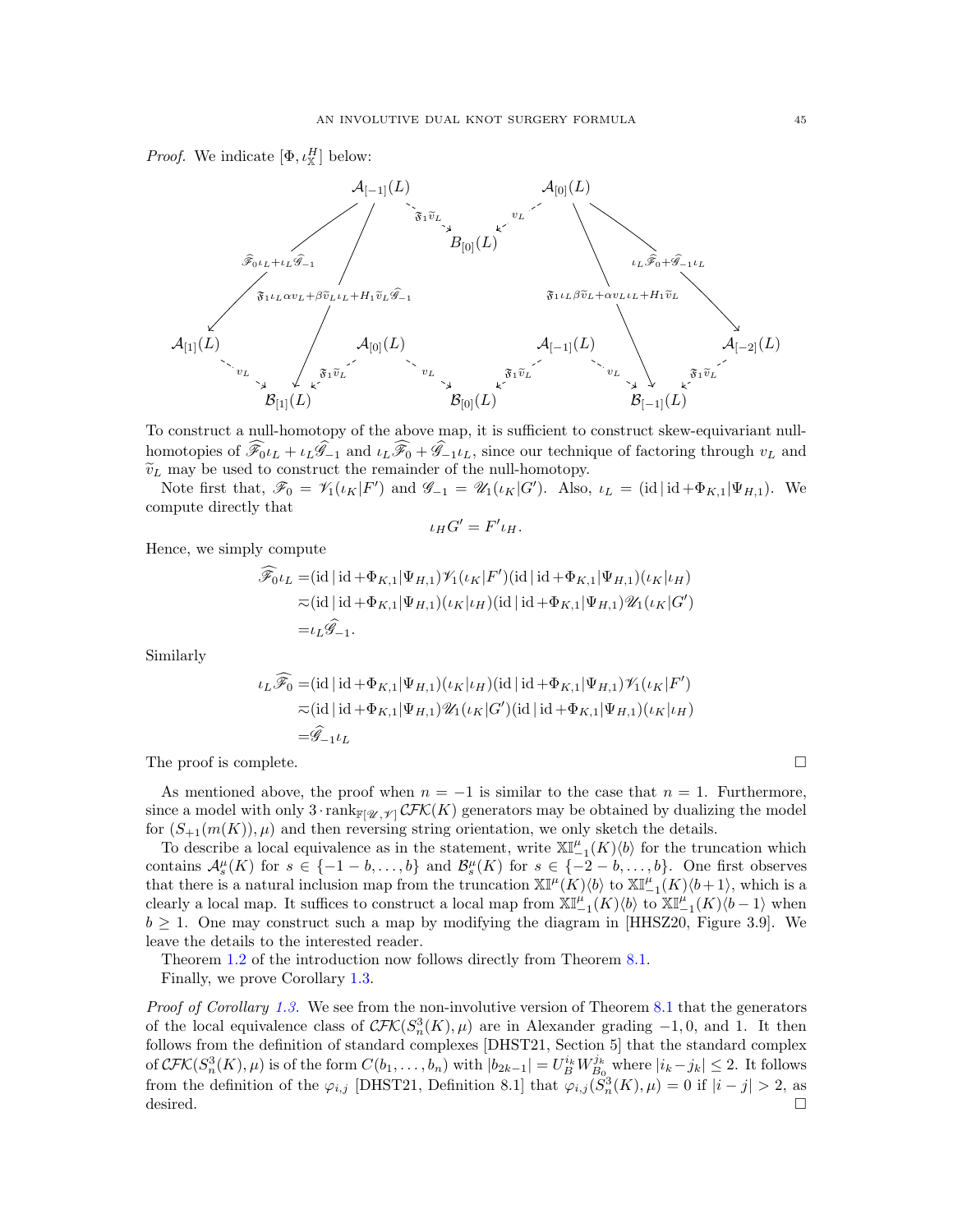#### <span id="page-45-0"></span>**REFERENCES**

- [AM69] M. F. Atiyah and I. G. MacDonald, *Introduction to commutative algebra*, Addison-Wesley Publishing Co., Reading, Mass.-London-Don Mills, Ont., 1969.
- <span id="page-45-11"></span>[DHST21] Irving Dai, Jennifer Hom, Matthew Stoffregen, and Linh Truong, Homology concordance and knot Floer homology, 2021. Preprint, arXiv:2110.14803.
- <span id="page-45-7"></span>[Eft06] Eaman Eftekhary, Heegaard Floer homology and Morse surgery, 2006. e-print, arXiv:0603171 [math.GT].
- <span id="page-45-8"></span>[HHSZ20] Kristen Hendricks, Jennifer Hom, Matthew Stoffregen, and Ian Zemke, Surgery exact triangles in involutive Heegaard Floer homology, 2020. Preprint, arXiv:2011.00113.
- <span id="page-45-19"></span>[HHSZ21a] , Naturality and functoriality in involutive Heegaard Floer homology, 2021. In preparation.
- <span id="page-45-30"></span><span id="page-45-24"></span><span id="page-45-23"></span><span id="page-45-22"></span><span id="page-45-21"></span><span id="page-45-20"></span><span id="page-45-18"></span><span id="page-45-15"></span><span id="page-45-14"></span><span id="page-45-13"></span><span id="page-45-12"></span><span id="page-45-10"></span><span id="page-45-6"></span>[HHSZ21b] , On the quotient of the homology cobordism group by Seifert spaces, 2021. Preprint, arXiv:2103.04363.
	- [HK91] Johannes Huebschmann and Tornike Kadeishvili, Small models for chain algebras, Math. Z. 207 (1991), no. 2, 245–280.
	- [HL19] Matthew Hedden and Adam Simon Levine, A surgery formula for knot Floer homology, 2019. e-print, <arXiv:1901.02488>.
	- [HLL18] Jennifer Hom, Adam Levine, and Tye Lidman, Knot concordance in homology cobordisms, 2018. Preprint, arXiv:1801.07770.
	- [HM17] Kristen Hendricks and Ciprian Manolescu, Involutive Heegaard Floer homology, Duke Math. J. 166 (2017), no. 7, 1211–1299.
	- [HMZ18] Kristen Hendricks, Ciprian Manolescu, and Ian Zemke, A connected sum formula for involutive Heegaard Floer homology, Selecta Math. (N.S.) 24 (2018), no. 2, 1183–1245.
	- [JTZ12] András Juhász, Dylan Thurston, and Ian Zemke, Naturality and mapping class groups in Heegaard Floer homology, 2012. e-print, <arXiv:1210.4996>.
	- [Kad82] T. V. Kadeishvili, The algebraic structure in the homology of an  $A(\infty)$ -algebra, Soobshch. Akad. Nauk Gruzin. SSR 108 (1982), no. 2, 249–252 (1983).
	- [Kel02] Bernhard Keller, Addendum to: "Introduction to A-infinity algebras and modules", Homology Homotopy Appl. 4 (2002), no. 1, 25–28.
	- [KS01] Maxim Kontsevich and Yan Soibelman, Homological mirror symmetry and torus fibrations, Symplectic geometry and mirror symmetry (Seoul, 2000), 2001, pp. 203–263.
	- [Liu14] Yajing Liu, Heegaard Floer homology of surgeries on two-bridge links, 2014. e-print, <arXiv:1402.5727>.
	- [LOT15] Robert Lipshitz, Peter S. Ozsváth, and Dylan P. Thurston, Bimodules in bordered Heegaard Floer homology, Geom. Topol. 19 (2015), no. 2, 525–724.
	- [LOT18] Robert Lipshitz, Peter S. Ozsvath, and Dylan P. Thurston, Bordered Heegaard Floer homology, Mem. Amer. Math. Soc. 254 (2018), no. 1216, viii+279.
	- [MO10] Ciprian Manolescu and Peter S. Ozsváth, Heegaard Floer homology and integer surgeries on links, 2010. e-print, <arXiv:1011.1317>.
	- [OS03] Peter S. Ozsváth and Zoltán Szabó, Absolutely graded Floer homologies and intersection forms for four-manifolds with boundary, Adv. Math. 173 (2003), no. 2, 179–261.
	- [OS04a] Peter Ozsváth and Zoltán Szabó, *Holomorphic disks and knot invariants*, Adv. Math. 186 (2004), no. 1, 58–116.
	- [OS04b] , Holomorphic disks and topological invariants for closed three-manifolds, Ann. of Math. (2) 159 (2004), no. 3, 1027–1158.
	- [OS04c] Peter S. Ozsváth and Zoltán Szabó, *Holomorphic disks and three-manifold invariants: properties and* applications, Ann. of Math. (2) 159 (2004), no. 3, 1159–1245.
	- [OS08a] Peter Ozsváth and Zoltán Szabó, Holomorphic disks, link invariants and the multi-variable Alexander polynomial, Algebr. Geom. Topol. 8 (2008), no. 2, 615–692.
	- [OS08b] Peter S. Ozsváth and Zoltán Szabó, Knot Floer homology and integer surgeries, Algebr. Geom. Topol. 8 (2008), no. 1, 101–153.
	- [Ras03] Jacob Rasmussen, Floer homology and knot complements, Ph.D. Thesis, 2003. <arXiv:math/0306378>.
	- [Sar15] Sucharit Sarkar, Moving basepoints and the induced automorphisms of link Floer homology, Algebr. Geom. Topol. 15 (2015), no. 5, 2479–2515.
	- [Zem15] Ian Zemke, Graph cobordisms and Heegaard Floer homology, 2015. e-print, <arXiv:1512.01184>.
	- [Zem17] , Quasistabilization and basepoint moving maps in link Floer homology, Algebr. Geom. Topol. 17 (2017), no. 6, 3461–3518.
	- [Zem19a] , Connected sums and involutive knot Floer homology, Proc. Lond. Math. Soc. (3) 119 (2019), no. 1, 214–265.
- <span id="page-45-31"></span><span id="page-45-29"></span><span id="page-45-28"></span><span id="page-45-27"></span><span id="page-45-26"></span><span id="page-45-17"></span><span id="page-45-16"></span><span id="page-45-9"></span><span id="page-45-5"></span><span id="page-45-4"></span><span id="page-45-3"></span><span id="page-45-2"></span><span id="page-45-1"></span>[Zem19b]  $\_\_\_\_\_\$  Link cobordisms and absolute gradings on link Floer homology, Quantum Topol. 10 (2019), no. 2, 207–323.
- <span id="page-45-25"></span>[Zem19c] , Link cobordisms and functoriality in link Floer homology, J. Topol. 12 (2019), no. 1, 94–220.